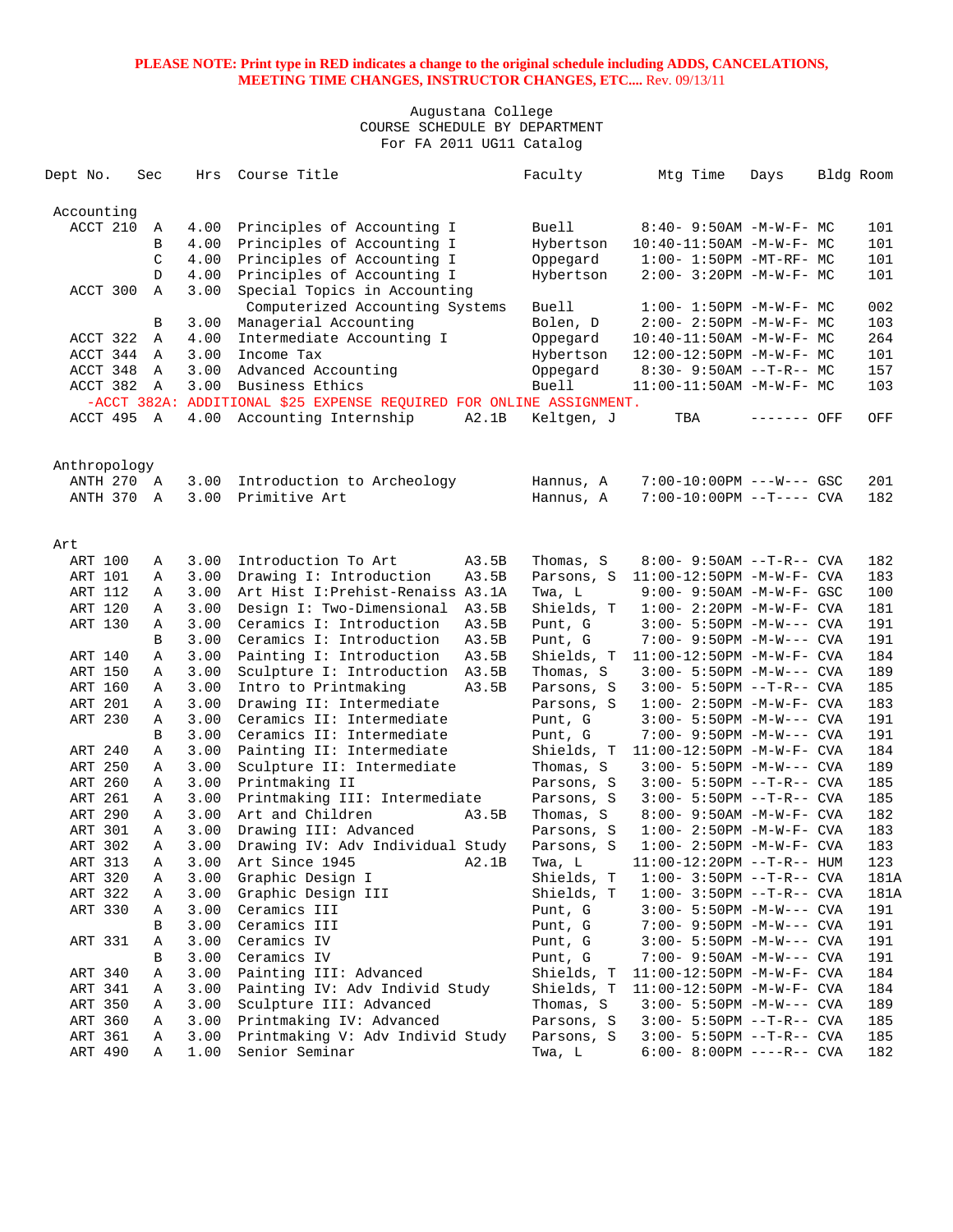| Dept No.          | Sec            | Hrs           | Course Title                                          |      | Faculty                  | Mtg Time                                                   | Days        | Bldg Room |            |
|-------------------|----------------|---------------|-------------------------------------------------------|------|--------------------------|------------------------------------------------------------|-------------|-----------|------------|
| Athletic Training |                |               |                                                       |      |                          |                                                            |             |           |            |
| AT 101            | Α              | 2.00          | Athletic Training Experience I                        |      | Grenz                    | $9:00 - 9:50AM - M-W---$ ELMN                              |             |           | 123        |
| AT 301            | Α              | 2.00          | Athletic Training Experience III                      |      | Boehnke, A               | $1:00 - 1:50PM -T-R-- ELMN$                                |             |           | 123        |
| AT 350            | Α              | 4.00          | Assessment of Athletic Injuries                       |      | Gerry, B                 | $9:00-9:50$ AM -MTW-F- ELMN                                |             |           | 230        |
| AT 370            | Α              | 3.00          | Therapeutic Modalities/AthltTrnq                      |      | Wells, B                 | $1:00-1:50PM -M-W-F-ELMN$                                  |             |           | 230        |
| AT 395            | Α              | 4.00          | Athletic Training Internship                          |      | Gerry, B                 | TBA                                                        | ------- OFF |           | OFF        |
|                   |                |               | -AT 395A: MUST HAVE APPROVAL & SIGNATURE OF B. GERRY. |      |                          |                                                            |             |           |            |
| AT 401            | Α              |               | 1.00 Athletic Training Experience IV                  |      | Grenz                    | $11:00-11:50AM$ --T-R-- ELMN                               |             |           | 123        |
|                   |                |               |                                                       |      |                          |                                                            |             |           |            |
| Biology           |                |               |                                                       |      |                          |                                                            |             |           |            |
| BIOL 110          | A              |               | 4.00 Biology & Human Concerns                         | A3.2 | Hall, C                  | 11:00-11:50AM -M-W-F- GSC                                  |             |           | 101        |
|                   |                |               |                                                       |      | Lewis, A                 |                                                            |             |           |            |
|                   |                |               |                                                       |      | Lewis, A                 | $8:00 - 9:50AM -T--- GSC$                                  |             |           | 163        |
|                   |                | Lecture & Lab |                                                       |      |                          |                                                            |             |           |            |
|                   | B              |               | 4.00 Biology & Human Concerns                         | A3.2 | Hall, C                  | $11:00-11:50AM$ -M-W-F- GSC                                |             |           | 101        |
|                   |                |               |                                                       |      | Lewis, A<br>Hall, C      | 11:00-12:50PM ----R-- GSC                                  |             |           | 163        |
|                   | C              | 4.00          | Biology & Human Concerns                              | A3.2 | Hall, C                  | 11:00-11:50AM -M-W-F- GSC                                  |             |           | 101        |
|                   |                |               |                                                       |      | Lewis, A                 |                                                            |             |           |            |
|                   |                |               |                                                       |      | Vitiello                 | $1:00 - 2:50PM$ ---W--- GSC                                |             |           | 161        |
| BIOL 120          |                |               | Al 4.00 Biological Principles I                       | A3.2 | Vogelmann                | 9:00- 9:50AM -M-W-F- GSC                                   |             |           | 101        |
|                   |                |               |                                                       |      | Lewis, A                 |                                                            |             |           |            |
|                   |                |               |                                                       |      | Vogelmann                | $11:00-12:50PM$ --T---- GSC                                |             |           | 161        |
|                   |                | Lecture & Lab |                                                       |      |                          |                                                            |             |           |            |
|                   |                |               | A2 4.00 Biological Principles I                       | A3.2 | Vogelmann                | 9:00- 9:50AM -M-W-F- GSC                                   |             |           | 101        |
|                   |                |               |                                                       |      | Lewis, A                 |                                                            |             |           |            |
|                   |                |               |                                                       |      | Lewis, A                 | $2:00-3:50PM$ --T---- GSC                                  |             |           | 161        |
|                   | B1             | 4.00          | Biological Principles I                               | A3.2 | Spencer, C               | 12:00-12:50PM -M-W-F- GSC                                  |             |           | 101        |
|                   |                |               |                                                       |      | Miles, C                 |                                                            |             |           |            |
|                   |                |               |                                                       |      | Spencer, C               | $8:00 - 9:50AM -T--- GSC$                                  |             |           | 153        |
|                   | B <sub>2</sub> |               | 4.00 Biological Principles I                          | A3.2 | Spencer, C               | 12:00-12:50PM -M-W-F- GSC                                  |             |           | 101        |
|                   |                |               |                                                       |      | Miles, C                 |                                                            |             |           |            |
|                   | C1             |               |                                                       | A3.2 | Miles, C                 | $8:00 - 9:50AM$ ----R-- GSC                                |             |           | 153<br>101 |
|                   |                | 4.00          | Biological Principles I                               |      | Howard, D<br>Arens Gubb  | $1:00 - 1:50PM - M - W - F - GSC$                          |             |           |            |
|                   |                |               |                                                       |      | Howard, D                | 11:00-12:50PM ----R-- GSC                                  |             |           | 153        |
|                   | C2             | 4.00          | Biological Principles I                               | A3.2 | Howard, D                | $1:00 - 1:50PM - M - W - F - GSC$                          |             |           | 101        |
|                   |                |               |                                                       |      | Arens Gubb               |                                                            |             |           |            |
|                   |                |               |                                                       |      | Arens Gubb               | $2:00 - 3:50PM$ ----R-- GSC                                |             |           | 153        |
|                   | D1             | 4.00          | Biological Principles I                               | A3.2 | Lewis, A                 | 2:00- 2:50PM -M-W-F- GSC                                   |             |           | 101        |
|                   |                |               |                                                       |      | Vogelmann                |                                                            |             |           |            |
|                   |                |               |                                                       |      | Lewis, A                 | $8:00 - 9:50AM$ ----R-- GSC                                |             |           | 161        |
|                   | D <sub>2</sub> | 4.00          | Biological Principles I                               | A3.2 | Lewis, A                 | 2:00- 2:50PM -M-W-F- GSC                                   |             |           | 101        |
|                   |                |               |                                                       |      | Vogelmann                |                                                            |             |           |            |
|                   |                |               |                                                       |      | Lewis, A                 | $2:00 - 3:50PM$ ----R-- GSC                                |             |           | 161        |
| BIOL 200          | Α              | 4.00          | Life Science                                          | A3.2 | Hall, C                  | 8:00- 9:50AM --T-R-- GSC                                   |             |           | 169        |
| BIOL 225          | Α              | 4.00          | Human Physiology                                      |      | Arens Gubb               | $10:40-11:50AM$ -M-W-F- GSC                                |             |           | 100        |
|                   |                |               |                                                       |      | Vogelmann                | $8:00 - 9:50AM -T--- GSC$                                  |             |           | 109        |
|                   | B              | 4.00          | Human Physiology                                      |      | Arens Gubb               | 10:40-11:50AM -M-W-F- GSC                                  |             |           | 100        |
|                   |                |               |                                                       |      | Vogelmann                | 8:00- 9:50AM ----R-- GSC                                   |             |           | 109        |
|                   | $\mathsf C$    | 4.00          | Human Physiology                                      |      | Arens Gubb<br>Arens Gubb | $10:40-11:50AM$ -M-W-F- GSC<br>$10:40-12:30PM$ ----R-- GSC |             |           | 100<br>109 |
|                   | D              | 4.00          | Human Physiology                                      |      | Arens Gubb               | $10:40-11:50AM$ -M-W-F- GSC                                |             |           | 100        |
|                   |                |               |                                                       |      | Vogelmann                | $2:00 - 3:50PM$ ----R-- GSC                                |             |           | 109        |
|                   | Е              | 4.00          | Human Physiology                                      |      | Arens Gubb               | $10:40-11:50AM$ -M-W-F- GSC                                |             |           | 100        |
|                   |                |               |                                                       |      | Vogelmann                | $4:00 - 5:50PM$ ---W--- GSC                                |             |           | 109        |
|                   |                |               |                                                       |      |                          |                                                            |             |           |            |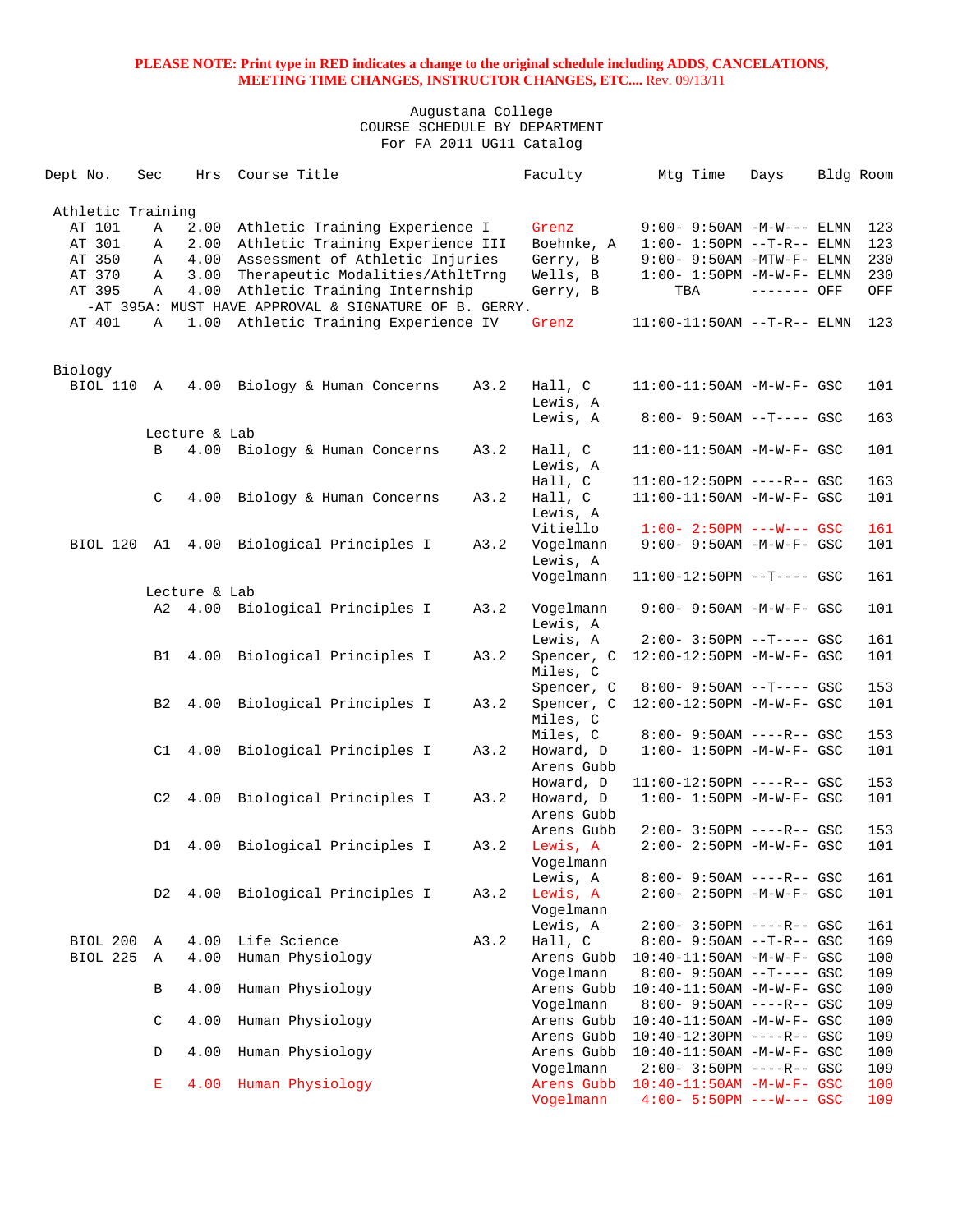### Augustana College COURSE SCHEDULE BY DEPARTMENT For FA 2011 UG11 Catalog

| Genetics<br>BIOL 233 A<br>4.00<br>Vitiello<br>8:00- 8:50AM -M-W-F- GSC<br>101<br>King, L<br>$7:50-10:40AM$ --T---- GSC<br>151<br>4.00<br>Genetics<br>Vitiello<br>B<br>8:00- 8:50AM -M-W-F- GSC<br>101<br>Vitiello<br>$12:00 - 2:50PM -T--- GSC$<br>151<br>101<br>$\mathcal{C}$<br>4.00<br>Genetics<br>Vitiello<br>8:00- 8:50AM -M-W-F- GSC<br>King, L<br>$7:50-10:40AM$ ----R-- GSC<br>151<br>Vitiello<br>4.00<br>Genetics<br>101<br>D<br>8:00- 8:50AM -M-W-F- GSC<br>King, L<br>151<br>$11:00 - 1:50PM$ ----R-- GSC<br>E<br>4.00<br>Genetics<br>Vitiello<br>101<br>8:00- 8:50AM -M-W-F- GSC<br>Vitiello<br>$3:00 - 5:50PM$ ----R-- GSC<br>151<br>BIOL 344 A<br>4.00<br>General Microbiology<br>Bauer<br>$6:00 - 7:30PM -M-W--- GSC$<br>101<br>King, L<br>12:00- 2:50PM --T---- GSC<br>109<br>4.00<br>General Microbiology<br>Bauer<br>$6:00 - 7:30PM -M-W--- GSC$<br>101<br>B<br>King, L<br>$3:30-6:20PM -T---GSC$<br>109<br>BIOL 346 A<br>4.00<br>Developmental Biology<br>Miles, C<br>2:00- 2:50PM -M-W-F- GSC<br>169<br>Miles, C<br>$2:00-4:50PM$ --T---- GSC<br>163<br>Lecture & Lab<br>BIOL 348 A<br>4.00 Principles of Ecology<br>9:00- 9:50AM -M-W-F- GSC<br>169<br>Spencer, C<br>Spencer, C<br>$1:00-4:50PM$ ----R-- GSC<br>169<br>Lecture & Lab<br>BIOL 352 A<br>4.00 Terrestrial Plant Ecology A2.1B<br>$1:00 - 1:50PM -M-W-F- GSC$<br>169<br>Matzner, S<br>$10:40 - 1:30PM -T--- GSC$<br>169<br>Matzner, S<br>Lecture & Lab<br>BIOL 354 A<br>4.00 Biological Chemistry<br>A2.1B<br>101<br>Larson, Mk  10:40-12:00PM --T-R-- GSC<br>163<br>Larson, Mk<br>$2:00 - 4:50PM$ ----R-- GSC<br>4.00<br>Biological Chemistry<br>A2.1B<br>Larson, Mk 10:40-12:00PM --T-R-- GSC<br>101<br>B<br>163<br>Larson, Mk<br>6:30- 9:20PM ----R-- GSC<br>$\mathsf{C}$<br>Biological Chemistry<br>A2.1B<br>Larson, Mk  10:40-12:00PM --T-R-- GSC<br>101<br>4.00<br>$7:00 - 9:50AM$ ----R-- GSC<br>163<br>Larson, Mk<br>BIOL 397 A<br>4.00<br>TOPICS:<br>Animal Behavior<br>169<br>Howard, D<br>$11:00-11:50AM$ -M-W-F- GSC<br>Howard, D<br>$2:30 - 5:20PM -T--- GSC$<br>169<br>BIOL 490 A<br>1.00 Biology Seminar<br>Matzner, S<br>TBA<br>$------$ GSC<br>Business Administration<br>3.00 Management Information Systems I<br>BSAD 205 A<br>Entwistle<br>$11:00-12:20PM$ --T-R-- MC<br>002<br><b>BSAD 205 B</b><br>3.00<br>Management Information Systems I<br>Entwistle $1:00-2:20PM -T-R--MC$<br>002<br>BSAD 241 A<br>3.00<br>CANCELLED<br>BSAD 270<br>4.00<br>Statistics<br>253<br>A<br>Sougstad<br>$9:00 - 9:50AM - M - W - F - MC$<br>$\mathbf B$<br>4.00<br>Statistics<br>Sorenson, D 1:00- 1:50PM -M-W-F- MC<br>153<br>153<br>$\mathsf{C}$<br>Sorenson, D 2:00- 2:50PM -M-W-F- MC<br>4.00 Statistics<br>4.00 Statistics<br>Sougstad $2:00-2:50PM -M-W-F-MC$<br>201<br>D<br>-BSAD 270A, B, C & D: MUST ALSO REGISTER FOR BSAD 270L LAB SECTION.<br>BSAD 270L A<br>001<br>0.00<br>BSAD 270: Lab<br>Staff<br>$7:00 - 7:50PM$ ---W--- MC<br>0.00<br>BSAD 270: Lab<br>Staff<br>001<br>В<br>$11:00-11:50AM$ ----R-- MC<br>BSAD 270: Lab<br>C<br>0.00<br>Staff<br>$1:00-1:50PM$ ----R-- MC<br>001<br>BSAD 270: Lab<br>Staff<br>D<br>0.00<br>$2:00-2:50PM$ ----R-- MC<br>001<br>Principles of Marketing<br>264<br>BSAD 310<br>4.00<br>Keltgen, J<br>$9:00 - 9:50AM - MT - RF - MC$<br>Α<br>BSAD 320 A<br>Gardner, S 12:00-12:50PM -M-W-F- MC<br>3.00<br>Principles of Management<br>201<br>255<br>BSAD 320 B<br>3.00 Principles of Management<br>Gardner, S<br>$1:00-2:20PM -T-R--MC$<br>Principles of Finance<br>Bolen, D<br>BSAD 330 A<br>4.00<br>$8:30 - 9:50AM - M - W - F - MC$<br>257<br>Business Law I<br>BSAD 340 A<br>3.00<br>Harris, J<br>$11:00-12:20PM$ --T-R-- MC<br>201<br>Business Ethics<br>Buell<br>BSAD 382 A<br>3.00<br>103<br>$11:00-11:50AM$ -M-W-F- MC<br>-BSAD 382A: ADDITIONAL \$25 EXPENSE REQUIRED FOR ONLINE ASSIGNMENT. | Dept No. | Sec | Hrs | Course Title | Faculty | Mtg Time | Days | Bldg Room |
|-------------------------------------------------------------------------------------------------------------------------------------------------------------------------------------------------------------------------------------------------------------------------------------------------------------------------------------------------------------------------------------------------------------------------------------------------------------------------------------------------------------------------------------------------------------------------------------------------------------------------------------------------------------------------------------------------------------------------------------------------------------------------------------------------------------------------------------------------------------------------------------------------------------------------------------------------------------------------------------------------------------------------------------------------------------------------------------------------------------------------------------------------------------------------------------------------------------------------------------------------------------------------------------------------------------------------------------------------------------------------------------------------------------------------------------------------------------------------------------------------------------------------------------------------------------------------------------------------------------------------------------------------------------------------------------------------------------------------------------------------------------------------------------------------------------------------------------------------------------------------------------------------------------------------------------------------------------------------------------------------------------------------------------------------------------------------------------------------------------------------------------------------------------------------------------------------------------------------------------------------------------------------------------------------------------------------------------------------------------------------------------------------------------------------------------------------------------------------------------------------------------------------------------------------------------------------------------------------------------------------------------------------------------------------------------------------------------------------------------------------------------------------------------------------------------------------------------------------------------------------------------------------------------------------------------------------------------------------------------------------------------------------------------------------------------------------------------------------------------------------------------------------------------------------------------------------------------------------------------------------------------------------------------------------------------------------------------------------------------------------------------------------------------------------------------------------------------------------------------------------------------------------------------------------------------------------------------------------------------------------------------------------------------------------------------------------------------------------------------------------------------------------------------------------------------------------------------------|----------|-----|-----|--------------|---------|----------|------|-----------|
|                                                                                                                                                                                                                                                                                                                                                                                                                                                                                                                                                                                                                                                                                                                                                                                                                                                                                                                                                                                                                                                                                                                                                                                                                                                                                                                                                                                                                                                                                                                                                                                                                                                                                                                                                                                                                                                                                                                                                                                                                                                                                                                                                                                                                                                                                                                                                                                                                                                                                                                                                                                                                                                                                                                                                                                                                                                                                                                                                                                                                                                                                                                                                                                                                                                                                                                                                                                                                                                                                                                                                                                                                                                                                                                                                                                                                                           |          |     |     |              |         |          |      |           |
|                                                                                                                                                                                                                                                                                                                                                                                                                                                                                                                                                                                                                                                                                                                                                                                                                                                                                                                                                                                                                                                                                                                                                                                                                                                                                                                                                                                                                                                                                                                                                                                                                                                                                                                                                                                                                                                                                                                                                                                                                                                                                                                                                                                                                                                                                                                                                                                                                                                                                                                                                                                                                                                                                                                                                                                                                                                                                                                                                                                                                                                                                                                                                                                                                                                                                                                                                                                                                                                                                                                                                                                                                                                                                                                                                                                                                                           |          |     |     |              |         |          |      |           |
|                                                                                                                                                                                                                                                                                                                                                                                                                                                                                                                                                                                                                                                                                                                                                                                                                                                                                                                                                                                                                                                                                                                                                                                                                                                                                                                                                                                                                                                                                                                                                                                                                                                                                                                                                                                                                                                                                                                                                                                                                                                                                                                                                                                                                                                                                                                                                                                                                                                                                                                                                                                                                                                                                                                                                                                                                                                                                                                                                                                                                                                                                                                                                                                                                                                                                                                                                                                                                                                                                                                                                                                                                                                                                                                                                                                                                                           |          |     |     |              |         |          |      |           |
|                                                                                                                                                                                                                                                                                                                                                                                                                                                                                                                                                                                                                                                                                                                                                                                                                                                                                                                                                                                                                                                                                                                                                                                                                                                                                                                                                                                                                                                                                                                                                                                                                                                                                                                                                                                                                                                                                                                                                                                                                                                                                                                                                                                                                                                                                                                                                                                                                                                                                                                                                                                                                                                                                                                                                                                                                                                                                                                                                                                                                                                                                                                                                                                                                                                                                                                                                                                                                                                                                                                                                                                                                                                                                                                                                                                                                                           |          |     |     |              |         |          |      |           |
|                                                                                                                                                                                                                                                                                                                                                                                                                                                                                                                                                                                                                                                                                                                                                                                                                                                                                                                                                                                                                                                                                                                                                                                                                                                                                                                                                                                                                                                                                                                                                                                                                                                                                                                                                                                                                                                                                                                                                                                                                                                                                                                                                                                                                                                                                                                                                                                                                                                                                                                                                                                                                                                                                                                                                                                                                                                                                                                                                                                                                                                                                                                                                                                                                                                                                                                                                                                                                                                                                                                                                                                                                                                                                                                                                                                                                                           |          |     |     |              |         |          |      |           |
|                                                                                                                                                                                                                                                                                                                                                                                                                                                                                                                                                                                                                                                                                                                                                                                                                                                                                                                                                                                                                                                                                                                                                                                                                                                                                                                                                                                                                                                                                                                                                                                                                                                                                                                                                                                                                                                                                                                                                                                                                                                                                                                                                                                                                                                                                                                                                                                                                                                                                                                                                                                                                                                                                                                                                                                                                                                                                                                                                                                                                                                                                                                                                                                                                                                                                                                                                                                                                                                                                                                                                                                                                                                                                                                                                                                                                                           |          |     |     |              |         |          |      |           |
|                                                                                                                                                                                                                                                                                                                                                                                                                                                                                                                                                                                                                                                                                                                                                                                                                                                                                                                                                                                                                                                                                                                                                                                                                                                                                                                                                                                                                                                                                                                                                                                                                                                                                                                                                                                                                                                                                                                                                                                                                                                                                                                                                                                                                                                                                                                                                                                                                                                                                                                                                                                                                                                                                                                                                                                                                                                                                                                                                                                                                                                                                                                                                                                                                                                                                                                                                                                                                                                                                                                                                                                                                                                                                                                                                                                                                                           |          |     |     |              |         |          |      |           |
|                                                                                                                                                                                                                                                                                                                                                                                                                                                                                                                                                                                                                                                                                                                                                                                                                                                                                                                                                                                                                                                                                                                                                                                                                                                                                                                                                                                                                                                                                                                                                                                                                                                                                                                                                                                                                                                                                                                                                                                                                                                                                                                                                                                                                                                                                                                                                                                                                                                                                                                                                                                                                                                                                                                                                                                                                                                                                                                                                                                                                                                                                                                                                                                                                                                                                                                                                                                                                                                                                                                                                                                                                                                                                                                                                                                                                                           |          |     |     |              |         |          |      |           |
|                                                                                                                                                                                                                                                                                                                                                                                                                                                                                                                                                                                                                                                                                                                                                                                                                                                                                                                                                                                                                                                                                                                                                                                                                                                                                                                                                                                                                                                                                                                                                                                                                                                                                                                                                                                                                                                                                                                                                                                                                                                                                                                                                                                                                                                                                                                                                                                                                                                                                                                                                                                                                                                                                                                                                                                                                                                                                                                                                                                                                                                                                                                                                                                                                                                                                                                                                                                                                                                                                                                                                                                                                                                                                                                                                                                                                                           |          |     |     |              |         |          |      |           |
|                                                                                                                                                                                                                                                                                                                                                                                                                                                                                                                                                                                                                                                                                                                                                                                                                                                                                                                                                                                                                                                                                                                                                                                                                                                                                                                                                                                                                                                                                                                                                                                                                                                                                                                                                                                                                                                                                                                                                                                                                                                                                                                                                                                                                                                                                                                                                                                                                                                                                                                                                                                                                                                                                                                                                                                                                                                                                                                                                                                                                                                                                                                                                                                                                                                                                                                                                                                                                                                                                                                                                                                                                                                                                                                                                                                                                                           |          |     |     |              |         |          |      |           |
|                                                                                                                                                                                                                                                                                                                                                                                                                                                                                                                                                                                                                                                                                                                                                                                                                                                                                                                                                                                                                                                                                                                                                                                                                                                                                                                                                                                                                                                                                                                                                                                                                                                                                                                                                                                                                                                                                                                                                                                                                                                                                                                                                                                                                                                                                                                                                                                                                                                                                                                                                                                                                                                                                                                                                                                                                                                                                                                                                                                                                                                                                                                                                                                                                                                                                                                                                                                                                                                                                                                                                                                                                                                                                                                                                                                                                                           |          |     |     |              |         |          |      |           |
|                                                                                                                                                                                                                                                                                                                                                                                                                                                                                                                                                                                                                                                                                                                                                                                                                                                                                                                                                                                                                                                                                                                                                                                                                                                                                                                                                                                                                                                                                                                                                                                                                                                                                                                                                                                                                                                                                                                                                                                                                                                                                                                                                                                                                                                                                                                                                                                                                                                                                                                                                                                                                                                                                                                                                                                                                                                                                                                                                                                                                                                                                                                                                                                                                                                                                                                                                                                                                                                                                                                                                                                                                                                                                                                                                                                                                                           |          |     |     |              |         |          |      |           |
|                                                                                                                                                                                                                                                                                                                                                                                                                                                                                                                                                                                                                                                                                                                                                                                                                                                                                                                                                                                                                                                                                                                                                                                                                                                                                                                                                                                                                                                                                                                                                                                                                                                                                                                                                                                                                                                                                                                                                                                                                                                                                                                                                                                                                                                                                                                                                                                                                                                                                                                                                                                                                                                                                                                                                                                                                                                                                                                                                                                                                                                                                                                                                                                                                                                                                                                                                                                                                                                                                                                                                                                                                                                                                                                                                                                                                                           |          |     |     |              |         |          |      |           |
|                                                                                                                                                                                                                                                                                                                                                                                                                                                                                                                                                                                                                                                                                                                                                                                                                                                                                                                                                                                                                                                                                                                                                                                                                                                                                                                                                                                                                                                                                                                                                                                                                                                                                                                                                                                                                                                                                                                                                                                                                                                                                                                                                                                                                                                                                                                                                                                                                                                                                                                                                                                                                                                                                                                                                                                                                                                                                                                                                                                                                                                                                                                                                                                                                                                                                                                                                                                                                                                                                                                                                                                                                                                                                                                                                                                                                                           |          |     |     |              |         |          |      |           |
|                                                                                                                                                                                                                                                                                                                                                                                                                                                                                                                                                                                                                                                                                                                                                                                                                                                                                                                                                                                                                                                                                                                                                                                                                                                                                                                                                                                                                                                                                                                                                                                                                                                                                                                                                                                                                                                                                                                                                                                                                                                                                                                                                                                                                                                                                                                                                                                                                                                                                                                                                                                                                                                                                                                                                                                                                                                                                                                                                                                                                                                                                                                                                                                                                                                                                                                                                                                                                                                                                                                                                                                                                                                                                                                                                                                                                                           |          |     |     |              |         |          |      |           |
|                                                                                                                                                                                                                                                                                                                                                                                                                                                                                                                                                                                                                                                                                                                                                                                                                                                                                                                                                                                                                                                                                                                                                                                                                                                                                                                                                                                                                                                                                                                                                                                                                                                                                                                                                                                                                                                                                                                                                                                                                                                                                                                                                                                                                                                                                                                                                                                                                                                                                                                                                                                                                                                                                                                                                                                                                                                                                                                                                                                                                                                                                                                                                                                                                                                                                                                                                                                                                                                                                                                                                                                                                                                                                                                                                                                                                                           |          |     |     |              |         |          |      |           |
|                                                                                                                                                                                                                                                                                                                                                                                                                                                                                                                                                                                                                                                                                                                                                                                                                                                                                                                                                                                                                                                                                                                                                                                                                                                                                                                                                                                                                                                                                                                                                                                                                                                                                                                                                                                                                                                                                                                                                                                                                                                                                                                                                                                                                                                                                                                                                                                                                                                                                                                                                                                                                                                                                                                                                                                                                                                                                                                                                                                                                                                                                                                                                                                                                                                                                                                                                                                                                                                                                                                                                                                                                                                                                                                                                                                                                                           |          |     |     |              |         |          |      |           |
|                                                                                                                                                                                                                                                                                                                                                                                                                                                                                                                                                                                                                                                                                                                                                                                                                                                                                                                                                                                                                                                                                                                                                                                                                                                                                                                                                                                                                                                                                                                                                                                                                                                                                                                                                                                                                                                                                                                                                                                                                                                                                                                                                                                                                                                                                                                                                                                                                                                                                                                                                                                                                                                                                                                                                                                                                                                                                                                                                                                                                                                                                                                                                                                                                                                                                                                                                                                                                                                                                                                                                                                                                                                                                                                                                                                                                                           |          |     |     |              |         |          |      |           |
|                                                                                                                                                                                                                                                                                                                                                                                                                                                                                                                                                                                                                                                                                                                                                                                                                                                                                                                                                                                                                                                                                                                                                                                                                                                                                                                                                                                                                                                                                                                                                                                                                                                                                                                                                                                                                                                                                                                                                                                                                                                                                                                                                                                                                                                                                                                                                                                                                                                                                                                                                                                                                                                                                                                                                                                                                                                                                                                                                                                                                                                                                                                                                                                                                                                                                                                                                                                                                                                                                                                                                                                                                                                                                                                                                                                                                                           |          |     |     |              |         |          |      |           |
|                                                                                                                                                                                                                                                                                                                                                                                                                                                                                                                                                                                                                                                                                                                                                                                                                                                                                                                                                                                                                                                                                                                                                                                                                                                                                                                                                                                                                                                                                                                                                                                                                                                                                                                                                                                                                                                                                                                                                                                                                                                                                                                                                                                                                                                                                                                                                                                                                                                                                                                                                                                                                                                                                                                                                                                                                                                                                                                                                                                                                                                                                                                                                                                                                                                                                                                                                                                                                                                                                                                                                                                                                                                                                                                                                                                                                                           |          |     |     |              |         |          |      |           |
|                                                                                                                                                                                                                                                                                                                                                                                                                                                                                                                                                                                                                                                                                                                                                                                                                                                                                                                                                                                                                                                                                                                                                                                                                                                                                                                                                                                                                                                                                                                                                                                                                                                                                                                                                                                                                                                                                                                                                                                                                                                                                                                                                                                                                                                                                                                                                                                                                                                                                                                                                                                                                                                                                                                                                                                                                                                                                                                                                                                                                                                                                                                                                                                                                                                                                                                                                                                                                                                                                                                                                                                                                                                                                                                                                                                                                                           |          |     |     |              |         |          |      |           |
|                                                                                                                                                                                                                                                                                                                                                                                                                                                                                                                                                                                                                                                                                                                                                                                                                                                                                                                                                                                                                                                                                                                                                                                                                                                                                                                                                                                                                                                                                                                                                                                                                                                                                                                                                                                                                                                                                                                                                                                                                                                                                                                                                                                                                                                                                                                                                                                                                                                                                                                                                                                                                                                                                                                                                                                                                                                                                                                                                                                                                                                                                                                                                                                                                                                                                                                                                                                                                                                                                                                                                                                                                                                                                                                                                                                                                                           |          |     |     |              |         |          |      |           |
|                                                                                                                                                                                                                                                                                                                                                                                                                                                                                                                                                                                                                                                                                                                                                                                                                                                                                                                                                                                                                                                                                                                                                                                                                                                                                                                                                                                                                                                                                                                                                                                                                                                                                                                                                                                                                                                                                                                                                                                                                                                                                                                                                                                                                                                                                                                                                                                                                                                                                                                                                                                                                                                                                                                                                                                                                                                                                                                                                                                                                                                                                                                                                                                                                                                                                                                                                                                                                                                                                                                                                                                                                                                                                                                                                                                                                                           |          |     |     |              |         |          |      |           |
|                                                                                                                                                                                                                                                                                                                                                                                                                                                                                                                                                                                                                                                                                                                                                                                                                                                                                                                                                                                                                                                                                                                                                                                                                                                                                                                                                                                                                                                                                                                                                                                                                                                                                                                                                                                                                                                                                                                                                                                                                                                                                                                                                                                                                                                                                                                                                                                                                                                                                                                                                                                                                                                                                                                                                                                                                                                                                                                                                                                                                                                                                                                                                                                                                                                                                                                                                                                                                                                                                                                                                                                                                                                                                                                                                                                                                                           |          |     |     |              |         |          |      |           |
|                                                                                                                                                                                                                                                                                                                                                                                                                                                                                                                                                                                                                                                                                                                                                                                                                                                                                                                                                                                                                                                                                                                                                                                                                                                                                                                                                                                                                                                                                                                                                                                                                                                                                                                                                                                                                                                                                                                                                                                                                                                                                                                                                                                                                                                                                                                                                                                                                                                                                                                                                                                                                                                                                                                                                                                                                                                                                                                                                                                                                                                                                                                                                                                                                                                                                                                                                                                                                                                                                                                                                                                                                                                                                                                                                                                                                                           |          |     |     |              |         |          |      |           |
|                                                                                                                                                                                                                                                                                                                                                                                                                                                                                                                                                                                                                                                                                                                                                                                                                                                                                                                                                                                                                                                                                                                                                                                                                                                                                                                                                                                                                                                                                                                                                                                                                                                                                                                                                                                                                                                                                                                                                                                                                                                                                                                                                                                                                                                                                                                                                                                                                                                                                                                                                                                                                                                                                                                                                                                                                                                                                                                                                                                                                                                                                                                                                                                                                                                                                                                                                                                                                                                                                                                                                                                                                                                                                                                                                                                                                                           |          |     |     |              |         |          |      |           |
|                                                                                                                                                                                                                                                                                                                                                                                                                                                                                                                                                                                                                                                                                                                                                                                                                                                                                                                                                                                                                                                                                                                                                                                                                                                                                                                                                                                                                                                                                                                                                                                                                                                                                                                                                                                                                                                                                                                                                                                                                                                                                                                                                                                                                                                                                                                                                                                                                                                                                                                                                                                                                                                                                                                                                                                                                                                                                                                                                                                                                                                                                                                                                                                                                                                                                                                                                                                                                                                                                                                                                                                                                                                                                                                                                                                                                                           |          |     |     |              |         |          |      |           |
|                                                                                                                                                                                                                                                                                                                                                                                                                                                                                                                                                                                                                                                                                                                                                                                                                                                                                                                                                                                                                                                                                                                                                                                                                                                                                                                                                                                                                                                                                                                                                                                                                                                                                                                                                                                                                                                                                                                                                                                                                                                                                                                                                                                                                                                                                                                                                                                                                                                                                                                                                                                                                                                                                                                                                                                                                                                                                                                                                                                                                                                                                                                                                                                                                                                                                                                                                                                                                                                                                                                                                                                                                                                                                                                                                                                                                                           |          |     |     |              |         |          |      |           |
|                                                                                                                                                                                                                                                                                                                                                                                                                                                                                                                                                                                                                                                                                                                                                                                                                                                                                                                                                                                                                                                                                                                                                                                                                                                                                                                                                                                                                                                                                                                                                                                                                                                                                                                                                                                                                                                                                                                                                                                                                                                                                                                                                                                                                                                                                                                                                                                                                                                                                                                                                                                                                                                                                                                                                                                                                                                                                                                                                                                                                                                                                                                                                                                                                                                                                                                                                                                                                                                                                                                                                                                                                                                                                                                                                                                                                                           |          |     |     |              |         |          |      |           |
|                                                                                                                                                                                                                                                                                                                                                                                                                                                                                                                                                                                                                                                                                                                                                                                                                                                                                                                                                                                                                                                                                                                                                                                                                                                                                                                                                                                                                                                                                                                                                                                                                                                                                                                                                                                                                                                                                                                                                                                                                                                                                                                                                                                                                                                                                                                                                                                                                                                                                                                                                                                                                                                                                                                                                                                                                                                                                                                                                                                                                                                                                                                                                                                                                                                                                                                                                                                                                                                                                                                                                                                                                                                                                                                                                                                                                                           |          |     |     |              |         |          |      |           |
|                                                                                                                                                                                                                                                                                                                                                                                                                                                                                                                                                                                                                                                                                                                                                                                                                                                                                                                                                                                                                                                                                                                                                                                                                                                                                                                                                                                                                                                                                                                                                                                                                                                                                                                                                                                                                                                                                                                                                                                                                                                                                                                                                                                                                                                                                                                                                                                                                                                                                                                                                                                                                                                                                                                                                                                                                                                                                                                                                                                                                                                                                                                                                                                                                                                                                                                                                                                                                                                                                                                                                                                                                                                                                                                                                                                                                                           |          |     |     |              |         |          |      |           |
|                                                                                                                                                                                                                                                                                                                                                                                                                                                                                                                                                                                                                                                                                                                                                                                                                                                                                                                                                                                                                                                                                                                                                                                                                                                                                                                                                                                                                                                                                                                                                                                                                                                                                                                                                                                                                                                                                                                                                                                                                                                                                                                                                                                                                                                                                                                                                                                                                                                                                                                                                                                                                                                                                                                                                                                                                                                                                                                                                                                                                                                                                                                                                                                                                                                                                                                                                                                                                                                                                                                                                                                                                                                                                                                                                                                                                                           |          |     |     |              |         |          |      |           |
|                                                                                                                                                                                                                                                                                                                                                                                                                                                                                                                                                                                                                                                                                                                                                                                                                                                                                                                                                                                                                                                                                                                                                                                                                                                                                                                                                                                                                                                                                                                                                                                                                                                                                                                                                                                                                                                                                                                                                                                                                                                                                                                                                                                                                                                                                                                                                                                                                                                                                                                                                                                                                                                                                                                                                                                                                                                                                                                                                                                                                                                                                                                                                                                                                                                                                                                                                                                                                                                                                                                                                                                                                                                                                                                                                                                                                                           |          |     |     |              |         |          |      |           |
|                                                                                                                                                                                                                                                                                                                                                                                                                                                                                                                                                                                                                                                                                                                                                                                                                                                                                                                                                                                                                                                                                                                                                                                                                                                                                                                                                                                                                                                                                                                                                                                                                                                                                                                                                                                                                                                                                                                                                                                                                                                                                                                                                                                                                                                                                                                                                                                                                                                                                                                                                                                                                                                                                                                                                                                                                                                                                                                                                                                                                                                                                                                                                                                                                                                                                                                                                                                                                                                                                                                                                                                                                                                                                                                                                                                                                                           |          |     |     |              |         |          |      |           |
|                                                                                                                                                                                                                                                                                                                                                                                                                                                                                                                                                                                                                                                                                                                                                                                                                                                                                                                                                                                                                                                                                                                                                                                                                                                                                                                                                                                                                                                                                                                                                                                                                                                                                                                                                                                                                                                                                                                                                                                                                                                                                                                                                                                                                                                                                                                                                                                                                                                                                                                                                                                                                                                                                                                                                                                                                                                                                                                                                                                                                                                                                                                                                                                                                                                                                                                                                                                                                                                                                                                                                                                                                                                                                                                                                                                                                                           |          |     |     |              |         |          |      |           |
|                                                                                                                                                                                                                                                                                                                                                                                                                                                                                                                                                                                                                                                                                                                                                                                                                                                                                                                                                                                                                                                                                                                                                                                                                                                                                                                                                                                                                                                                                                                                                                                                                                                                                                                                                                                                                                                                                                                                                                                                                                                                                                                                                                                                                                                                                                                                                                                                                                                                                                                                                                                                                                                                                                                                                                                                                                                                                                                                                                                                                                                                                                                                                                                                                                                                                                                                                                                                                                                                                                                                                                                                                                                                                                                                                                                                                                           |          |     |     |              |         |          |      |           |
|                                                                                                                                                                                                                                                                                                                                                                                                                                                                                                                                                                                                                                                                                                                                                                                                                                                                                                                                                                                                                                                                                                                                                                                                                                                                                                                                                                                                                                                                                                                                                                                                                                                                                                                                                                                                                                                                                                                                                                                                                                                                                                                                                                                                                                                                                                                                                                                                                                                                                                                                                                                                                                                                                                                                                                                                                                                                                                                                                                                                                                                                                                                                                                                                                                                                                                                                                                                                                                                                                                                                                                                                                                                                                                                                                                                                                                           |          |     |     |              |         |          |      |           |
|                                                                                                                                                                                                                                                                                                                                                                                                                                                                                                                                                                                                                                                                                                                                                                                                                                                                                                                                                                                                                                                                                                                                                                                                                                                                                                                                                                                                                                                                                                                                                                                                                                                                                                                                                                                                                                                                                                                                                                                                                                                                                                                                                                                                                                                                                                                                                                                                                                                                                                                                                                                                                                                                                                                                                                                                                                                                                                                                                                                                                                                                                                                                                                                                                                                                                                                                                                                                                                                                                                                                                                                                                                                                                                                                                                                                                                           |          |     |     |              |         |          |      |           |
|                                                                                                                                                                                                                                                                                                                                                                                                                                                                                                                                                                                                                                                                                                                                                                                                                                                                                                                                                                                                                                                                                                                                                                                                                                                                                                                                                                                                                                                                                                                                                                                                                                                                                                                                                                                                                                                                                                                                                                                                                                                                                                                                                                                                                                                                                                                                                                                                                                                                                                                                                                                                                                                                                                                                                                                                                                                                                                                                                                                                                                                                                                                                                                                                                                                                                                                                                                                                                                                                                                                                                                                                                                                                                                                                                                                                                                           |          |     |     |              |         |          |      |           |
|                                                                                                                                                                                                                                                                                                                                                                                                                                                                                                                                                                                                                                                                                                                                                                                                                                                                                                                                                                                                                                                                                                                                                                                                                                                                                                                                                                                                                                                                                                                                                                                                                                                                                                                                                                                                                                                                                                                                                                                                                                                                                                                                                                                                                                                                                                                                                                                                                                                                                                                                                                                                                                                                                                                                                                                                                                                                                                                                                                                                                                                                                                                                                                                                                                                                                                                                                                                                                                                                                                                                                                                                                                                                                                                                                                                                                                           |          |     |     |              |         |          |      |           |
|                                                                                                                                                                                                                                                                                                                                                                                                                                                                                                                                                                                                                                                                                                                                                                                                                                                                                                                                                                                                                                                                                                                                                                                                                                                                                                                                                                                                                                                                                                                                                                                                                                                                                                                                                                                                                                                                                                                                                                                                                                                                                                                                                                                                                                                                                                                                                                                                                                                                                                                                                                                                                                                                                                                                                                                                                                                                                                                                                                                                                                                                                                                                                                                                                                                                                                                                                                                                                                                                                                                                                                                                                                                                                                                                                                                                                                           |          |     |     |              |         |          |      |           |
|                                                                                                                                                                                                                                                                                                                                                                                                                                                                                                                                                                                                                                                                                                                                                                                                                                                                                                                                                                                                                                                                                                                                                                                                                                                                                                                                                                                                                                                                                                                                                                                                                                                                                                                                                                                                                                                                                                                                                                                                                                                                                                                                                                                                                                                                                                                                                                                                                                                                                                                                                                                                                                                                                                                                                                                                                                                                                                                                                                                                                                                                                                                                                                                                                                                                                                                                                                                                                                                                                                                                                                                                                                                                                                                                                                                                                                           |          |     |     |              |         |          |      |           |
|                                                                                                                                                                                                                                                                                                                                                                                                                                                                                                                                                                                                                                                                                                                                                                                                                                                                                                                                                                                                                                                                                                                                                                                                                                                                                                                                                                                                                                                                                                                                                                                                                                                                                                                                                                                                                                                                                                                                                                                                                                                                                                                                                                                                                                                                                                                                                                                                                                                                                                                                                                                                                                                                                                                                                                                                                                                                                                                                                                                                                                                                                                                                                                                                                                                                                                                                                                                                                                                                                                                                                                                                                                                                                                                                                                                                                                           |          |     |     |              |         |          |      |           |
|                                                                                                                                                                                                                                                                                                                                                                                                                                                                                                                                                                                                                                                                                                                                                                                                                                                                                                                                                                                                                                                                                                                                                                                                                                                                                                                                                                                                                                                                                                                                                                                                                                                                                                                                                                                                                                                                                                                                                                                                                                                                                                                                                                                                                                                                                                                                                                                                                                                                                                                                                                                                                                                                                                                                                                                                                                                                                                                                                                                                                                                                                                                                                                                                                                                                                                                                                                                                                                                                                                                                                                                                                                                                                                                                                                                                                                           |          |     |     |              |         |          |      |           |
|                                                                                                                                                                                                                                                                                                                                                                                                                                                                                                                                                                                                                                                                                                                                                                                                                                                                                                                                                                                                                                                                                                                                                                                                                                                                                                                                                                                                                                                                                                                                                                                                                                                                                                                                                                                                                                                                                                                                                                                                                                                                                                                                                                                                                                                                                                                                                                                                                                                                                                                                                                                                                                                                                                                                                                                                                                                                                                                                                                                                                                                                                                                                                                                                                                                                                                                                                                                                                                                                                                                                                                                                                                                                                                                                                                                                                                           |          |     |     |              |         |          |      |           |
|                                                                                                                                                                                                                                                                                                                                                                                                                                                                                                                                                                                                                                                                                                                                                                                                                                                                                                                                                                                                                                                                                                                                                                                                                                                                                                                                                                                                                                                                                                                                                                                                                                                                                                                                                                                                                                                                                                                                                                                                                                                                                                                                                                                                                                                                                                                                                                                                                                                                                                                                                                                                                                                                                                                                                                                                                                                                                                                                                                                                                                                                                                                                                                                                                                                                                                                                                                                                                                                                                                                                                                                                                                                                                                                                                                                                                                           |          |     |     |              |         |          |      |           |
|                                                                                                                                                                                                                                                                                                                                                                                                                                                                                                                                                                                                                                                                                                                                                                                                                                                                                                                                                                                                                                                                                                                                                                                                                                                                                                                                                                                                                                                                                                                                                                                                                                                                                                                                                                                                                                                                                                                                                                                                                                                                                                                                                                                                                                                                                                                                                                                                                                                                                                                                                                                                                                                                                                                                                                                                                                                                                                                                                                                                                                                                                                                                                                                                                                                                                                                                                                                                                                                                                                                                                                                                                                                                                                                                                                                                                                           |          |     |     |              |         |          |      |           |
|                                                                                                                                                                                                                                                                                                                                                                                                                                                                                                                                                                                                                                                                                                                                                                                                                                                                                                                                                                                                                                                                                                                                                                                                                                                                                                                                                                                                                                                                                                                                                                                                                                                                                                                                                                                                                                                                                                                                                                                                                                                                                                                                                                                                                                                                                                                                                                                                                                                                                                                                                                                                                                                                                                                                                                                                                                                                                                                                                                                                                                                                                                                                                                                                                                                                                                                                                                                                                                                                                                                                                                                                                                                                                                                                                                                                                                           |          |     |     |              |         |          |      |           |
|                                                                                                                                                                                                                                                                                                                                                                                                                                                                                                                                                                                                                                                                                                                                                                                                                                                                                                                                                                                                                                                                                                                                                                                                                                                                                                                                                                                                                                                                                                                                                                                                                                                                                                                                                                                                                                                                                                                                                                                                                                                                                                                                                                                                                                                                                                                                                                                                                                                                                                                                                                                                                                                                                                                                                                                                                                                                                                                                                                                                                                                                                                                                                                                                                                                                                                                                                                                                                                                                                                                                                                                                                                                                                                                                                                                                                                           |          |     |     |              |         |          |      |           |
|                                                                                                                                                                                                                                                                                                                                                                                                                                                                                                                                                                                                                                                                                                                                                                                                                                                                                                                                                                                                                                                                                                                                                                                                                                                                                                                                                                                                                                                                                                                                                                                                                                                                                                                                                                                                                                                                                                                                                                                                                                                                                                                                                                                                                                                                                                                                                                                                                                                                                                                                                                                                                                                                                                                                                                                                                                                                                                                                                                                                                                                                                                                                                                                                                                                                                                                                                                                                                                                                                                                                                                                                                                                                                                                                                                                                                                           |          |     |     |              |         |          |      |           |
|                                                                                                                                                                                                                                                                                                                                                                                                                                                                                                                                                                                                                                                                                                                                                                                                                                                                                                                                                                                                                                                                                                                                                                                                                                                                                                                                                                                                                                                                                                                                                                                                                                                                                                                                                                                                                                                                                                                                                                                                                                                                                                                                                                                                                                                                                                                                                                                                                                                                                                                                                                                                                                                                                                                                                                                                                                                                                                                                                                                                                                                                                                                                                                                                                                                                                                                                                                                                                                                                                                                                                                                                                                                                                                                                                                                                                                           |          |     |     |              |         |          |      |           |
|                                                                                                                                                                                                                                                                                                                                                                                                                                                                                                                                                                                                                                                                                                                                                                                                                                                                                                                                                                                                                                                                                                                                                                                                                                                                                                                                                                                                                                                                                                                                                                                                                                                                                                                                                                                                                                                                                                                                                                                                                                                                                                                                                                                                                                                                                                                                                                                                                                                                                                                                                                                                                                                                                                                                                                                                                                                                                                                                                                                                                                                                                                                                                                                                                                                                                                                                                                                                                                                                                                                                                                                                                                                                                                                                                                                                                                           |          |     |     |              |         |          |      |           |
|                                                                                                                                                                                                                                                                                                                                                                                                                                                                                                                                                                                                                                                                                                                                                                                                                                                                                                                                                                                                                                                                                                                                                                                                                                                                                                                                                                                                                                                                                                                                                                                                                                                                                                                                                                                                                                                                                                                                                                                                                                                                                                                                                                                                                                                                                                                                                                                                                                                                                                                                                                                                                                                                                                                                                                                                                                                                                                                                                                                                                                                                                                                                                                                                                                                                                                                                                                                                                                                                                                                                                                                                                                                                                                                                                                                                                                           |          |     |     |              |         |          |      |           |
|                                                                                                                                                                                                                                                                                                                                                                                                                                                                                                                                                                                                                                                                                                                                                                                                                                                                                                                                                                                                                                                                                                                                                                                                                                                                                                                                                                                                                                                                                                                                                                                                                                                                                                                                                                                                                                                                                                                                                                                                                                                                                                                                                                                                                                                                                                                                                                                                                                                                                                                                                                                                                                                                                                                                                                                                                                                                                                                                                                                                                                                                                                                                                                                                                                                                                                                                                                                                                                                                                                                                                                                                                                                                                                                                                                                                                                           |          |     |     |              |         |          |      |           |
|                                                                                                                                                                                                                                                                                                                                                                                                                                                                                                                                                                                                                                                                                                                                                                                                                                                                                                                                                                                                                                                                                                                                                                                                                                                                                                                                                                                                                                                                                                                                                                                                                                                                                                                                                                                                                                                                                                                                                                                                                                                                                                                                                                                                                                                                                                                                                                                                                                                                                                                                                                                                                                                                                                                                                                                                                                                                                                                                                                                                                                                                                                                                                                                                                                                                                                                                                                                                                                                                                                                                                                                                                                                                                                                                                                                                                                           |          |     |     |              |         |          |      |           |

BSAD 413 A 3.00 Marketing Promotions 6 Keltgen, J 11:00-12:20PM --T-R-- MC 264 BSAD 413 A 3.00 Marketing Promotions<br>-BSAD 413: ADDITIONAL \$35 FEE APPLIES.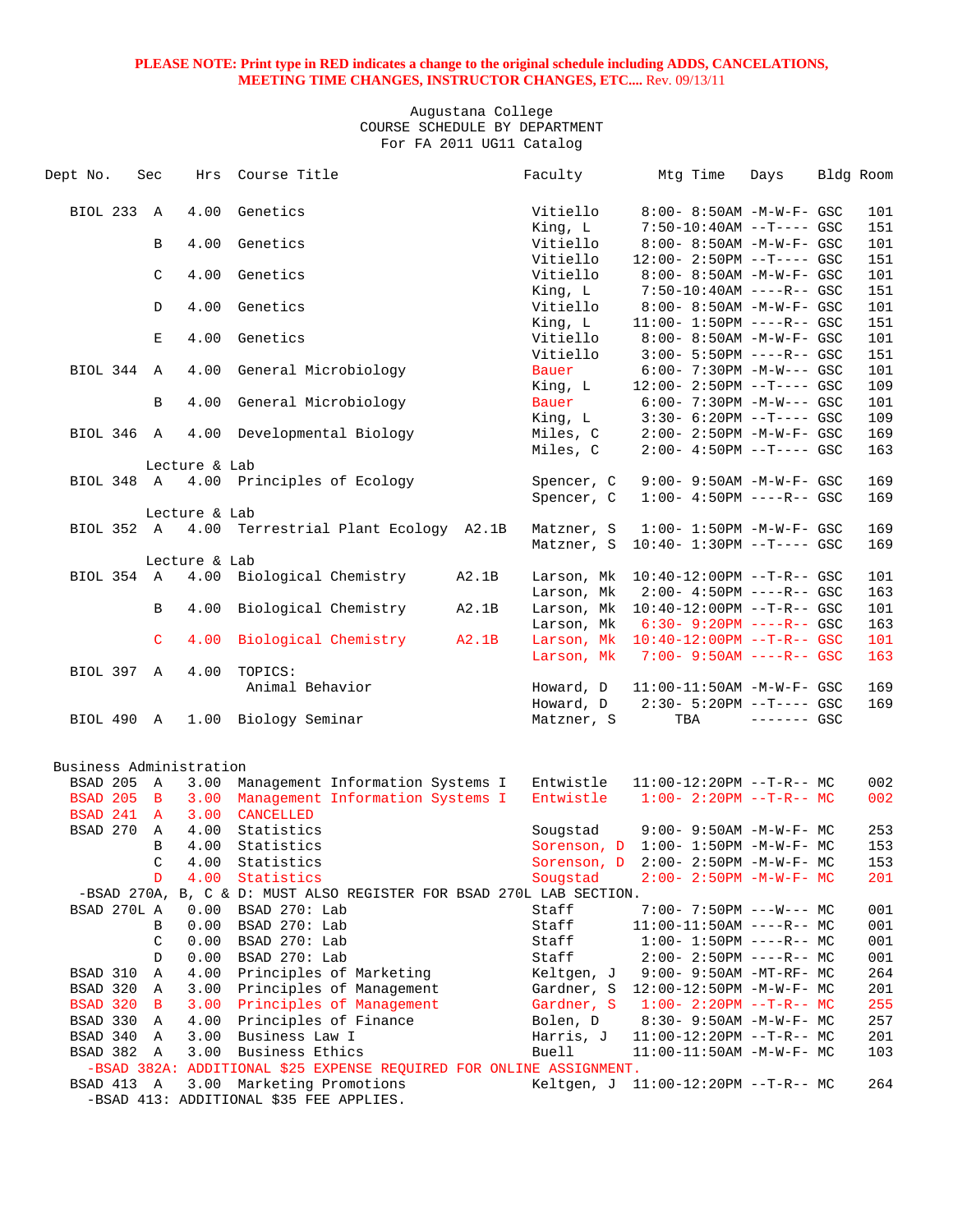| Dept No.    | Sec            | Hrs  | Course Title                                                                                |       | Faculty    | Mtg Time                                                          | Days        | Bldg Room  |
|-------------|----------------|------|---------------------------------------------------------------------------------------------|-------|------------|-------------------------------------------------------------------|-------------|------------|
|             |                |      |                                                                                             |       |            |                                                                   |             |            |
| BSAD 421 A  |                | 2.00 | Human Resource Management                                                                   |       | Harris, J  | $1:00-1:50PM -T-R--MC$                                            |             | 103        |
| BSAD 427    | Α              | 3.00 | Production & Operations Mgmt                                                                |       | Sougstad   | $8:00-8:50AM -M-W-F-MC$                                           |             | 157        |
| BSAD 435 A  |                | 3.00 | Investment Fundamentals                                                                     |       | Bolen, D   | 11:00-11:50AM -M-W-F- MC                                          |             | 157        |
| BSAD 437 A  |                | 3.00 | CANCELLED                                                                                   |       |            |                                                                   |             |            |
| BSAD 440 A  |                | 3.00 | Sport Management                                                                            |       | Gardner, S | $1:00 - 1:50PM - M - W - F - MC$                                  |             | 264        |
|             |                |      | -BSAD 440A: ADDITIONAL \$20 FEE APPLIES.                                                    |       |            |                                                                   |             |            |
| BSAD 495 A  |                |      | 3.00 Business Internship                                                                    | A2.1B | Keltgen, J | TBA                                                               | ------- OFF | OFF        |
|             |                |      |                                                                                             |       |            |                                                                   |             |            |
|             |                |      |                                                                                             |       |            |                                                                   |             |            |
| Chemistry   |                |      |                                                                                             |       |            |                                                                   |             |            |
| CHEM 102 A  |                |      | 0.00 Trustee's Fellowshp in Chemistry Duffy-Matz 10:00-10:50AM --T---- GSC                  |       |            |                                                                   |             | 241        |
|             |                |      | -CHEM 102A: BY INVITATION FROM DEPT ONLY. ONE CREDIT COURSE, BUT MUST ATTEND BOTH SEMESTERS |       |            |                                                                   |             |            |
|             |                |      | TO RECEIVE 1 CREDIT.                                                                        |       |            |                                                                   |             |            |
| CHEM 120    | A1             |      | 4.00 Intro to Chemistry                                                                     | A3.2  | Dey, B     | $8:00 - 8:50AM - M - W - F - GSC$                                 |             | 241        |
|             |                |      |                                                                                             |       | Pullman, D | $2:00 - 3:50PM -M--- GSC$                                         |             | 243        |
|             | A2             | 4.00 | Intro to Chemistry                                                                          | A3.2  | Dey, B     | 8:00- 8:50AM -M-W-F- GSC                                          |             | 241        |
|             |                |      |                                                                                             |       | Dey, B     | $8:00 - 9:50AM$ ----R-- GSC                                       |             | 243        |
|             | B1             |      | 4.00 Intro to Chemistry                                                                     | A3.2  | Weisshaar  | $9:00 - 9:50AM - M - W - F - GSC$                                 |             | 241        |
|             |                |      |                                                                                             |       | Pullman, D | $8:00 - 9:50AM -T--- GSC$                                         |             | 243        |
|             | B2             | 4.00 | Intro to Chemistry                                                                          | A3.2  | Weisshaar  | 9:00- 9:50AM -M-W-F- GSC                                          |             | 241        |
|             |                |      |                                                                                             |       | Weisshaar  | $2:00 - 3:50PM$ ----R-- GSC                                       |             | 243        |
|             | B <sub>3</sub> | 4.00 | Intro to Chemistry                                                                          | A3.2  | Weisshaar  | $9:00 - 9:50AM - M - W - F - GSC$                                 |             | 241        |
|             |                |      |                                                                                             |       | Pullman, D | $2:00-3:50PM$ --T---- GSC                                         |             | 243        |
|             | C1             | 4.00 | Intro to Chemistry                                                                          | A3.2  | Eichler    | $1:00 - 1:50PM - M - W - F - GSC$                                 |             | 241        |
|             |                |      |                                                                                             |       | Eichler    | $11:00-12:50PM$ --T---- GSC                                       |             | 243        |
|             | C2             | 4.00 | Intro to Chemistry                                                                          | A3.2  | Eichler    | $1:00 - 1:50PM -M-W-F - GSC$                                      |             | 241        |
|             |                |      |                                                                                             |       |            | Pullman, D 11:00-12:50PM ----R-- GSC                              |             | 243        |
|             | Н              | 4.00 | Intro to Chemistry                                                                          | A3.2  | Eichler    | 9:00- 9:50AM -M-W-F- GSC                                          |             | 207        |
|             |                |      |                                                                                             |       | Eichler    | $2:00-3:50PM$ ----R-- GSC                                         |             | 259        |
|             |                |      | -CHEM 120H: INTENDED FOR STUDENTS WITH ACT OF 28 OR HIGHER & WITH GRADE OF B OR BETTER IN   |       |            |                                                                   |             |            |
|             |                |      | H.S. CHEMISTRY COURSE.                                                                      |       |            |                                                                   |             |            |
|             |                |      | CHEM 201 A1 4.00 Organic Chemistry I                                                        |       | Staff      | Duffy-Matz 11:00-11:50AM -M-W-F- GSC<br>$2:00 - 5:50PM -T--- GSC$ |             | 201<br>255 |
|             | A2             |      | 4.00 Organic Chemistry I                                                                    |       |            | Duffy-Matz 11:00-11:50AM -M-W-F- GSC                              |             | 201        |
|             |                |      |                                                                                             |       | Staff      | $8:00-11:50AM$ ----R-- GSC                                        |             | 255        |
|             | A3             | 4.00 | Organic Chemistry I                                                                         |       |            | Duffy-Matz 11:00-11:50AM -M-W-F- GSC                              |             | 201        |
|             |                |      |                                                                                             |       | Duffy-Matz | 2:00- 5:50PM ----R-- GSC                                          |             | 255        |
| CHEM 202 A1 |                | 4.00 | Organic Chemistry II                                                                        |       | Mays, J    | 9:00- 9:50AM -M-W-F- GSC                                          |             | 201        |
|             |                |      |                                                                                             |       | Mays, J    | 2:00- 5:50PM -M----- GSC                                          |             | 255        |
|             | A2             | 4.00 | Organic Chemistry II                                                                        |       | Mays, J    | 9:00- 9:50AM -M-W-F- GSC                                          |             | 201        |
|             |                |      |                                                                                             |       | Mays, J    | $8:00-11:50AM$ --T---- GSC                                        |             | 255        |
| CHEM 301 A  |                |      | 4.00 Physical Chemistry I                                                                   |       | Dey, B     | 12:00-12:50PM -MT-RF- GSC                                         |             | 201        |
|             |                |      |                                                                                             |       | Dey, B     | 2:00- 5:50PM -M----- GSC                                          |             | 259        |
|             |                |      | CHEM 311 A 4.00 Advanced Analytical Chem                                                    | A2.1B | Weisshaar  | $8:00 - 8:50AM - M-W--- GSC$                                      |             | 201        |
|             |                |      |                                                                                             |       | Weisshaar  | $2:00-4:50PM$ --T---- GSC                                         |             | 259        |
|             |                |      |                                                                                             |       | Weisshaar  | $8:00-10:50AM$ ----R-- GSC                                        |             | 259        |
|             |                |      |                                                                                             |       |            |                                                                   |             |            |
|             |                |      |                                                                                             |       |            |                                                                   |             |            |
| Civitas     |                |      |                                                                                             |       |            |                                                                   |             |            |
| CIVT 110    | A              |      | 3.00 Exploring Christian Faith A4.1                                                         |       | Swanson, R | 11:00-11:50AM -M-W-F- HUM                                         |             | 123        |
| CIVT 200 A  |                |      | 3.00 Literary Experience A2.1B & A3.5                                                       |       | Looney, S  | $1:00 - 1:50PM - M - W - F - HUM$                                 |             | 123        |
| CIVT 201    | Α              | 3.00 | Reading Augustana                                                                           |       | Miller, J  | $8:30 - 9:50AM -T-R--CWS$                                         |             | 108        |
|             | B              |      | 3.00 CANCELLED                                                                              |       |            |                                                                   |             |            |
| CIVT 202 A  |                |      | 3.00 Pertinence:                                                                            |       |            |                                                                   |             |            |
|             |                |      | South Dakota and the World                                                                  |       | Mullin, M  | 11:00-12:20PM --T-R-- CWS                                         |             | 108        |
| CIVT 204 A  |                |      | 3.00 Freedom:                                                                               |       |            |                                                                   |             |            |
|             |                |      | Power of Language                                                                           |       | Rives, D   | $9:00 - 9:50AM - M - W - F - HUM$                                 |             | 106        |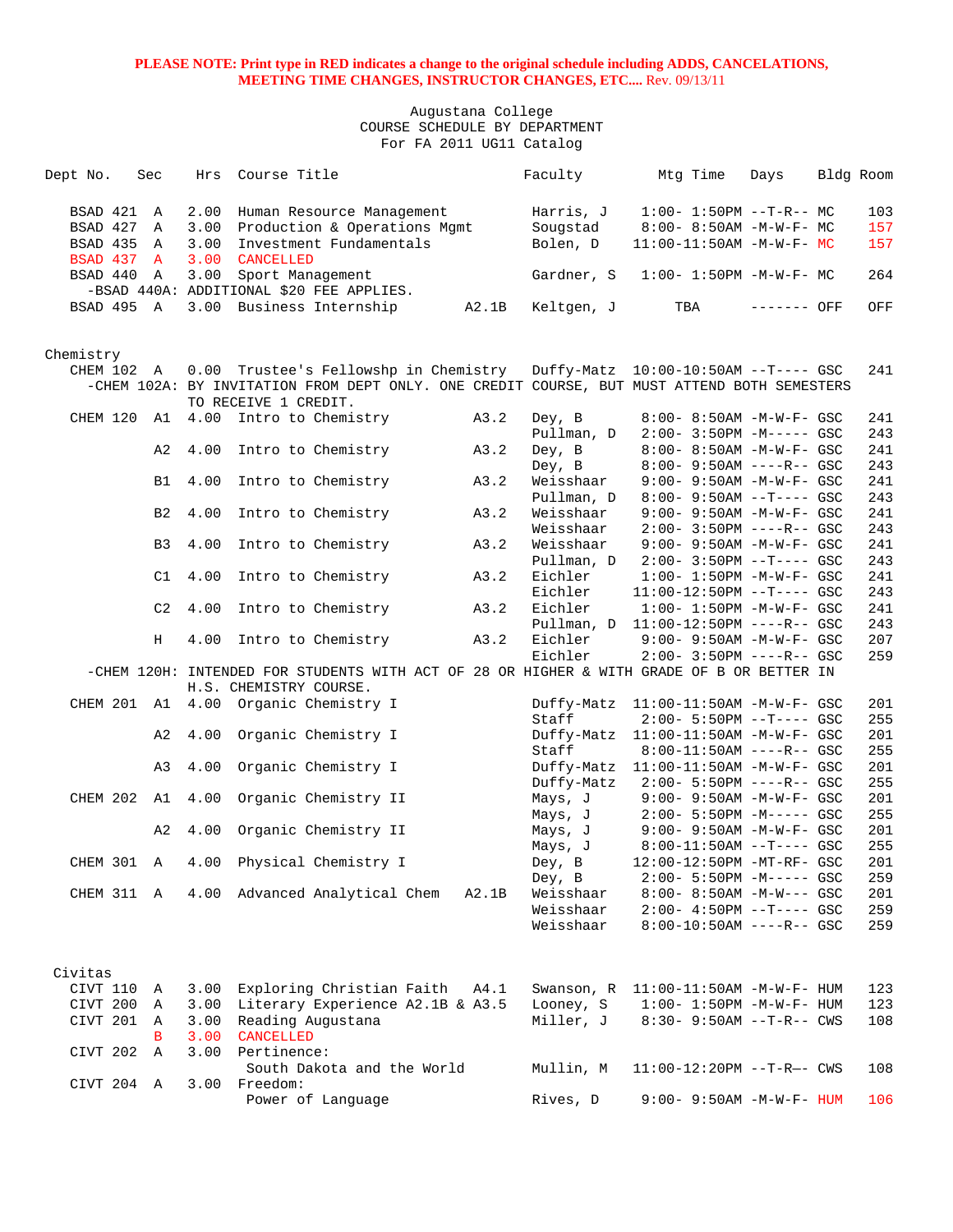| Dept No.                | Sec            | Hrs           | Course Title                                                        |              | Faculty                 | Mtg Time                                                    | Days         | Bldg Room |            |
|-------------------------|----------------|---------------|---------------------------------------------------------------------|--------------|-------------------------|-------------------------------------------------------------|--------------|-----------|------------|
|                         | B              | 3.00          | Clash of Capital and Class                                          |              | Lima, O<br>Pehl, M      | $1:00-2:20PM -T-R--CWS$                                     |              |           | 108        |
| CIVT 395 A              |                |               | 4.00 Vocation (Indiv Learning Exper)                                |              | Wright, R<br>Miller, J  | TBA                                                         | ------- OFF  |           | OFF        |
|                         |                |               |                                                                     |              |                         |                                                             |              |           |            |
| Classics                |                |               |                                                                     |              |                         |                                                             |              |           |            |
| CLAS 200                | Α              | 3.00          | Elementary Greek I<br>Elementary Latin I                            | A3.4<br>A3.4 | Wentzel, R              | 11:00-11:50AM -M-W-F- HUM                                   |              |           | 226<br>226 |
| CLAS 205<br>CLAS 220    | A<br>A         | 3.00<br>3.00  | Our Phil Heritage I                                                 | A3.1A        | Wentzel, R<br>O'Hara, D | $9:00 - 9:50AM - M - W - F - HUM$                           |              |           | 202        |
| CLAS 230 A              |                | 3.00          | Classical Mythology                                                 | A3.5A        | Wentzel, R              | $11:00-11:50AM$ -M-W-F- HUM<br>$1:00 - 1:50PM -M-W-F - HUM$ |              |           | 302        |
|                         |                |               |                                                                     |              |                         |                                                             |              |           |            |
| Communication Disorders |                |               |                                                                     |              |                         |                                                             |              |           |            |
| CMDS 170                | $\overline{A}$ | 2.00          | Intro to Communication Disorders                                    |              | Mahan, K                | $9:00 - 9:50AM - M-W--- MC$                                 |              |           | 220        |
| CMDS 201 A              |                | 3.00          | Language Development                                                |              | Mahan, K                | $11:00-11:50AM$ -M-W-F- MC                                  |              |           | 164        |
| CMDS 221 A              |                | 3.00          | Intro to Audiology                                                  |              | Hanavan, P              | $8:00 - 8:50AM - M - W - F - MC$                            |              |           | 102        |
|                         |                |               |                                                                     |              | Hanavan, P              | $9:00 - 9:50AM -T--- MC$                                    |              |           | 156        |
|                         | B              | 3.00          | Intro to Audiology                                                  |              | Hanavan, P              | $8:00-8:50AM$ -M-W-F- MC                                    |              |           | 102        |
|                         |                |               |                                                                     |              | Hanavan, P              | $10:00-10:50AM$ --T---- MC                                  |              |           | 156        |
|                         | $\mathcal{C}$  | 3.00          | Intro to Audiology                                                  |              | Hanavan, P              | $8:00 - 8:50AM - M - W - F - MC$                            |              |           | 102        |
|                         |                |               |                                                                     |              | Hanavan, P              | $11:00-11:50AM$ --T---- MC                                  |              |           | 156        |
| CMDS 274 A              |                | 2.00          | Speech Science I                                                    |              | Hanavan, P              | $9:00 - 9:50AM - M-W--- MC$                                 |              |           | 102        |
| <b>CMDS 288</b>         | A              | 1.00          | Observation Practicum<br>-CMDS 288A: REQUIRES INSTRUCTOR SIGNATURE. |              | Mahan, K                | TBA                                                         | ------- OFF  |           | OFF        |
| CMDS 372                | A              | 2.00          | Voice & Fluency Disorders A2.1B                                     |              | Mahan, K                | $1:00-1:50PM -M-W--- MC$                                    |              |           | 164        |
| CMDS 388                | A              | 4.00          | Clinical Practicum                                                  |              | Mahan, K                | TBA                                                         | ------- OFF  |           | OFF        |
|                         |                |               | -CMDS 388A: REQUIRES INSTRUCTOR SIGNATURE.                          |              |                         |                                                             |              |           |            |
|                         |                |               | CMDS 488 A 12.00 Adv Clinical Prct:Comm Disorders                   |              | Mahan, K                | TBA                                                         | ------- OFF  |           | OFF        |
|                         |                |               | -CMDS 488A: SIGNATURE OF FIELD EXPERIENCE COORDINATOR REOUIRED.     |              |                         |                                                             |              |           |            |
|                         |                |               |                                                                     |              |                         |                                                             |              |           |            |
| Communication Studies   |                |               |                                                                     |              |                         |                                                             |              |           |            |
| COMM 110                | $\mathbb A$    | 3.00          | Intro To Communication                                              | A2.2         | Bart, J                 | 8:00- 8:50AM -M-W-F- HUM                                    |              |           | 331        |
|                         | B              | 3.00          | Intro To Communication                                              | A2.2         | Nitz, M                 | $8:30 - 9:50AM -T-R-- HUM$                                  |              |           | 331        |
|                         | C              | 3.00          | Intro To Communication                                              | A2.2         | Bart, H                 | $9:00 - 9:50AM - M - W - F - HUM$                           |              |           | 331        |
|                         | D              | 3.00          | Intro To Communication                                              | A2.2         | Bart, J                 | 11:00-11:50AM -M-W-F- HUM                                   |              |           | 331        |
|                         | Ε              | 3.00          | Intro To Communication                                              | A2.2         | Bart, H                 | 12:00-12:50PM -M-W-F- HUM                                   |              |           | 331        |
| COMM 210                | A              | 3.00          | Rhetorical Criticism                                                | A2.1B        | Bart, H                 | $11:00-12:20PM --T-R--HUM$                                  |              |           | 331        |
|                         |                |               | COMM 210A: GENDER DESIGNATION                                       |              |                         |                                                             |              |           |            |
| COMM 270                | A              | 4.00          | Advocacy and Argumentation A2.2                                     |              | Bart, J                 | $8:00 - 9:50AM -T-R-- HUM$                                  |              |           | 201        |
| COMM 290 A              |                | 4.00          | Communication Research                                              |              | Nitz, M                 | 10:40-11:50AM -M-W-F- HUM                                   |              |           | 301        |
| COMM 365 A              |                | 3.00          | Public Relations                                                    |              | Nitz, M                 | $9:00 - 9:50AM - M - W - F - HUM$                           |              |           | 301        |
|                         |                |               |                                                                     |              |                         |                                                             |              |           |            |
| Computer Science        |                |               |                                                                     |              |                         |                                                             |              |           |            |
| COSC 130 A              |                | 3.00          | Soc/Legal/EthicIss A3.3 & A2.1B                                     |              | Gray, S                 | $2:00 - 2:50PM -M-W-F - MC$                                 |              |           | 001        |
| COSC 205 A              |                | 3.00          | Management Information Systems I                                    |              | Entwistle               | $11:00-12:20PM$ --T-R-- MC                                  |              |           | 002        |
| COSC 205 B              |                | 3.00          | Management Information Systems I                                    |              | Entwistle               | $1:00-2:20PM -T-R--MC$                                      |              |           | 002        |
| COSC 210 A              |                | 4.00          | Computer Science I                                                  |              | Grau, N                 | 10:40-11:50AM -M-W-F- GSC                                   |              |           | 141        |
| COSC 235 A              |                | 4.00          | Computer Organization                                               |              | Swets, D                | $8:30 - 9:50AM -T-R--$ GSC                                  |              |           | 213        |
|                         |                |               |                                                                     |              | Swets, D                | TBA                                                         | $------$ GSC |           |            |
|                         |                | Lecture & Lab |                                                                     |              |                         |                                                             |              |           |            |
| COSC 241 A              |                | 3.00          | <b>CANCELLED</b>                                                    |              |                         |                                                             |              |           |            |
| COSC 260                | A              | 3.00          | Computer Science III                                                |              | Swets, D                | $1:00 - 2:20PM -T-R--GSC$                                   |              |           | 213        |
| COSC 330 A              |                | 3.00          | Theory of Computation                                               |              | Swets, D                | 11:00-12:20PM --T-R-- GSC                                   |              |           | 213        |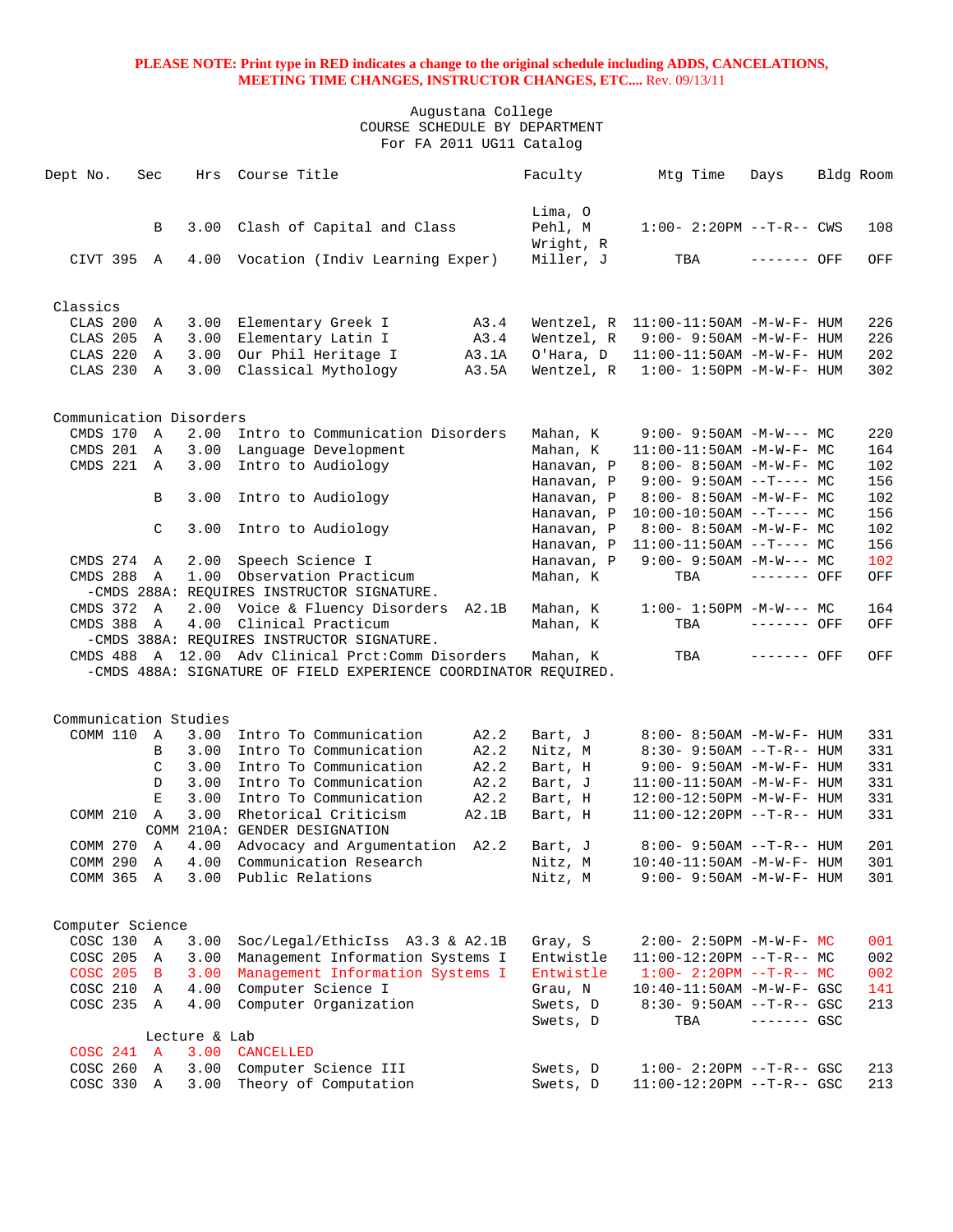Augustana College COURSE SCHEDULE BY DEPARTMENT For FA 2011 UG11 Catalog

| Dept No.                | Sec |               | Hrs   | Course Title                                                                                                                  | Faculty     | Mtg Time                                                      | Days        | Bldg Room |
|-------------------------|-----|---------------|-------|-------------------------------------------------------------------------------------------------------------------------------|-------------|---------------------------------------------------------------|-------------|-----------|
|                         |     |               |       |                                                                                                                               |             |                                                               |             |           |
| Economics<br>ECON 120   |     | Α             | 3.00  | Principles of Economics I<br>A3.3                                                                                             | Eggleston   | $11:00-12:20PM$ --T-R-- MC                                    |             | 253       |
|                         |     | B             | 3.00  | Principles of Economics I<br>A3.3                                                                                             | Eqqleston   | $1:00-2:20PM --T-R--MC$                                       |             | 253       |
|                         |     | $\mathcal{C}$ | 3.00  | Principles of Economics I<br>A3.3                                                                                             | McConnell   | $8:00-8:50AM$ -M-W-F- MC                                      |             | 153       |
|                         |     | D             | 3.00  | A3.3                                                                                                                          | McConnell   |                                                               |             | 153       |
| ECON 121                |     | $\mathbb A$   | 3.00  | Principles of Economics I<br>Principles of Economics II                                                                       |             | $9:00 - 9:50AM - M - W - F - MC$                              |             | 153       |
| ECON 270                |     | Α             | 4.00  | Statistics                                                                                                                    | Sorenson, D | $8:30 - 9:50AM -T-R-- MC$<br>$9:00 - 9:50AM - M - W - F - MC$ |             | 253       |
|                         |     |               |       |                                                                                                                               | Sougstad    |                                                               |             |           |
|                         |     | B             | 4.00  | Statistics                                                                                                                    | Sorenson, D | $1:00 - 1:50PM -M-W-F-MC$                                     |             | 153       |
|                         |     | $\mathcal{C}$ | 4.00  | Statistics                                                                                                                    | Sorenson, D | $2:00 - 2:50PM -M-W-F-MC$                                     |             | 153       |
|                         |     | D             | 4.00  | Statistics                                                                                                                    | Sougstad    | $2:00 - 2:50PM -M-W-F-MC$                                     |             | 201       |
|                         |     |               |       | -ECON 270A, B, C & D: MUST ALSO REGISTER FOR ECON 270L LAB SECTION.                                                           |             |                                                               |             |           |
| ECON 270L A             |     |               | 0.00  | $ECON$ 270: Lab                                                                                                               | Staff       | $7:00 - 7:50PM$ ---W--- MC                                    |             | 001       |
|                         |     | B             | 0.00  | ECON 270: Lab                                                                                                                 | Staff       | $11:00-11:50AM$ ----R-- MC                                    |             | 001       |
|                         |     | C             | 0.00  | ECON 270: Lab                                                                                                                 | Staff       | $1:00 - 1:50PM$ ----R-- MC                                    |             | 001       |
|                         |     | D             | 0.00  | $ECON$ 270: Lab                                                                                                               | Staff       | $2:00-2:50PM$ ----R-- MC                                      |             | 001       |
| ECON 337                |     | Α             | 3.00  | Hist Econ Thought & Methodology                                                                                               | Eggleston   | 12:00-12:50PM -M-W-F- MC                                      |             | 102       |
| ECON 350 A              |     |               | 4.00  | Soc Science Research Meth A2.1B                                                                                               | Schrader, S | $8:00 - 9:50AM -T-R-- MC$                                     |             | 103       |
| Ed of Deaf/Hard Hearing |     |               |       |                                                                                                                               |             |                                                               |             |           |
| EDHH 201                |     | A             | 3.00  | Language Development                                                                                                          | Mahan, K    | $11:00-11:50AM$ -M-W-F- MC                                    |             | 164       |
| EDHH 220                |     | A             | 3.00  | Foundations in Amer Deaf Culture                                                                                              | Soukup, M   | $1:00-2:20PM -T-R--MC$                                        |             | 161       |
| EDHH 221                |     | A             | 3.00  | Intro to Audiology                                                                                                            | Hanavan, P  | $8:00 - 8:50AM - M - W - F - MC$                              |             | 102       |
|                         |     |               |       |                                                                                                                               | Hanavan, P  | $9:00 - 9:50AM -T--- MC$                                      |             | 156       |
|                         |     | B             | 3.00  | Intro to Audiology                                                                                                            | Hanavan, P  | $8:00 - 8:50AM - M - W - F - MC$                              |             | 102       |
|                         |     |               |       |                                                                                                                               | Hanavan, P  | $10:00-10:50AM$ --T---- MC                                    |             | 156       |
|                         |     | C             | 3.00  | Intro to Audiology                                                                                                            | Hanavan, P  | $8:00 - 8:50AM - M - W - F - MC$                              |             | 102       |
|                         |     |               |       |                                                                                                                               | Hanavan, P  | $11:00-11:50AM$ --T---- MC                                    |             | 156       |
| EDHH 226                |     | $\mathbb{A}$  | 3.00  | American Sign Language I<br>A3.4                                                                                              | Soukup, M   | $8:30 - 9:50AM -T-R--MC$                                      |             | 253       |
|                         |     | B             | 3.00  | American Sign Language I<br>A3.4                                                                                              | Gundersn, C | $1:00 - 1:50PM - M - W - F - MC$                              |             | 253       |
|                         |     | C             | 3.00  | American Sign Language I<br>A3.4                                                                                              | Steen, C    | $8:30 - 9:50AM -T-R-- MC$                                     |             | 255       |
|                         |     |               |       | -EDHH 226A , B & C: REQUIRES INSTRUCTOR SIGNATURE.                                                                            |             |                                                               |             |           |
| EDHH 274 A              |     |               | 2.00  |                                                                                                                               |             | $9:00 - 9:50AM -M-W--- MC$                                    |             | 102       |
| EDHH 331 A              |     |               |       | Speech Science I<br><b>CANCELLED</b>                                                                                          | Hanavan, P  |                                                               |             |           |
|                         |     |               | 3.00  |                                                                                                                               |             |                                                               |             |           |
|                         |     | B             | 3.00  | American Sign Language III                                                                                                    | Steen, C    | $11:00-12:20PM -T-R-- MC$                                     |             | 255       |
| EDHH 487                |     | $\mathbb A$   | 12.00 | Student Teach: Deaf Education<br>-EDHH 487A: SIGNATURE OF FIELD EXPERIENCE COORDINATOR REOUIRED.                              | Fiala, R    | TBA                                                           | ------- OFF | OFF       |
|                         |     |               |       |                                                                                                                               |             |                                                               |             |           |
| Education               |     |               |       |                                                                                                                               |             |                                                               |             |           |
| EDUC 110                |     | Α             | 3.00  | Foundations of Amer Educ<br>A3.3                                                                                              | Durr, A     | $8:30-9:50AM --T-R--MC$                                       |             | 202       |
|                         |     | В             |       | 3.00 Foundations of Amer Educ<br>A3.3                                                                                         |             | Hallenbeck 12:00-12:50PM -M-W-F- MC                           |             | 164       |
|                         |     |               |       | -EDUC 110A & B: INTENDED FOR STUDENTS PURSUING ENTRANCE TO TEACHER EDUC PROGRAM. REQUIRES<br>1-2 HRS PER WEEK IN AREA SCHOOL. |             |                                                               |             |           |
| EDUC 245                |     | A             |       | 3.00 Educ Psychology & Measurement                                                                                            | Durr, A     | $11:00-12:20PM$ --T-R-- MC                                    |             | 153       |
|                         |     | В             | 3.00  | Educ Psychology & Measurement                                                                                                 | Durr, A     | $1:00-2:20PM -T-R--MC$                                        |             | 153       |
| EDUC 275                |     | Α             | 3.00  | Tch, Lrn, & Connect Classrm A2.1B                                                                                             | Ashworth    | $9:00 - 9:50AM -T-R-- MC$                                     |             | 164       |
|                         |     | B             | 3.00  | Tch, Lrn, & Connect Classrm A2.1B                                                                                             | Ashworth    | $11:00-11:50AM$ --T-R-- MC                                    |             | 164       |
|                         |     |               |       | -EDUC 275A & B: NOT OPEN TO FRESHMEN. EDUC 245 IS PRE OR COREQUISITE FOR EDUC 275. REQUIRES                                   |             |                                                               |             |           |
|                         |     |               |       | 4 HRS OF PRACTICUM PER WEEK SCHEDULED B/W 8AM-3PM. MUST ALSO REGISTER FOR                                                     |             |                                                               |             |           |
|                         |     |               |       | 1 E-PORTFOLIO LAB WHICH MEETS APPROX. 4 TIMES DURING SEMESTER.                                                                |             |                                                               |             |           |
| EDUC 275L A             |     |               |       | 0.00 Program Admission ePortfolio Lab                                                                                         |             |                                                               |             | 001       |
|                         |     | B             | 0.00  | Program Admission ePortfolio Lab                                                                                              |             |                                                               |             | 001       |
|                         |     |               |       | -EDUC 275L A & B: MEETS 4 TIMES DURING SEMESTER ON SCHEDULED TUESDAYS.                                                        |             |                                                               |             |           |
| EDUC 290 A              |     |               |       | 2.00 Theory of Reading in Elem School                                                                                         | Wiemann     | $8:00-9:50AM$ -----F- MC                                      |             | 164       |

-EDUC 290A: ADMITTED TEACHER EDUC STUDENTS ONLY. MUST ALSO REGISTER FOR EDUC 320 & 325.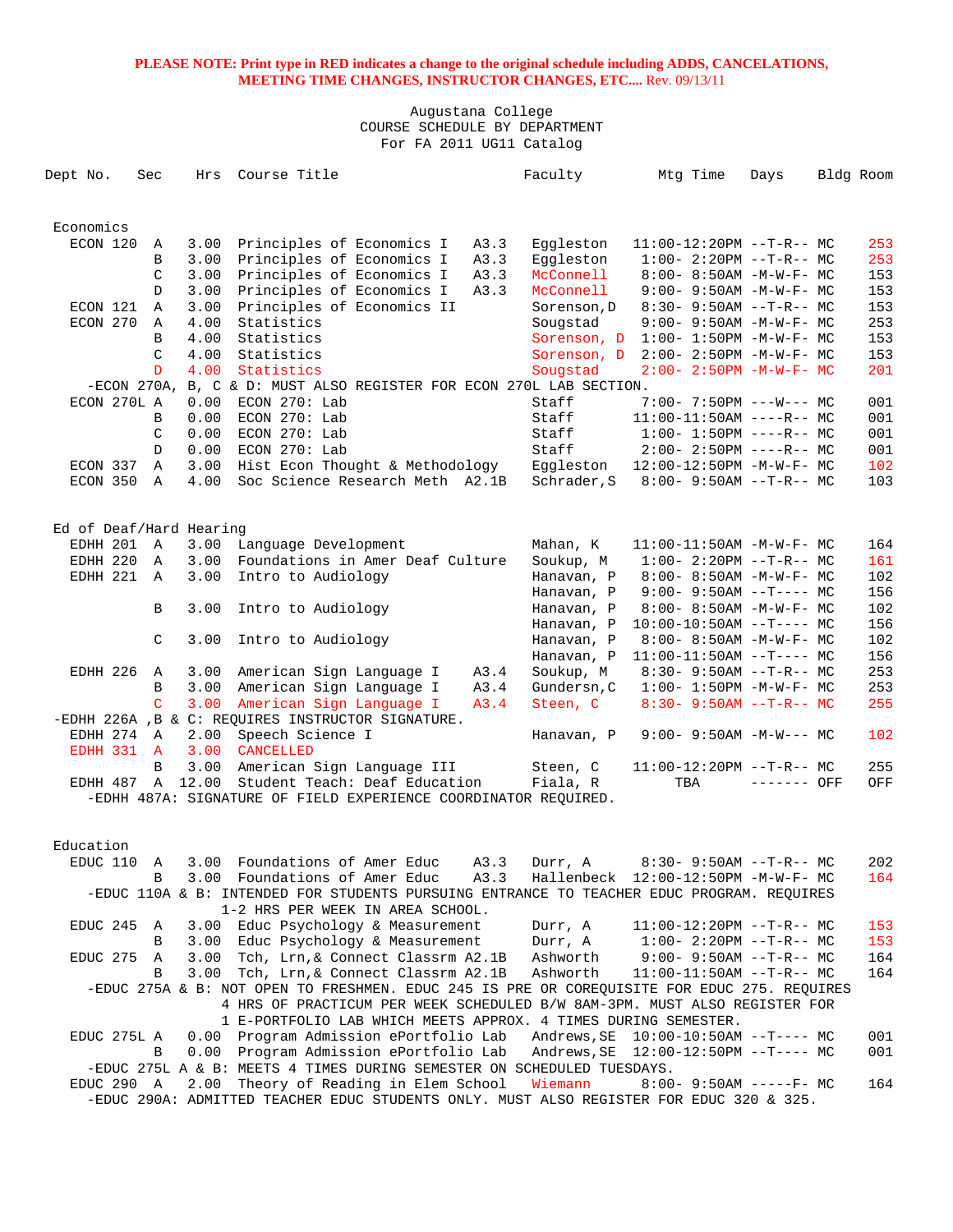| Dept No. Sec |                  |                  | Hrs Course Title                                                                                      |       |                                                                                                                                            | Faculty Mtg Time                        | Days         | Bldg Room  |
|--------------|------------------|------------------|-------------------------------------------------------------------------------------------------------|-------|--------------------------------------------------------------------------------------------------------------------------------------------|-----------------------------------------|--------------|------------|
|              |                  |                  |                                                                                                       |       |                                                                                                                                            |                                         |              |            |
|              |                  |                  | REOUIRES 4-6 HRS OF OBSERVATION & PARTICIPATION IN AREA SCHOOLS.                                      |       |                                                                                                                                            |                                         |              |            |
| EDUC 297 A   |                  | 3.00             | TOPICS:                                                                                               |       |                                                                                                                                            |                                         |              |            |
|              |                  |                  | ENL - Linquistics                                                                                     |       |                                                                                                                                            | $D'Souza$ 6:00-9:00PM --T---- MC        |              | 220        |
| EDUC 300L A  |                  |                  | 0.00 Pre Studnt Teach E-Portfolio Lab                                                                 |       |                                                                                                                                            | Andrews, SE  10:00-10:50AM --T---- MC   |              | 001        |
|              | B                | 0.00             | Pre Studnt Teach E-Portfolio Lab                                                                      |       |                                                                                                                                            |                                         |              | 001        |
|              |                  |                  | -EDUC 300L A & B: MEETS 4 TIMES DURING SEMESTER ON SCHEDULED TUESDAYS.                                |       |                                                                                                                                            |                                         |              |            |
| EDUC 301 A   |                  |                  | 2.00 Methods of Teach Elem&MS Science<br>-EDUC 301A: REQUIRES OBSERVATION & TEACHING IN ELEM SCHOOLS. |       | Hall, C                                                                                                                                    | 2:00- 2:50PM -M-W-F- GSC                |              | 163        |
| EDUC 310 F   |                  |                  | 3.00 Sec School Methods: MATHEMATICS                                                                  |       |                                                                                                                                            | Smith, Jay 9:00-9:50AM -M-W-F- GSC      |              | 031        |
|              | I.               |                  | 3.00 Sec School Methods: SOC STUDIES                                                                  |       |                                                                                                                                            | Meader-Gra $5:30-8:30PM -M--- M$        |              | 253        |
|              | J                | 3.00             | Sec School Methods: SPEECH                                                                            |       | Staff                                                                                                                                      | $TBA$ $---MC$                           |              |            |
|              | K                | 3.00             | Sec School Methods: ART                                                                               |       | Thomas, S                                                                                                                                  | TBA ------- CVA                         |              | 189        |
|              |                  |                  | -EDUC 310F, I, J & K: ADMITTED TEACHER EDUC STUDENTS ONLY.                                            |       |                                                                                                                                            |                                         |              |            |
| EDUC 320 A   |                  |                  | 2.00 Children's Lit & Language Arts                                                                   |       |                                                                                                                                            | Wiemann $8:00-9:50AM -M--- MC$          |              | 164        |
|              |                  |                  | -EDUC 320A: ADMITTED TEACHER EDUC STUDENTS ONLY. MUST ALSO REGISTER FOR EDUC 290 & 325.               |       |                                                                                                                                            |                                         |              |            |
|              |                  |                  | PLAN TO SPEND 2 HRS IN FIELD 1 MORNING PER WEEK.                                                      |       |                                                                                                                                            |                                         |              |            |
| EDUC 325 A   |                  |                  | 2.00 Teach of Read in Elem & Mid Sch                                                                  |       | Wiemann                                                                                                                                    | $8:00 - 9:50AM$ ---W--- MC              |              | 164        |
|              |                  |                  | -EDUC 325A: ADMITTED TEACHER EDUC STUDENTS ONLY. MUST ALSO REGISTER FOR EDUC 290 & 320.               |       |                                                                                                                                            |                                         |              |            |
|              |                  |                  | PLAN TO SPEND 2 HRS IN FIELD 1 MORNING PER WEEK.                                                      |       |                                                                                                                                            |                                         |              |            |
| EDUC 330 A   |                  |                  | 3.00 Foundations&Methods-Middle Level                                                                 |       |                                                                                                                                            | Henry, S 6:00- 9:00PM --- W--- MC       |              | 164        |
|              |                  |                  | -EDUC 330A: ADMITTED TEACHER EDUC STUDENTS ONLY.                                                      |       |                                                                                                                                            |                                         |              |            |
| EDUC 335 A   |                  |                  | 3.00 Literacy in the Content Area                                                                     |       |                                                                                                                                            | Andrews, $SE$ 12:00-12:50PM $-M-W-F-MC$ |              | 220        |
|              |                  |                  | -EDUC 335A: ADMITTED TEACHER EDUC STUDENTS ONLY.                                                      |       |                                                                                                                                            |                                         |              |            |
| EDUC 345 A   |                  |                  | 3.00 Adolescent Development A1.2                                                                      |       | Hegg, J                                                                                                                                    | $11:00-12:20PM$ --T-R-- MC              |              | 202        |
|              |                  |                  | -EDUC 345A: ADMITTED TEACHER EDUC STUDENTS ONLY.                                                      |       |                                                                                                                                            |                                         |              |            |
| EDUC 350 A   |                  |                  | 2.00 Teach Soc StElem&Mid Sch                                                                         |       | Ashworth                                                                                                                                   | $1:00-1:50PM$ --T-R-- MC                |              | 164        |
|              |                  |                  | -EDUC 350A: ADMITTED TEACHER EDUC STUDENTS ONLY. REQUIRES 4-6 HRS OF OBSERVATION &                    |       |                                                                                                                                            |                                         |              |            |
|              |                  |                  | PARTICIPATION IN AREA SCHOOLS.                                                                        |       |                                                                                                                                            |                                         |              |            |
| EDUC 355 A   |                  |                  | 3.00 Human Relations in Education                                                                     |       | Ashworth                                                                                                                                   | $6:00-9:00PM -T--- MC$                  |              | 164        |
|              |                  |                  |                                                                                                       |       | Grinager,K                                                                                                                                 |                                         |              |            |
| EDUC 360 A   |                  |                  | 3.00 Foundations of ENL                                                                               |       | Gaudet, M                                                                                                                                  | $6:00 - 9:00PM$ ----R-- MC              |              | 164        |
|              |                  | EDUC 470 A 12.00 | Student Teach: All Grades                                                                             |       | Fiala, R                                                                                                                                   | TBA ------- OFF                         |              | OFF        |
|              |                  | EDUC 471 A 12.00 | Student Teach: Middle School Fiala, R                                                                 |       |                                                                                                                                            | TBA                                     | $------$ OFF | OFF        |
|              |                  | EDUC 472 A 12.00 | Student Teach: Elementary<br>EDUC 473 A 12.00 Student Teach: Kindergarten                             |       | Fiala, R<br>$\begin{array}{cc}\n & \text{and} & \text{R} \\ \text{and} & \text{Finala} & \text{R} \\ \text{and} & \text{R} \\ \end{array}$ | TBA                                     | ------- OFF  | OFF<br>OFF |
|              |                  | EDUC 474 A 12.00 | Student Teach: Secondary                                                                              |       |                                                                                                                                            | TBA                                     | $------$ OFF | OFF        |
|              |                  |                  | -EDUC 470, 471, 472, 473 & 474A: SIGNATURE OF FIELD EXPERIENCE COORDINATOR REQUIRED.                  |       |                                                                                                                                            |                                         |              |            |
|              |                  |                  |                                                                                                       |       |                                                                                                                                            |                                         |              |            |
|              |                  |                  |                                                                                                       |       |                                                                                                                                            |                                         |              |            |
| English      |                  |                  |                                                                                                       |       |                                                                                                                                            |                                         |              |            |
|              |                  |                  | ENGL 110 A 4.00 First-Year Composition A2.1A Looney, S 8:00-8:50AM -MT-RF-HUM                         |       |                                                                                                                                            |                                         |              | 103        |
|              |                  |                  | B 4.00 First-Year Composition A2.1A Harris, Mit 8:40-9:50AM -M-W-F-HUM                                |       |                                                                                                                                            |                                         |              | 102        |
|              | C                |                  | 4.00 First-Year Composition                                                                           | A2.1A | Ferrell, S                                                                                                                                 | 9:00- 9:50AM -MT-RF- HUM                |              | 103        |
|              | D                | 4.00             | First-Year Composition                                                                                | A2.1A | Ferrell, S                                                                                                                                 | 10:40-11:50AM -M-W-F- HUM               |              | 103        |
|              | E                |                  | 4.00 First-Year Composition                                                                           | A2.1A | Holm, A                                                                                                                                    | $11:00-12:50PM -T-R--HUM$               |              | 103        |
|              | F                |                  | 4.00 First-Year Composition                                                                           | A2.1A | Rives, D                                                                                                                                   | $1:00-1:50PM -MT-RF - HUM$              |              | 202        |
|              | V                | 4.00             | First-Year Composition                                                                                | A2.1A | Nelson, C                                                                                                                                  | $1:00-1:50PM -MTWRF-HUM$                |              | 103        |
|              | W                | 4.00             | First-Year Composition                                                                                | A2.1A | Nelson, C                                                                                                                                  | $2:00-2:50PM$ -MTWRF- HUM               |              | 103        |
|              |                  |                  | -ENGL 110V & W: OPEN ONLY TO FROSH WHOSE ENGL & READ ACT AVERAGE 19 OR LOWER.                         |       |                                                                                                                                            |                                         |              |            |
| ENGL 115     | Α                | 3.00             | News Reporting & Writing                                                                              | A2.1B | Blank-Libr                                                                                                                                 | 12:00-12:50PM -M-W-F- HUM               |              | 123        |
| ENGL 200     | Α                | 3.00             | Literary Experience A2.1B & A3.5                                                                      |       | Gohl, J                                                                                                                                    | $8:30 - 9:50AM -T-R-- HUM$              |              | 102        |
|              | B                | 3.00             | Literary Experience A2.1B & A3.5                                                                      |       | Looney, S                                                                                                                                  | $11:00-11:50AM$ -M-W-F- HUM             |              | 201        |
|              | C                | 3.00             | Literary Experience A2.1B & A3.5                                                                      |       | Boyens, B                                                                                                                                  | 12:00-12:50PM -M-W-F- HUM               |              | 202        |
|              | D                | 3.00             | Literary Experience A2.1B & A3.5                                                                      |       | Hicks, P                                                                                                                                   | 12:00-12:50PM -M-W-F- HUM               |              | 102        |
|              | E<br>$\mathbf F$ | 3.00             | Literary Experience A2.1B & A3.5                                                                      |       | Hicks, P                                                                                                                                   | $1:00 - 1:50PM - M - W - F - HUM$       |              | 102        |
|              |                  | 3.00             | Literary Experience A2.1B & A3.5<br>-ENGL 200F: NORTHERN PLAINS SECTION                               |       | Hanson, D                                                                                                                                  | 9:00- 9:50AM -M-W-F- HUM                |              | 123        |
|              |                  |                  |                                                                                                       |       |                                                                                                                                            |                                         |              |            |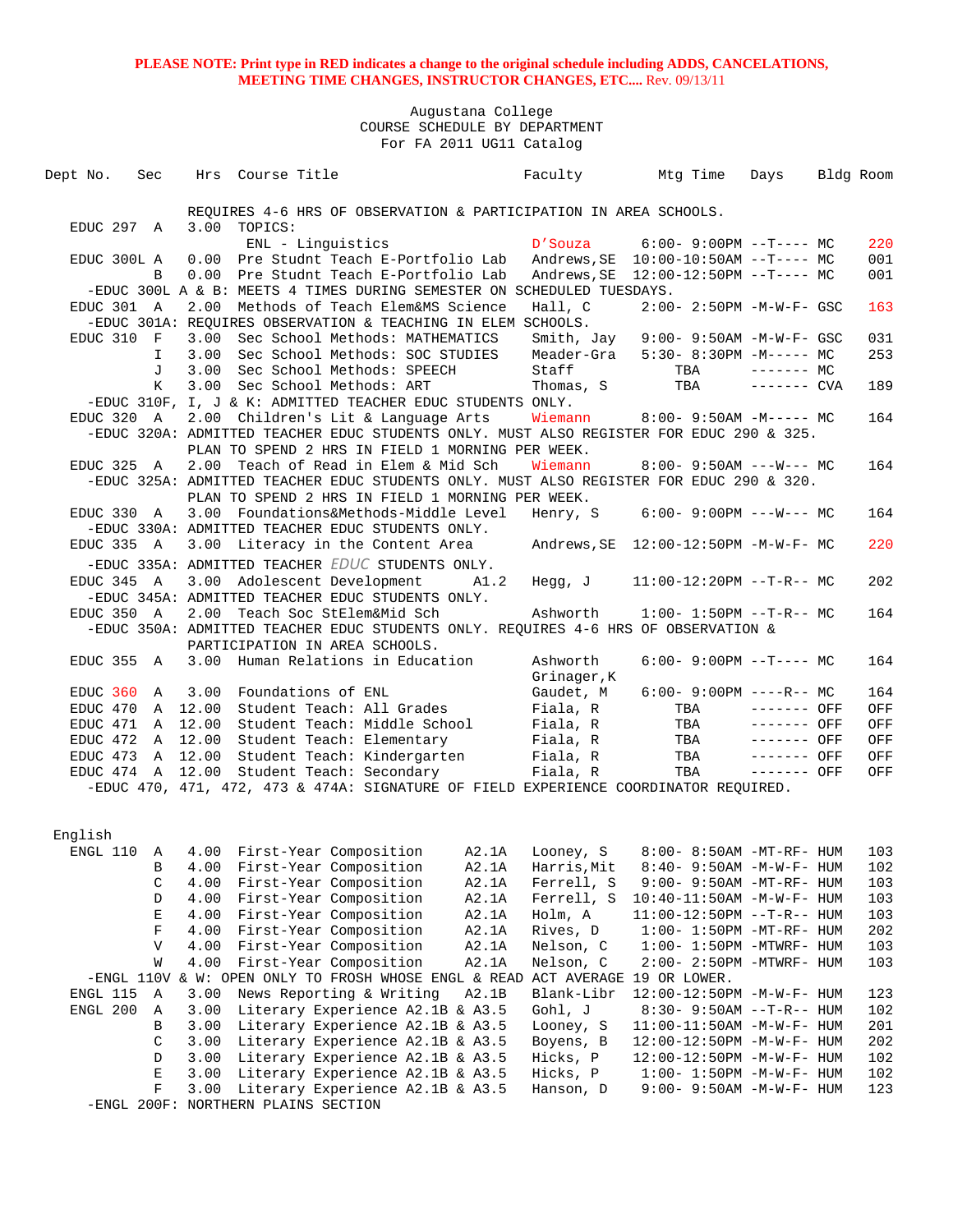| Dept No.                                                                                                           | Sec              | Hrs                                                                  | Course Title                                                                                                                                                                                                                                                                   |                | Faculty                                                                                                             | Mtg Time                                                                                                                                                                                                                                                                              | Days | Bldg Room |                                                             |
|--------------------------------------------------------------------------------------------------------------------|------------------|----------------------------------------------------------------------|--------------------------------------------------------------------------------------------------------------------------------------------------------------------------------------------------------------------------------------------------------------------------------|----------------|---------------------------------------------------------------------------------------------------------------------|---------------------------------------------------------------------------------------------------------------------------------------------------------------------------------------------------------------------------------------------------------------------------------------|------|-----------|-------------------------------------------------------------|
| ENGL 226<br>ENGL 230<br>ENGL 300 A<br>ENGL 301 A<br>ENGL 306<br>ENGL 311 A<br>ENGL 315 A<br>ENGL 320<br>ENGL 340 A | A<br>Α<br>Α<br>A | 3.00<br>3.00<br>3.00<br>3.00<br>3.00<br>3.00<br>3.00<br>3.00<br>3.00 | World Literature II A3.1B<br>Intro to British Literary Hist<br>Seminar in Earlier British Liter<br>English Grammar<br>Creative Writing: Drama<br>Advanced Composition<br>Newspaper Writ: Crit/Edit A2.1B<br>Seminar in Earlier American Lit<br>Seminar in Non-Western Lit A3.6 | A2.1B<br>A2.1B | Nelson, C<br>Harris, Mit<br>Harris, Mit<br>Dickinson<br>Hanson, D<br>Hicks, P<br>Miller, J<br>Rives, D<br>Hanson, D | $8:30 - 9:50AM -T-R-- HUM$<br>12:00-12:50PM -M-W-F- HUM<br>$1:00 - 1:50PM - M - W - F - HUM$<br>11:00-11:50AM -M-W-F- HUM<br>11:00-11:50AM -M-W-F- HUM<br>$9:00 - 9:50AM - M - W - F - HUM$<br>$11:00-12:20PM -T-R--HUM$<br>$2:00 - 2:50PM -M-W-F - HUM$<br>12:00-12:50PM -M-W-F- HUM |      |           | 123<br>103<br>323<br>102<br>106<br>202<br>102<br>106<br>106 |
| Exercise Science                                                                                                   |                  |                                                                      |                                                                                                                                                                                                                                                                                |                |                                                                                                                     |                                                                                                                                                                                                                                                                                       |      |           |                                                             |
| EXSC 277 A                                                                                                         |                  |                                                                      | 2.00 Motor Development                                                                                                                                                                                                                                                         |                |                                                                                                                     | Melsted, $G$ 11:00-11:50AM --T-R-- ELMN                                                                                                                                                                                                                                               |      |           | 230                                                         |
| EXSC 325 A                                                                                                         |                  |                                                                      | 3.00 Kinesiology/Biomechanics                                                                                                                                                                                                                                                  |                | Scholten                                                                                                            | $8:00 - 8:50AM - M - W - F - ELMN$                                                                                                                                                                                                                                                    |      |           | 241                                                         |
| EXSC 360 A                                                                                                         |                  | Lecture & Lab                                                        | 3.00 Fitness Measure & Exerc Prescrip                                                                                                                                                                                                                                          |                |                                                                                                                     |                                                                                                                                                                                                                                                                                       |      |           | 241                                                         |
|                                                                                                                    |                  | Lecture & Lab                                                        |                                                                                                                                                                                                                                                                                |                | Barkley, S                                                                                                          | $9:00 - 9:50AM - M - W - F - ELMN$                                                                                                                                                                                                                                                    |      |           |                                                             |
| EXSC 397 A                                                                                                         |                  |                                                                      | 3.00 TOPICS:                                                                                                                                                                                                                                                                   |                |                                                                                                                     |                                                                                                                                                                                                                                                                                       |      |           |                                                             |
| EXSC 490 A                                                                                                         |                  |                                                                      | Strength/Conditioning Cert Prep<br>1.00 Fitness Seminar                                                                                                                                                                                                                        |                | Chambers<br>Barkley, S                                                                                              | 12:00-12:50PM -M-W-F- ELMN<br>$9:00 - 9:50AM$ ----R-- ELMN                                                                                                                                                                                                                            |      |           | 180<br>230                                                  |
| FRENCH COURSES: SEE MDFL                                                                                           |                  |                                                                      |                                                                                                                                                                                                                                                                                |                |                                                                                                                     |                                                                                                                                                                                                                                                                                       |      |           |                                                             |
|                                                                                                                    |                  |                                                                      |                                                                                                                                                                                                                                                                                |                |                                                                                                                     |                                                                                                                                                                                                                                                                                       |      |           |                                                             |
| General Studies                                                                                                    |                  |                                                                      |                                                                                                                                                                                                                                                                                |                |                                                                                                                     |                                                                                                                                                                                                                                                                                       |      |           |                                                             |
| GENL 116 A                                                                                                         |                  |                                                                      | 1.00 Becoming a Master Student<br>-GENL 116A: MEETS SEPT 7 THRU OCT 20.                                                                                                                                                                                                        |                | Dickinson                                                                                                           | $5:30-6:30PM -M--R--HUM$                                                                                                                                                                                                                                                              |      |           | 102                                                         |
|                                                                                                                    | B                |                                                                      | 1.00 Becoming a Master Student                                                                                                                                                                                                                                                 |                | Howard, J                                                                                                           | $10:00-10:50AM$ --T-R-- LIBR                                                                                                                                                                                                                                                          |      |           | 136                                                         |
|                                                                                                                    |                  |                                                                      | -GENL 116B: MEETS OCT 27 THRU DEC 20.                                                                                                                                                                                                                                          |                |                                                                                                                     |                                                                                                                                                                                                                                                                                       |      |           |                                                             |
| GENL 492 A                                                                                                         |                  |                                                                      | 3.00 Senior Capstone:                                                                                                                                                                                                                                                          | A4.3           |                                                                                                                     |                                                                                                                                                                                                                                                                                       |      |           |                                                             |
|                                                                                                                    |                  |                                                                      | Rag Edge of Life: Reli/Med Meet                                                                                                                                                                                                                                                |                | Pederson, A<br>Harris, MH                                                                                           | $6:00 - 9:00PM -M-----$ HUM                                                                                                                                                                                                                                                           |      |           | 123                                                         |
|                                                                                                                    |                  |                                                                      |                                                                                                                                                                                                                                                                                |                | Schellingr                                                                                                          |                                                                                                                                                                                                                                                                                       |      |           |                                                             |
|                                                                                                                    | B                |                                                                      | 3.00 Collision Crs: Right to Hlth/Resp                                                                                                                                                                                                                                         |                | Bunger<br>Abbott, K                                                                                                 | $6:00-9:00PM$ ----R-- MC                                                                                                                                                                                                                                                              |      |           | 202                                                         |
| GERMAN COURSES: SEE MDFL                                                                                           |                  |                                                                      |                                                                                                                                                                                                                                                                                |                |                                                                                                                     |                                                                                                                                                                                                                                                                                       |      |           |                                                             |
|                                                                                                                    |                  |                                                                      |                                                                                                                                                                                                                                                                                |                |                                                                                                                     |                                                                                                                                                                                                                                                                                       |      |           |                                                             |
| Gerontology<br>GERO 120 A                                                                                          |                  |                                                                      | 3.00 Aging and Society                                                                                                                                                                                                                                                         | A1.2           |                                                                                                                     | Schrader, S 12:00-12:50PM -M-W-F- MC                                                                                                                                                                                                                                                  |      |           | 253                                                         |
| GREEK COURSES: SEE CLAS                                                                                            |                  |                                                                      |                                                                                                                                                                                                                                                                                |                |                                                                                                                     |                                                                                                                                                                                                                                                                                       |      |           |                                                             |
| Government/Intl Affairs                                                                                            |                  |                                                                      |                                                                                                                                                                                                                                                                                |                |                                                                                                                     |                                                                                                                                                                                                                                                                                       |      |           |                                                             |
| GOVT 110                                                                                                           | $\mathbb{A}$     | 3.00                                                                 | Intro to Government                                                                                                                                                                                                                                                            | A3.3           | Johnson,Jl                                                                                                          | $11:00-11:50AM$ -M-W-F- MC                                                                                                                                                                                                                                                            |      |           | 201                                                         |
|                                                                                                                    | B                | 3.00                                                                 | Intro to Government                                                                                                                                                                                                                                                            | A3.3           | Schotten                                                                                                            | 12:00-12:50PM -M-W-F- MC                                                                                                                                                                                                                                                              |      |           | 257                                                         |
|                                                                                                                    | C                | 3.00                                                                 | Intro to Government                                                                                                                                                                                                                                                            | A3.3           | Johnson, Jl                                                                                                         | $1:00-1:50PM -M-W-F-MC$                                                                                                                                                                                                                                                               |      |           | 201                                                         |
| GOVT 120                                                                                                           | Α                |                                                                      | 3.00 Politics in a Diverse World A3.6                                                                                                                                                                                                                                          |                | Dndelinger                                                                                                          | $8:30-9:50AM --T-R--MC$                                                                                                                                                                                                                                                               |      |           | 201                                                         |
|                                                                                                                    | B                | 3.00                                                                 | Politics in a Diverse World A3.6                                                                                                                                                                                                                                               |                | Dndelinger                                                                                                          | $1:00-2:20PM -T-R--MC$                                                                                                                                                                                                                                                                |      |           | 201                                                         |
| GOVT 190<br>GOVT 200 A                                                                                             | Α                | 3.00<br>3.00                                                         | Humans in Conflict<br>American Government                                                                                                                                                                                                                                      | A1.2           | Lerseth<br>Lerseth                                                                                                  | $9:00 - 9:50AM - M - W - F - MC$<br>$8:00 - 8:50AM - M - W - F - MC$                                                                                                                                                                                                                  |      |           | 103<br>103                                                  |
| GOVT 220 A                                                                                                         |                  |                                                                      | 3.00 The American Presidency                                                                                                                                                                                                                                                   |                | ${\tt Lerseth}$                                                                                                     | $1:00-1:50PM -M-W-F-MC$                                                                                                                                                                                                                                                               |      |           | 103                                                         |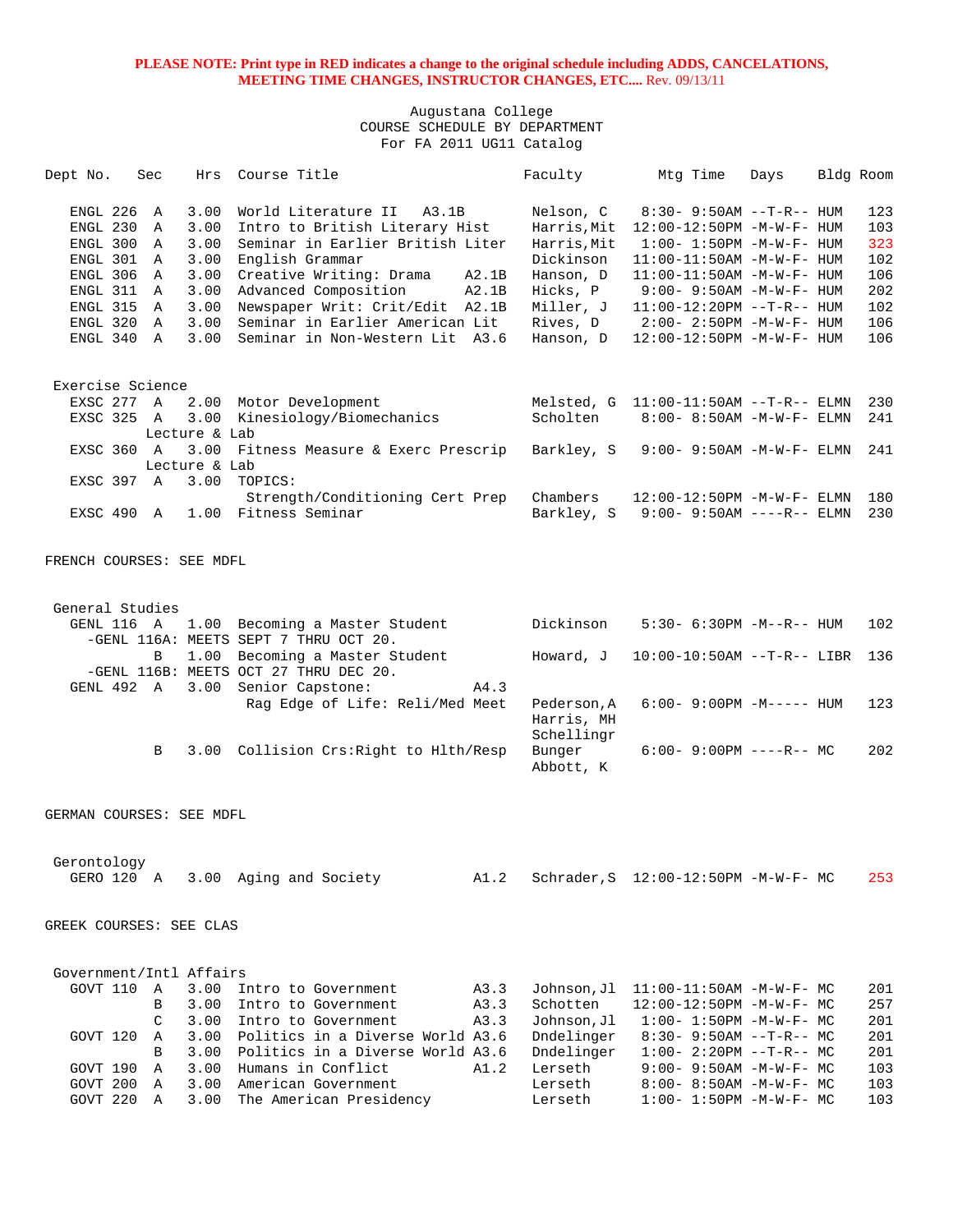### Augustana College COURSE SCHEDULE BY DEPARTMENT For FA 2011 UG11 Catalog

| Dept No.                                                               | Sec                   | Hrs                                          | Course Title                                                                                                                                           |                | Faculty                                                                            | Mtg Time                                                                                                                     | Days                      | Bldg Room |                          |
|------------------------------------------------------------------------|-----------------------|----------------------------------------------|--------------------------------------------------------------------------------------------------------------------------------------------------------|----------------|------------------------------------------------------------------------------------|------------------------------------------------------------------------------------------------------------------------------|---------------------------|-----------|--------------------------|
| GOVT 275<br>GOVT 350<br>GOVT 370<br>GOVT 385<br>GOVT 390<br>GOVT 391 A | A<br>Α<br>Α<br>Α<br>Α | 3.00<br>4.00<br>4.00<br>3.00<br>2.00<br>2.00 | Politics and Literature<br>Soc Science Research Meth A2.1B<br>Con Law: Civil Liberties<br>International Politics<br>Research Seminar<br>Honors Seminar | A2.1B<br>A2.1B | Johnson, Jl<br>Schrader, S<br>Schotten<br>Dndelinger<br>Johnson, Jl<br>Johnson, Jl | $11:00-12:20PM$ --T-R-- MC<br>$8:00-9:50AM --T-R--MC$<br>$1:00-2:50PM -T-R--MC$<br>$2:00 - 2:50PM -M-W-F - MC$<br>TBA<br>TBA | $------$ MC<br>$------MC$ |           | 102<br>103<br>264<br>120 |
| HEBREW COURSES: SEE MDFL                                               |                       |                                              |                                                                                                                                                        |                |                                                                                    |                                                                                                                              |                           |           |                          |
| History                                                                |                       |                                              |                                                                                                                                                        |                |                                                                                    |                                                                                                                              |                           |           |                          |
|                                                                        |                       |                                              |                                                                                                                                                        |                |                                                                                    |                                                                                                                              |                           |           |                          |
| HIST 110                                                               | A                     |                                              | 3.00 Western Civilization I                                                                                                                            | A3.1A          | Conover                                                                            | $8:00 - 8:50AM - M - W - F - MC$                                                                                             |                           |           | 202                      |
|                                                                        | В                     | 3.00                                         | Western Civilization I                                                                                                                                 | A3.1A          | Conover                                                                            | $9:00 - 9:50AM - M - W - F - MC$                                                                                             |                           |           | 202                      |
|                                                                        | C                     | 3.00                                         | Western Civilization I                                                                                                                                 | A3.1A          | Pehl, M                                                                            | $11:00-11:50AM$ -M-W-F- MC                                                                                                   |                           |           | 202                      |
|                                                                        | D                     | 3.00                                         | Western Civilization I                                                                                                                                 | A3.1A          | Pehl, M                                                                            | 12:00-12:50PM -M-W-F- MC                                                                                                     |                           |           | 202                      |
|                                                                        | E                     | 3.00                                         | Western Civilization I                                                                                                                                 | A3.1A          | Preston, M                                                                         | $1:00 - 1:50PM - M - W - F - MC$                                                                                             |                           |           | 202                      |
| HIST 111                                                               | Α                     | 3.00                                         | Western Civilization II                                                                                                                                | A3.1B          | Mullin, M                                                                          | $1:00-2:20PM -T-R--MC$                                                                                                       |                           |           | 202                      |
| HIST 112                                                               | Α                     | 3.00                                         | Art Hist I: Prehist-Renaiss A3.1A                                                                                                                      |                | Twa, L                                                                             | $9:00 - 9:50AM - M - W - F - GSC$                                                                                            |                           |           | 100                      |
| HIST 114                                                               | A                     | 3.00                                         | Western Civ. I (Honors)                                                                                                                                | A3.1A          | Preston, M                                                                         | $8:30 - 9:50AM -T-R--MC$                                                                                                     |                           |           | 102                      |
| HIST 120                                                               | Α                     | 3.00                                         | American Exper. to 1877                                                                                                                                | A3.1B          | Wright, R                                                                          | $11:00-12:20PM$ --T-R-- MC                                                                                                   |                           |           | 101                      |
| HIST 197                                                               | Α                     | 3.00                                         | TOPICS:                                                                                                                                                |                |                                                                                    |                                                                                                                              |                           |           |                          |
| HIST 297 A                                                             |                       | 3.00                                         | Intro to Latin American History<br>TOPICS:                                                                                                             |                | Conover                                                                            | $2:00 - 2:50PM -M-W-F - MC$                                                                                                  |                           |           | 157                      |
|                                                                        |                       |                                              | Clash of Capital and Class                                                                                                                             |                | Pehl, M<br>Wright, R                                                               | $1:00 - 2:20PM -T-R--CWS$                                                                                                    |                           |           | 108                      |
|                                                                        | B                     |                                              | $3.00$ Topcs:                                                                                                                                          |                |                                                                                    |                                                                                                                              |                           |           |                          |
|                                                                        |                       |                                              | South Dakota and the World                                                                                                                             |                | Mullin, M                                                                          | $11:00-12:20PM$ --T-R-- CWS                                                                                                  |                           |           | 108                      |
| HIST 337                                                               | Α                     | 3.00                                         | Hist Econ Thought & Methodology                                                                                                                        |                | Eggleston                                                                          | 12:00-12:50PM -M-W-F- MC                                                                                                     |                           |           | 102                      |
| HIST 397                                                               | A                     | 3.00                                         | Art Since 1945                                                                                                                                         | A2.1B          | Twa, L                                                                             | $11:00-12:20PM$ --T-R-- HUM                                                                                                  |                           |           | 123                      |
| HIST 490                                                               | $\mathbb{A}$          | 3.00                                         | Senior Seminar                                                                                                                                         | A2.1B          | Preston, M                                                                         | TBA                                                                                                                          | $-----MC$                 |           |                          |
| Health                                                                 |                       |                                              |                                                                                                                                                        |                |                                                                                    |                                                                                                                              |                           |           |                          |
| HLTH 216                                                               | Α                     | 2.00                                         | Stress Management                                                                                                                                      |                | Gillham, A                                                                         | $12:00-12:50PM$ --T-R-- ELMN                                                                                                 |                           |           | 241                      |
|                                                                        | В                     | 2.00                                         | Stress Management                                                                                                                                      |                | Gillham, A                                                                         | $1:00 - 1:50PM -M-W---$ ELMN                                                                                                 |                           |           | 241                      |
| HLTH 222                                                               | Α                     | 2.00                                         | Nutrition & Exercise                                                                                                                                   |                | Barkley, S                                                                         | $11:00-11:50AM$ --T-R-- ELMN                                                                                                 |                           |           | 241                      |
| HLTH 240                                                               | Α                     | 3.00                                         | School Health Education                                                                                                                                |                | Krauth, D                                                                          | 12:00-12:50PM -M-W-F- ELMN                                                                                                   |                           |           | 241                      |
| HLTH 365                                                               | A                     | 2.00                                         | Medical Aspects of Sport                                                                                                                               |                | Boyens, S                                                                          | $2:00 - 3:40PM -M--- -$ ELMN                                                                                                 |                           |           | 241                      |
|                                                                        |                       |                                              |                                                                                                                                                        |                |                                                                                    |                                                                                                                              |                           |           |                          |
| International Studies                                                  |                       |                                              |                                                                                                                                                        |                |                                                                                    |                                                                                                                              |                           |           |                          |
| INST 200 A                                                             |                       |                                              | 1.00 Living & Learning Abroad                                                                                                                          |                | Grinager,D                                                                         | 3:00- 3:50PM ----R-- HUM                                                                                                     |                           |           | 302                      |
|                                                                        |                       |                                              | $-$ INST 200A: MEETS 2ND 7 WEEKS - OCT 27 THRU DEC 20.                                                                                                 |                |                                                                                    |                                                                                                                              |                           |           |                          |
|                                                                        |                       |                                              |                                                                                                                                                        |                |                                                                                    |                                                                                                                              |                           |           |                          |
| Sign Lang. Interpreting                                                |                       |                                              |                                                                                                                                                        |                |                                                                                    |                                                                                                                              |                           |           |                          |
| INTR 201 A                                                             |                       | 2.00                                         | Intro to Interpreting                                                                                                                                  |                | Gundersn, C                                                                        | $11:00-11:50AM$ -M-W--- MC                                                                                                   |                           |           | 252                      |
| INTR 334 A                                                             |                       | 3.00                                         | American Sign Language V                                                                                                                               |                | Steen, C                                                                           | $1:00-2:20PM -T-R--MC$                                                                                                       |                           |           | 220                      |
| INTR 340 A                                                             |                       |                                              | 3.00 Interpretation I                                                                                                                                  | A2.1B          | Dyce, M                                                                            | $10:40-11:50AM$ --T-R-- MC                                                                                                   |                           |           | 254                      |
| INTR 344 A                                                             |                       |                                              | 3.00 Amer Sign Language to English II                                                                                                                  |                | Dyce, M                                                                            | $8:30 - 9:50AM -M-W--- MC$                                                                                                   |                           |           | 254                      |

INTR 345 A 3.00 English to Amer Sign Language II Gundersn,C 8:30- 9:50AM --T-R-- MC 254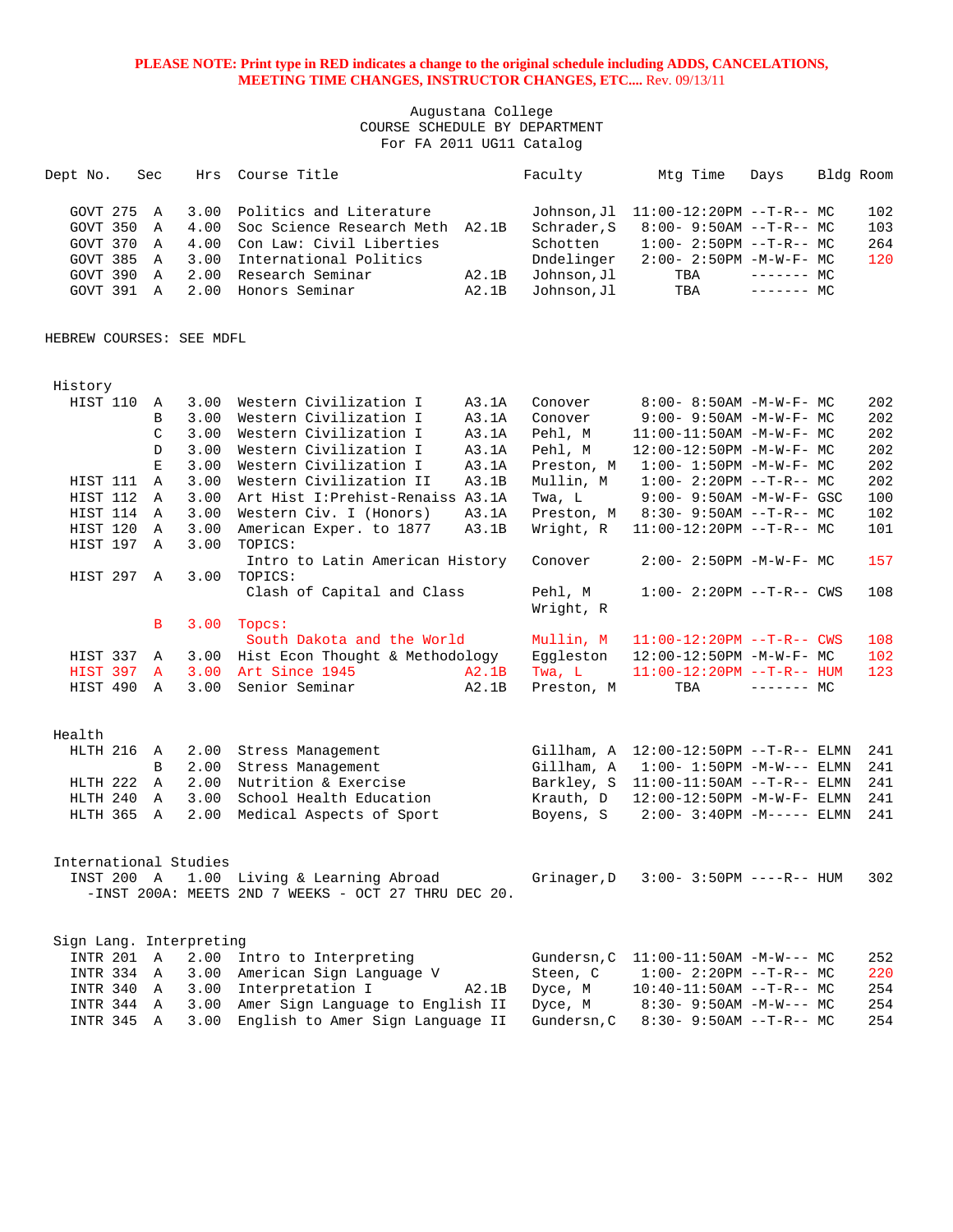Augustana College COURSE SCHEDULE BY DEPARTMENT For FA 2011 UG11 Catalog

| Dept No.          | Sec          | Hrs  | Course Title                      | Faculty    | Mtg Time                        | Days         | Bldg Room |     |
|-------------------|--------------|------|-----------------------------------|------------|---------------------------------|--------------|-----------|-----|
| Journalism        |              |      |                                   |            |                                 |              |           |     |
| JOUR 095          | $\mathbf{A}$ | 1.00 | Journalism Participation          |            |                                 |              |           |     |
|                   |              |      | MIRROR                            | Miller, J  | TBA                             | --------     | HUM       | 222 |
|                   | B            | 1.00 | EDDA                              | Blank-Libr | TBA                             | $------$ HUM |           | 221 |
| JOUR 115 A        |              | 3.00 | News Reporting & Writing<br>A2.1B | Blank-Libr | $12:00-12:50PM -M-W-F-HHIM$     |              |           | 123 |
| <b>JOUR 242 A</b> |              | 3.00 | Editorial Skills I: Copy Editing  | Gale, D.   | $1:00 - 2:20PM -T-R--HUM$       |              |           | 323 |
| <b>JOUR 302 A</b> |              | 3.00 | Ethics & Law of the Press         | Blank-Libr | $2:00 - 2:50PM - M - W - F - H$ |              |           | 123 |
| <b>JOUR 315 A</b> |              | 3.00 | Newspaper Writ: Crit/Edit A2.1B   | Miller, J  | $11:00-12:20PM -T-R--HUM$       |              |           | 102 |
| JOUR 365          | A            | 3.00 | Public Relations                  | Nitz, M    | $9:00 - 9:50AM - M - W - F - H$ |              |           | 301 |

LATIN COURSES: SEE CLAS

| Mathematics              |                |      |                                                  |       |             |                                   |     |
|--------------------------|----------------|------|--------------------------------------------------|-------|-------------|-----------------------------------|-----|
| MATH 113 A               |                | 3.00 | Methods of Teaching Elem Math                    |       | Ahlbrecht   | 6:00- 9:00PM -M----- MC           | 164 |
|                          |                |      | -MATH 113A: ADMITTED TEACHER EDUC STUDENTS ONLY. |       |             |                                   |     |
| MATH 140                 | A              | 3.00 | Ouantitative Reasoning                           | A2.3  | Knapp, E    | $8:00 - 8:50AM - M - W - F - GSC$ | 21  |
|                          | B              | 3.00 | Quantitative Reasoning                           | A2.3  | Knapp, E    | 9:00- 9:50AM -M-W-F- GSC          | 21  |
|                          | $\mathcal{C}$  | 3.00 | Ouantitative Reasoning                           | A2.3  | Sorenson, T | 12:00-12:50PM -M-W-F- GSC         | 21  |
|                          | $\mathbf{V}$   | 3.00 | Quantitative Reasoning                           | A2.3  | Sorenson, T | $1:00-1:50PM -MTWRF - GSC$        | 21  |
| MATH 150                 | $\mathbb{A}$   | 4.00 | Pre-Calculus                                     | A2.3  | Olson, C    | $11:00-11:50AM$ -MTW-F- GSC       | 21  |
|                          | B              | 4.00 | Pre-Calculus                                     | A2.3  | Olson, C    | 2:00- 2:50PM -MTW-F- GSC          | 29  |
| MATH 151                 | $\mathbb{A}$   | 4.00 | Calculus I                                       | A2.3  | Olson, C    | 9:00- 9:50AM -MTW-F- GSC          | 29  |
|                          | B              | 4.00 | Calculus I                                       | A2.3  | Gregg, M    | $2:00-2:50PM -MTW-F-GSC$          | 21  |
| MATH 152                 | $\mathbb A$    | 4.00 | Calculus II                                      | A2.3  | Smith, Jay  | 8:00- 8:50AM -MTW-F- GSC          | 29  |
|                          | B              | 4.00 | Calculus II                                      | A2.3  | Smith, Jay  | $11:00-11:50AM$ -MTW-F- GSC       | 29  |
| MATH 200                 | Α              | 3.00 | Foundations of Mathematics                       |       | Gregg, M    | 8:00- 8:50AM -M-W-F- GSC          | 31  |
| MATH 310                 | $\Delta$       | 3.00 | Differential Equations                           |       | Gregg, M    | $8:30 - 9:50AM -T-R- GSC$         | 31  |
| MATH 315                 | $\mathbb A$    | 3.00 | Probability and Statistics                       |       | Knapp, E    | $1:00 - 1:50PM - M - W - F - GSC$ | 31  |
| MATH 350                 | $\mathbb A$    | 3.00 | Real Analysis                                    |       | Sorenson, T | $11:00-12:20PM$ --T-R-- GSC       | 31  |
|                          |                |      |                                                  |       |             |                                   |     |
|                          |                |      |                                                  |       |             |                                   |     |
| Modern Foreign Languages |                |      |                                                  |       |             |                                   |     |
| MDFL 120                 | $\overline{A}$ | 3.00 | Intro to French I                                | A3.4  | Thompsen    | 9:00- 9:50AM -M-W-F- HUM          | 320 |
|                          | B              | 3.00 | Intro to French I                                | A3.4  | Thompsen    | 11:00-11:50AM -M-W-F- HUM         | 320 |
| MDFL 130                 | Α              | 3.00 | Intro to German I                                | A3.4  | Lhotzky, M  | 9:00- 9:50AM -M-W-F- HUM          | 302 |
|                          | B              | 3.00 | Intro to German I                                | A3.4  | Lhotzky, S  | $1:00 - 1:50PM - M - W - F - HUM$ | 301 |
| MDFL 180                 | $\mathbb A$    | 3.00 | Intro to Spanish I                               | A3.4  | Ogdie       | $9:00 - 9:50AM - M - W - F - HUM$ | 321 |
|                          | B              | 3.00 | Intro to Spanish I                               | A3.4  | Herman      | $11:00-11:50AM$ -M-W-F- HUM       | 302 |
|                          | $\mathsf C$    | 3.00 | Intro to Spanish I                               | A3.4  | Cabrera     | $1:00 - 1:50PM - M - W - F - HUM$ | 321 |
|                          | D              | 3.00 | Intro to Spanish I                               | A3.4  | Reuter, M   | 8:30- 9:50AM --T-R-- HUM          | 301 |
|                          | $\mathbf E$    | 3.00 | Intro to Spanish I                               | A3.4  | Halvorson   | $2:00 - 2:50PM -M-W-F - HUM$      | 321 |
|                          | $\mathbf F$    | 3.00 | Intro to Spanish I                               | A3.4  | Reuter, M   | $1:00 - 2:20PM -T-R-- HUM$        | 321 |
|                          | $\mathsf{G}$   | 3.00 | Intro to Spanish I                               | A3.4  | Cabrera     | $11:00-11:50AM$ $-M-W-F-$ HUM     | 321 |
| MDFL 220                 | Α              | 4.00 | Intermediate French I                            |       | Fish        | $2:00-2:50PM -MTWR--HUM$          | 320 |
| MDFL 230                 | $\mathbb{A}$   | 4.00 | Intermediate German I                            |       | Lhotzky, S  | $2:00 - 2:50PM - MTW-F - HUM$     | 301 |
| MDFL 280                 | Α              | 4.00 | Intermediate Spanish I                           |       | Ogdie       | 8:00- 8:50AM -MTW-F- HUM          | 321 |
|                          | B              | 4.00 | <b>CANCELLED</b>                                 |       |             |                                   |     |
|                          | C              | 4.00 | Intermediate Spanish I                           |       | Herman      | 12:00-12:50PM -MTWR-- HUM         | 321 |
| MDFL 297                 | $\mathbb{A}$   | 3.00 | TOPICS:                                          |       |             |                                   |     |
|                          |                |      | Intermediate Business Spanish                    |       | Ogdie       | 11:00-12:20PM --T-R-- HUM         | 301 |
| MDFL 334                 | Α              | 3.00 | History of German Lit II                         | A3.5  | Lhotzky, S  | 12:00-12:50PM -M-W-F- HUM         | 301 |
| MDFL 381                 | $\mathbb{A}$   | 4.00 | Spanish Conv & Comp I                            | A2.1B | Herman      | $7:40 - 8:50AM - M - W - F - HUM$ | 323 |
|                          | B              | 4.00 | Spanish Conv & Comp I                            | A2.1B | Reuter, M   | 12:00-12:50PM -MTW-F- HUM         | 302 |
| MDFL 387                 | $\mathbb A$    | 3.00 | Spanish Seminar:                                 |       |             |                                   |     |
|                          |                |      | Latin American Short Story                       |       | Cabrera     | 8:30- 9:50AM --T-R-- HUM          | 226 |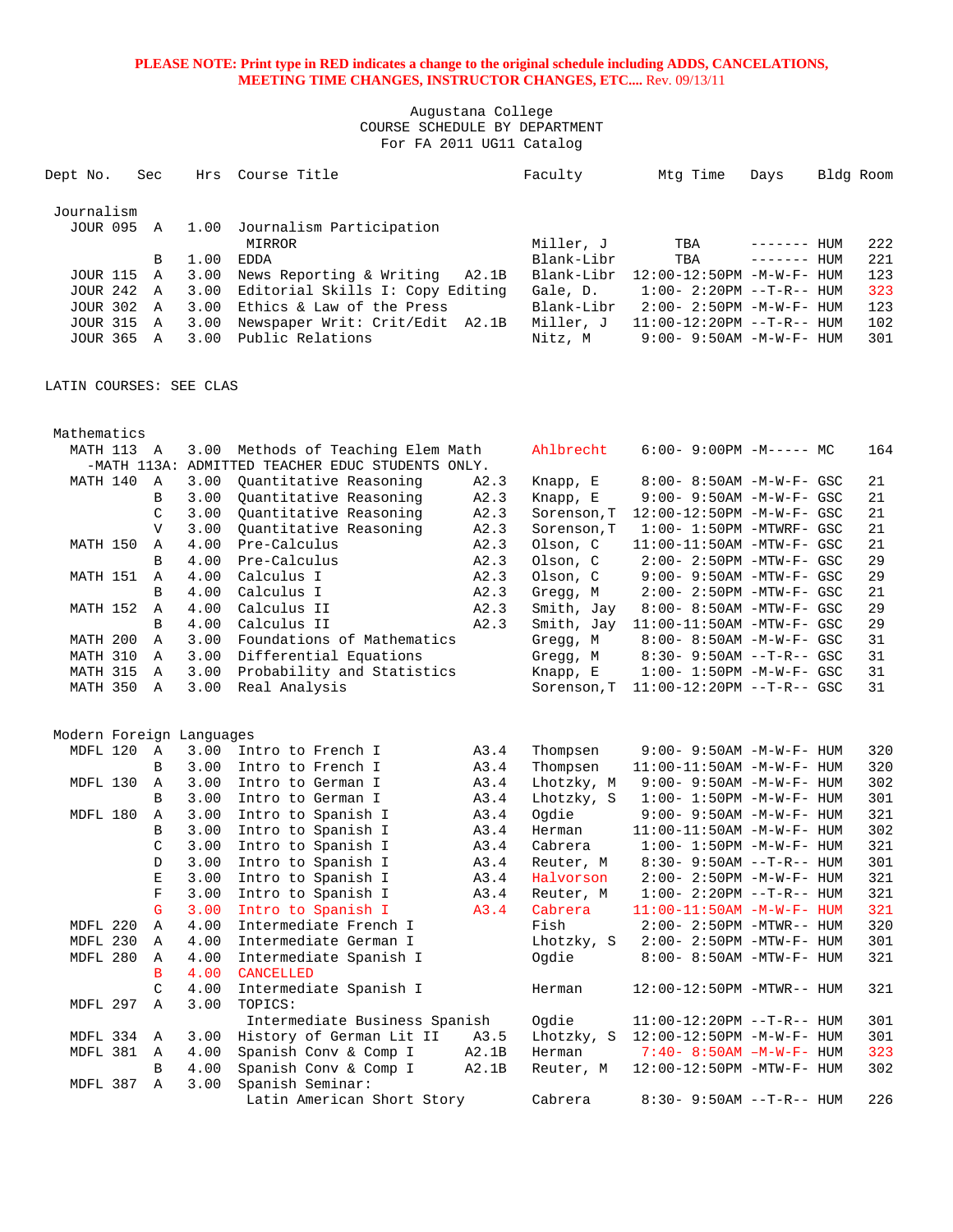| Dept No.    | Sec          | Hrs  | Course Title                                                                                | Faculty     | Mtg Time                                | Days               | Bldg Room |
|-------------|--------------|------|---------------------------------------------------------------------------------------------|-------------|-----------------------------------------|--------------------|-----------|
| MDFL 397    | A            | 3.00 | TOPICS:                                                                                     |             |                                         |                    |           |
|             |              |      | History of French Cinema                                                                    | Fish        | 11:00-12:20PM --T-R-- HUM               |                    | 325       |
| MDFL 400    | Α            | 1.00 | Honors Thesis                                                                               | Cabrera     | TBA                                     | $------$ HUM       |           |
|             | B            | 1.00 | Honors Thesis                                                                               | Fish        | TBA                                     | $------$ HUM       |           |
|             | C            | 1.00 | Honors Thesis                                                                               | Herman      | TBA                                     | $------$ HUM       |           |
|             | D            | 1.00 | Honors Thesis                                                                               | Lhotzky, S  | TBA                                     | $------$ HUM       |           |
|             | E            | 1.00 | Honors Thesis                                                                               | Reuter, M   | TBA                                     | $------$ HUM       |           |
| Music       |              |      |                                                                                             |             |                                         |                    |           |
| MUSI 095    | A            | 1.00 | Music Ensemble:                                                                             |             |                                         |                    |           |
|             |              |      | Augustana Choir                                                                             | Noble       | 3:55- 5:10PM -MTWR-- HUM                |                    | 173       |
|             | В            | 1.00 | Collegiate Chorale                                                                          | Svenningsn  | 12:00-12:50PM -M-W-F- HUM               |                    | 173       |
|             | $\mathbb D$  | 1.00 | Angelus                                                                                     | Grevlos, L  | $3:00 - 3:50PM - MTW---$ HUM            |                    | 173       |
|             | Ε            | 1.00 | Augustana Band                                                                              | Ammann, B   | 4:00- 5:30PM -M-WR-- HUM                |                    | 168       |
|             | $\mathbf F$  | 1.00 | College/Community Band                                                                      | Ammann, B   | 7:00- 9:20PM ----R-- HUM                |                    | 168       |
|             | K            | 1.00 | Aug Orchestra (Woods, Brass, Perc)                                                          | Stanichar   | $6:30-9:00 \, \text{PM}$ U------ HUM    |                    | 168       |
|             |              |      |                                                                                             | Stanichar   | $3:00-4:30PM -T--- HUM$                 |                    | 168       |
|             | L            | 1.00 | Augustana Orchestra (Strings)                                                               | Stanichar   | $6:30 - 9:00 \text{PM U----- HUM}$      |                    | 168       |
|             |              |      |                                                                                             | Stanichar   | $3:00-4:30PM -T--- HUM$                 |                    | 168       |
|             |              |      |                                                                                             | Stanichar   | $3:00 - 4:30PM$ ---W--- HUM             |                    | 178       |
|             | м            | 1.00 | <b>CANCELLED</b>                                                                            |             |                                         |                    |           |
| MUSI 096    | Α            | 1.00 | Chamber Music:                                                                              |             |                                         |                    |           |
|             |              |      | Opera Theatre Workshop                                                                      | Grevlos, L  | $3:00 - 3:50PM$ ----R-- HUM             |                    | 121       |
|             |              |      |                                                                                             | Grevlos, L  | $3:00 - 4:50PM$ -----F- HUM             |                    | 178       |
|             | В            | 1.00 | Brass Quintet                                                                               | Staff       | TBA                                     | $------$ HUM       | 10        |
|             | C            | 1.00 | Saxophone Quartet                                                                           | Ammann, B   | TBA                                     | $------$ HUM       | 134       |
|             | $\mathbb D$  | 1.00 | Chamber Strings                                                                             | Melik-Step  | TBA                                     | ------- HUM        | 152       |
|             | E            | 1.00 | Clarinet                                                                                    | Larson, A   | TBA                                     | $------$ HUM       | 155       |
|             | $\mathbf F$  | 1.00 | Flute Choir                                                                                 | Anderson, E | $3:00 - 3:50PM -M-----$ HUM             |                    | 178       |
|             | I.           | 1.00 | Percussion Ensemble                                                                         | Pennington  | $6:00 - 8:00 \, \text{PM}$ ---W--- HUM  |                    | 168       |
|             | K            | 1.00 | Trombone Choir                                                                              | Shoemaker   | $3:00 - 3:50PM$ ----R-- HUM             |                    | 178       |
|             | L            | 1.00 | String Quartet                                                                              | Hufnagle    | TBA                                     | $------$ HUM       | 50        |
|             | M            | 1.00 | Jazz Lab                                                                                    | Isackson,M  | $5:40-6:30PM -T--- HUM$                 |                    | 168       |
|             | N            | 1.00 | Northlanders Jazz Combo                                                                     | Isackson, M | $5:40-6:30PM$ ----R-- HUM               |                    | 178       |
|             | $\circ$      | 1.00 | Accompanying Lab                                                                            | Reid, D     | 12:00-12:50PM --T---- HUM               |                    | 178       |
|             | $\mathbf{P}$ | 1.00 | Vocal Lab-Instrumental Ed Majors<br>-MUSI 096P: MUST BE TAKEN IN CONJUNCTION WITH MUSI 250. | Svenningsn  | $8:00 - 8:50AM$ ---W--- HUM             |                    | 173       |
|             | Q            | 1.00 | Mallet Keyboard Ensemble                                                                    |             | Pennington $10:00-10:50$ AM ----R-- HUM |                    | 144       |
| MUSI 097    | Α            | 1.00 | Chamber Music Ensemble:                                                                     |             |                                         |                    |           |
|             |              |      | Chamber Choir                                                                               | Noble       | $5:15- 6:15PM -M-W--- HUM$              |                    | 173       |
|             | В            |      | 1.00 Brass Choir                                                                            | Schilf, P   | $3:00-3:50PM -M-W--- HUM$               |                    | 168       |
|             | C            | 1.00 | Northlanders Jazz Band                                                                      | Schilf, P   | $5:30-6:20PM -M--- HUM$                 |                    | 178       |
|             |              |      |                                                                                             | Schilf, P   | $4:45 - 5:35PM -T--- HUM$               |                    | 178       |
| MUSI 110    | Α            | 3.00 | The Understanding of Music A3.5B                                                            | Johnson, S  | $11:00-11:50AM$ -M-W-F- HUM             |                    | 231       |
|             | В            | 3.00 | The Understanding of Music A3.5B                                                            | Johnson, S  | 12:00-12:50PM -M-W-F- HUM               |                    | 231       |
| MUSI 111    | Α            | 3.00 | History of Jazz<br>A3.5B                                                                    | Joyce, R    | $1:00 - 1:50PM -M -W -F - HUM$          |                    | 231       |
| MUSI 120    | A            | 2.00 | Music Theory I:<br>A3.5B                                                                    | Andrews, R  | $11:00-11:50AM$ -M-W-F- HUM             |                    | 121       |
|             |              |      | Basic Concepts and Skills                                                                   |             |                                         |                    |           |
|             | В            | 2.00 | Music Theory I:<br>A3.5B                                                                    | Andrews, R  | $1:00 - 1:50PM - M - W - F - HUM$       |                    | 121       |
| MUSI 120L A |              | 1.00 | Aural Skills Lab                                                                            | Svanoe, K   | $11:00-11:50AM$ --T-R-- HUM             |                    | 121       |
|             | В            | 1.00 | Aural Skills Lab                                                                            | Svanoe, K   | $1:00 - 1:50PM -T-R-- HUM$              |                    | 121       |
| MUSI 152    | Α            | 1.00 | Beg Class Piano: Music Majors                                                               | Schempp, M  | $8:00 - 8:50AM - M-W---$ HUM            |                    | 146       |
|             | В            | 1.00 | Beg Class Piano: Music Majors                                                               | Schempp, M  | 8:00- 8:50AM --T-R-- HUM                |                    | 146       |
| MUSI 161    | Α            | 1.00 | Private Instruction: Strings                                                                |             |                                         |                    |           |
|             |              |      | Violin-30 min.                                                                              | Zamora, C   | TBA                                     | ------- <b>HUM</b> | 11        |
|             | AΜ           | 1.00 | Violin-50 min.                                                                              | Zamora, C   | TBA                                     | ------- <b>HUM</b> | 11        |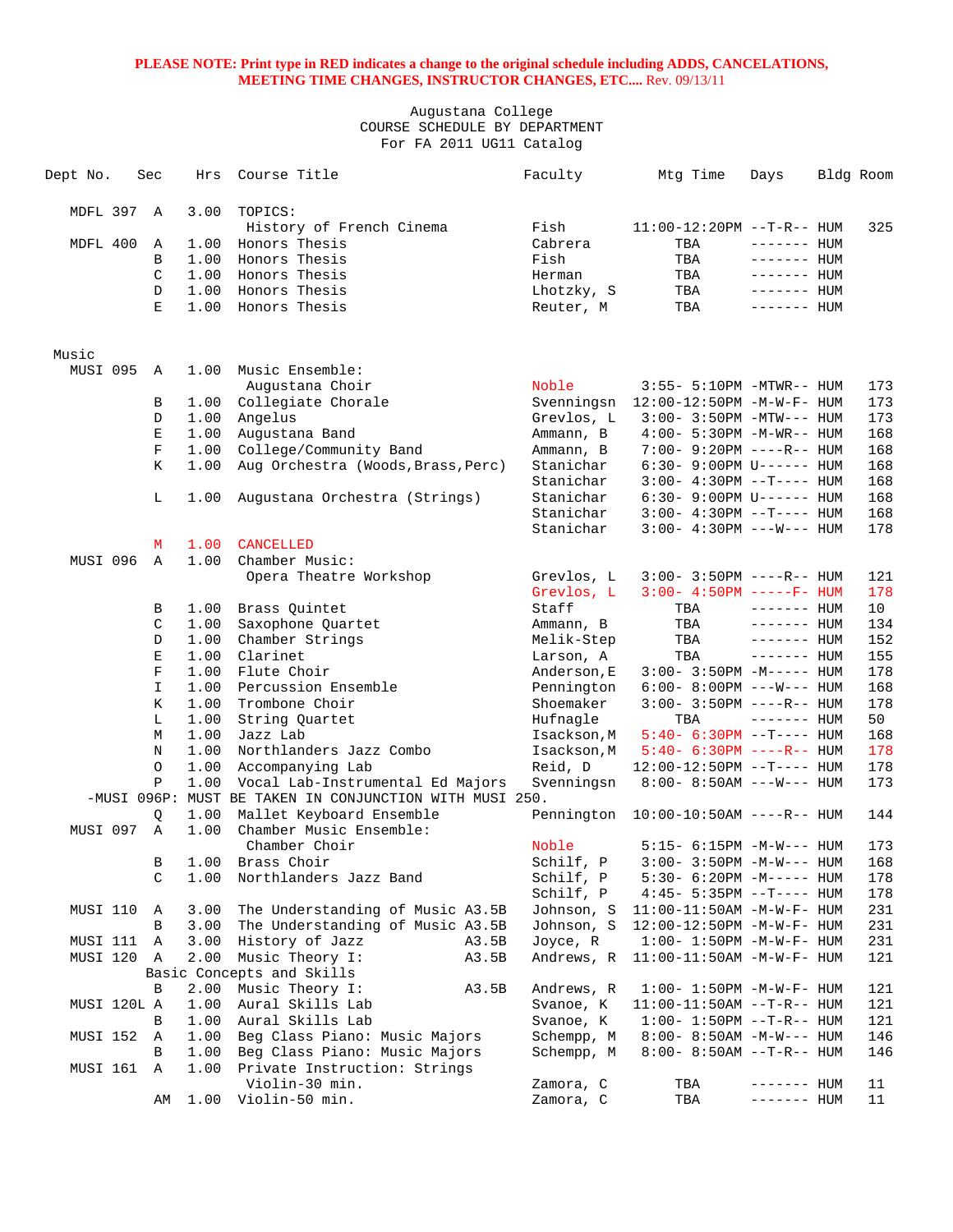| Dept No.    | Sec         | Hrs          | Course Title                     | Faculty                 | Mtg Time                    | Days                       | Bldg Room |
|-------------|-------------|--------------|----------------------------------|-------------------------|-----------------------------|----------------------------|-----------|
|             | В           | 1.00         | Viola-30 min.                    | Sieh, T                 | TBA                         | $------$ HUM               | 11        |
|             | <b>BM</b>   | 1.00         | Viola-50 min.                    | Sieh, T                 | TBA                         | $------$ HUM               | 11        |
|             | C           | 1.00         | Violoncello-30 min.              | Hufnagle                | TBA                         | $------$ HUM               | 24        |
|             | <b>CM</b>   | 1.00         | Violoncello-50 min.              | Hufnagle                | TBA                         | $------$ HUM               | 24        |
|             | D           | 1.00         | Bass-30 min.                     | Chiarello               | TBA                         | ------- HUM                | 5         |
|             | DM          | 1.00         | Bass-50 min.                     | Chiarello               | TBA                         | ------- <b>HUM</b>         | 5         |
|             | Е           | 1.00         | Guitar-30 min.                   | Gundersn, G             | TBA                         | $------$ HUM               | 34        |
|             | $\mathbf F$ | 1.00         | Harp-30 min.                     | Vorhes, A               | TBA                         | $------$ HUM               | 151       |
|             | FM          | 1.00         | Harp-50 min.                     | Vorhes, A               | TBA                         | ------- HUM                | 151       |
| MUSI 161A A |             | 1.00         | Private Instruction: Strings     |                         |                             |                            |           |
|             |             |              | Violin-30 min.                   | Lutow, J                | TBA                         | ------- HUM                | 24        |
|             | AΜ          | 1.00         | Violin-50 min.                   | Lutow, J                | TBA                         | ------- HUM                | 24        |
| MUSI 161B C |             | 1.00         | Private Instruction: Strings     |                         |                             |                            |           |
|             |             |              | Violoncello-30 min.              |                         | TBA                         | ------- HUM                | 152       |
|             |             |              | Violoncello-50 min.              | Melik-Step              |                             |                            | 152       |
| MUSI 162    | CM          | 1.00<br>1.00 | Private Instruction: Woodwinds   | Melik-Step              | TBA                         | ------- HUM                |           |
|             | A           |              | Flute-30 min.                    |                         | TBA                         |                            | 154       |
|             |             | 1.00         |                                  | Masek, P                | TBA                         | ------- HUM<br>------- HUM | 154       |
|             | AΜ<br>B     |              | Flute-50 min.<br>Oboe-30 min.    | Masek, P<br>Stanichr, K |                             |                            |           |
|             |             | 1.00         |                                  |                         | TBA                         | ------- HUM                | 157       |
|             | BM          | 1.00         | Oboe-50 min.<br>Clarinet-30 min. | Stanichr, K             | TBA                         | ------- HUM                | 157       |
|             | C           | 1.00         |                                  | Hill, C                 | TBA                         | ------- HUM                | 155       |
|             |             |              |                                  | Larson, A               |                             |                            |           |
|             | CM          | 1.00         | Clarinet-50 min.                 | Hill, C                 | TBA                         | ------- HUM                | 155       |
|             |             |              |                                  | Larson, A               |                             |                            |           |
|             | D           | 1.00         | Bassoon-30 min.                  | Tomkins,J               | TBA                         | ------- HUM                | 157       |
|             | DM          | 1.00         | Bassoon-50 min.                  | Tomkins,J               | TBA                         | ------- HUM                | 157       |
|             | Е           | 1.00         | Saxophone-30 min.                | Isackson, M             | TBA                         | ------- <b>HUM</b>         | 134       |
|             | ЕM          | 1.00         | Saxophone-50 min.                | Ammann, B               | TBA                         | ------- HUM                | 134       |
| MUSI 163    | Α           | 1.00         | Private Instruction: Brass Winds |                         |                             |                            |           |
|             |             |              | Horn-30 min.                     | Rygg, J                 | TBA                         | ------- HUM                | 7         |
|             | AΜ          | 1.00         | Horn-50 min.                     | Rygg, J                 | TBA                         | $------HHUM$               | 7         |
|             | B           | 1.00         | Trumpet-30 min.                  | Olson, S                | TBA                         | ------- HUM                | 10        |
|             | BM          | 1.00         | Trumpet-50 min.                  | Olson, S                | TBA                         | $------$ HUM               | 10        |
|             | C           | 1.00         | Trombone-30 min.                 | Shoemaker               | TBA                         | $------$ HUM               | 149       |
|             | <b>CM</b>   | 1.00         | Trombone-50 min.                 | Shoemaker               | TBA                         | $------$ HUM               | 149       |
|             | D           | 1.00         | Euphonium-30 min.                | Shoemaker               | TBA                         | $------$ HUM               | 149       |
|             | DM          | 1.00         | Euphonium-50 min.                | Shoemaker               | TBA                         | $------$ HUM               | 149       |
|             | Е           | 1.00         | Tuba-30 min.                     | Andersen, M             | TBA                         | ------- HUM                | 4         |
|             | EM          | 1.00         | Tuba-50 min.                     | Andersen, M             | TBA                         | ------- HUM                | 4         |
| MUSI 164    | Α           | 1.00         | Private Instruction: Percussion  |                         |                             |                            |           |
|             |             |              | Percussion-30 min.               | Pennington              | $3:00 - 3:50PM$ ----R-- HUM |                            | 144       |
|             | AΜ          | 1.00         | Percussion-50 min.               | Pennington              | $3:00-3:50PM$ ----R-- HUM   |                            | 144       |
| MUSI 165    | Α           | 1.00         | Private Instruction: Piano       |                         |                             |                            |           |
|             |             |              | Piano-30 min.                    | Andrews, R              | TBA                         | ------- HUM                | 160       |
|             | AΜ          | 1.00         | Piano-50 min.                    | Andrews, R              | TBA                         | ------- HUM                | 160       |
|             | В           | 1.00         | Piano-30 min.                    | Andrews, R              | TBA                         | ------- HUM                | 160       |
|             | BM          | 1.00         | Piano-50 min.                    | Andrews, R              | TBA                         | ------- HUM                | 160       |
|             | C           | 1.00         | Piano-30 min.                    | Steen, S                | TBA                         | ------- HUM                | 158       |
|             | D           | 1.00         | Piano-30 min.                    | Svanoe, K               | TBA                         | ------- HUM                |           |
| MUSI 166    | A           | 1.00         | Private Instruction: Keyboard    |                         |                             |                            |           |
|             |             |              | Organ-30 min.                    | Schempp, M              | TBA                         | $------$ HUM               |           |
|             | AΜ          | 1.00         | Organ-50 min.                    | Schempp, M              | TBA                         | $------$ HUM               |           |
|             | В           | 1.00         | Harpsichord-30 min.              | Schempp, M              | TBA                         | $------$ HUM               |           |
|             | BM          | 1.00         | Harpsichord-50 min.              | Schempp, M              | TBA                         | ------- HUM                |           |
| MUSI 167    | Α           | 1.00         | Private Instruction: Voice       |                         |                             |                            |           |
|             |             |              | Voice-30 min.                    | Staff                   | TBA                         | ------- HUM                |           |
|             | AΜ          | 1.00         | Voice-50 min.                    | Staff                   | TBA                         | ------- HUM                |           |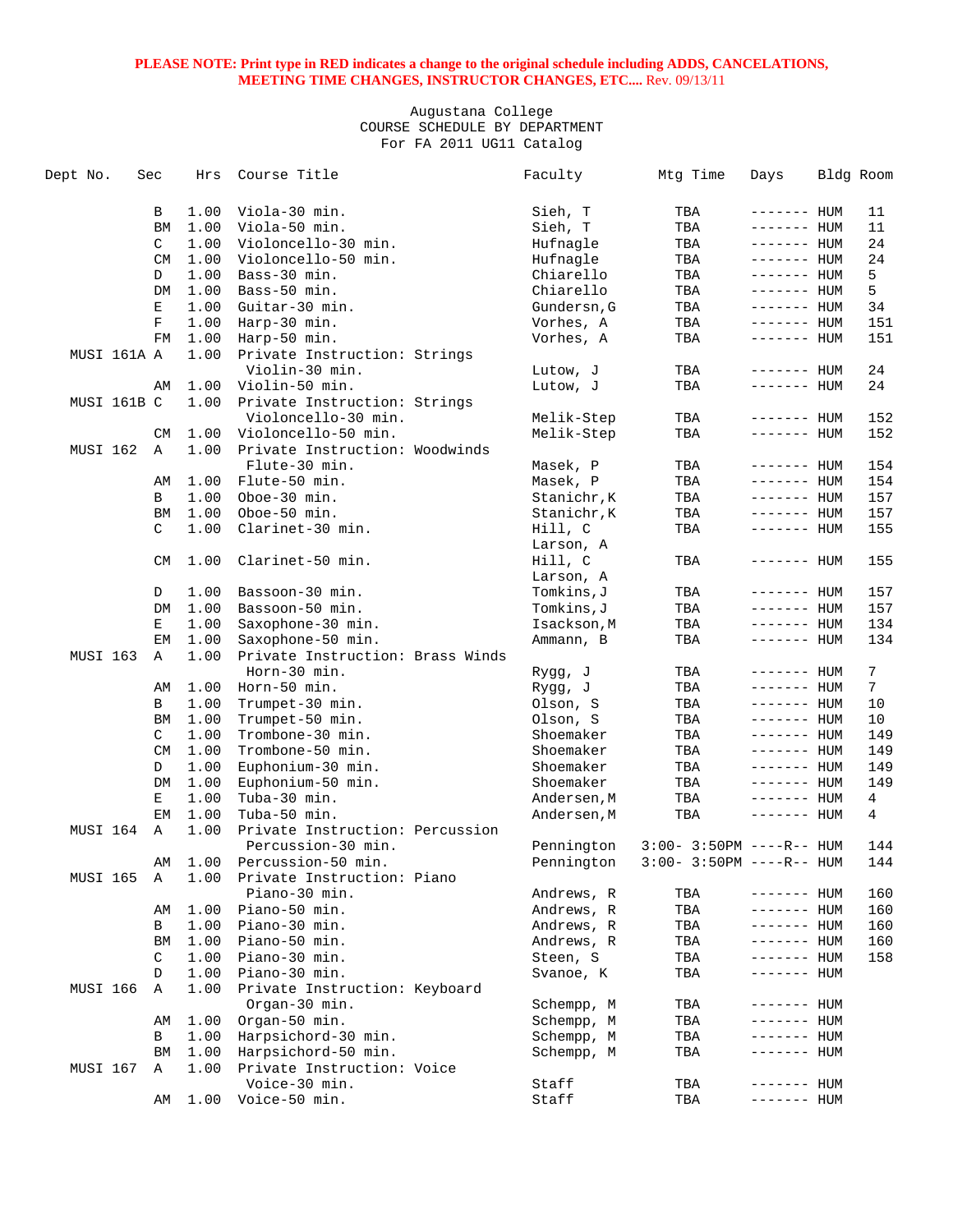| Dept No.                | Sec       | Hrs  | Course Title                                             | Faculty    | Mtg Time                             | Days         | Bldg Room |
|-------------------------|-----------|------|----------------------------------------------------------|------------|--------------------------------------|--------------|-----------|
|                         |           | 1.00 | Voice-30 min.                                            |            |                                      |              |           |
|                         | B         |      |                                                          | Grevlos, L | TBA                                  | $------$ HUM | 139       |
|                         | BM        | 1.00 | Voice-50 min.                                            | Grevlos, L | TBA                                  | $------$ HUM | 139       |
|                         | C         |      | 1.00 Voice-30 min.                                       | Koch, C    | TBA                                  | $------HHUM$ | 140       |
|                         | <b>CM</b> |      | 1.00 Voice-50 min.                                       | Koch, C    | TBA                                  | $------$ HUM | 140       |
|                         | D         | 1.00 | Voice-30 min.                                            | Schreck, J | TBA                                  | $------$ HUM | 153       |
|                         | DM        | 1.00 | Voice-50 min.                                            | Schreck, J | TBA                                  | $------$ HUM | 153       |
|                         | Е         |      | 1.00 Voice-30 min.                                       | Carter, J  | TBA                                  | $------$ HUM | 150       |
|                         | ЕM        |      | 1.00 Voice-50 min.                                       | Carter, J  | TBA                                  | $------$ HUM | 150       |
|                         | F         | 1.00 | Voice-30 min.                                            | Svenningsn | TBA                                  | $------$ HUM | 140       |
|                         | FM        |      | 1.00 Voice-50 min.                                       | Svenningsn | TBA                                  | $------HH$   | 140       |
|                         | G         | 1.00 | Voice-30 min.                                            | Barnard, M | TBA                                  | $------HHUM$ | 153       |
|                         | GM        | 1.00 | Voice-50 min.                                            | Barnard, M | TBA                                  | $------$ HUM | 153       |
|                         | Н         | 1.00 | Voice-30 min.                                            | Lodine, E  | TBA                                  | $------$ HUM | 150       |
|                         | HM        | 1.00 | Voice-50 min.                                            | Lodine, E  | TBA                                  | $------$ HUM | 150       |
| MUSI 191 A              |           | 1.00 | Intro to Notational Software                             | Joyce, R   | $8:00 - 8:50AM - M---$ HUM           |              | 121       |
| MUSI 210 A              |           | 3.00 | Music Hist & Lit to 1750<br>A3.1A                        | Stanichar  | $11:00-12:20PM$ --T-R-- HUM          |              | 231       |
| MUSI 214 A              |           | 3.00 | MusHist/Lit-NonWest A2.1B & A3.6                         | Pennington | $1:00 - 2:20PM -T-R--HUM$            |              | 231       |
| MUSI 220 A              |           | 2.00 | Music Theory III:                                        | Andrews, R | $2:00 - 2:50PM -M-W-F - HUM$         |              | 121       |
|                         |           |      | Chromaticism & Formal Practices                          |            |                                      |              |           |
| MUSI 220L A             |           | 1.00 | Aural Skills III                                         | Svanoe, K  | $2:00 - 2:50PM -T-R-- HUM$           |              | 121       |
| MUSI 230 A              |           | 2.00 | Music, Theatre & Dance - Elem Cl                         | Johnson, S | $11:00-11:50AM$ --T-R-- HUM          |              | 302       |
| MUSI 250 A              |           | 3.00 | Brass Pedagogy & Performance                             | Schilf, P  | 8:00- 8:50AM -MT-RF- HUM             |              | 168       |
|                         |           |      | -MUSI 250A: MUST BE TAKEN IN CONJUNCTION WITH MUSI 096P. |            |                                      |              |           |
| MUSI 300 A              |           | 3.00 | Fundamentals of Conducting                               | Stanichar  | $9:00 - 9:50AM - M - W - F - HUM$    |              | 168       |
| MUSI 310 A              |           | 3.00 | Secondary Instrumental Methods                           | Schilf, P  | $1:00 - 1:50PM - M - W - F - HUM$    |              | 320       |
| MUSI 311 A              |           | 3.00 | Secondary Choral Methods                                 | Noble      | $1:00 - 1:50PM - M - W - F - HUM$    |              | 173       |
| MUSI 321 A              |           | 2.00 | Instrumentation & Arranging                              |            | Pennington 11:00-11:50AM --T-R-- HUM |              | 146       |
| MUSI 336 A              |           | 3.00 | Vocal Pedagogy                                           |            | Grevlos, L 12:00-12:50PM -M-W-F- HUM |              | 121       |
|                         |           |      |                                                          |            |                                      |              |           |
| Native American Studies |           |      |                                                          |            |                                      |              |           |
| NAST 320 A              |           |      | 3.00 Native American Social Sys A3.6                     | Bunger     | $6:30-9:30PM -M--- MC$               |              | 201       |
| NAST 320 B              |           |      | 3.00 Native American Social Sys A3.6                     | Swart      | $12:00-12:50PM -M-W-F-MC$            |              | 103       |
|                         |           |      |                                                          |            |                                      |              |           |
| Northern Plains Studies |           |      |                                                          |            |                                      |              |           |
| NPST 202 A              |           |      | 3.00 South Dakota and the World                          | Mullin, M  | $11:00-12:20PM$ --T-R-- CWS          |              | 108       |
|                         |           |      |                                                          |            |                                      |              |           |
| Nursing                 |           |      |                                                          |            |                                      |              |           |
| NURS 200 A              |           |      | 3.00 Intro to Professional Nursing                       | Karel, B   | $2:00 - 2:50PM - M - W - F - GSC$    |              | 207       |
|                         |           |      | NURS 324 A 3.00 Health Pattern Recognition/Nutri         | Reiff, V   | $11:00-11:50AM$ $-M-W---$ GSC        |              | 121       |
|                         |           |      |                                                          | Reiff, V   | $1:30-3:30PM --T---$ OFF             |              | OFF       |
|                         | В         | 3.00 | Health Pattern Recognition/Nutri                         | Reiff, V   | $12:00-12:50PM -M-W--- GSC$          |              | 121       |
|                         |           |      |                                                          | Reiff, V   | $1:30 - 3:30PM$ ----R-- OFF          |              | OFF       |
| NURS 326 A              |           | 4.00 | Nursing Therapeutics                                     | Herrmann   | $11:00-11:50AM$ -M-W--- GSC          |              | 241       |
|                         |           |      |                                                          | Reiff, V   | 7:00- 1:30PM ----R-- OFF             |              | OFF       |
|                         |           |      |                                                          | Mehlhaff   | 7:00- 1:30PM ----R-- OFF             |              | OFF       |
|                         |           |      |                                                          | Staff      | 7:00- 1:30PM ----R-- OFF             |              | OFF       |
|                         |           |      |                                                          | Staff      | 7:00- 1:30PM ----R-- OFF             |              | OFF       |
|                         | В         | 4.00 | Nursing Therapeutics                                     | Herrmann   | $12:00-12:50PM -M-W--- GSC$          |              | 241       |
|                         |           |      |                                                          | Herrmann   | 7:00- 1:30PM --T---- OFF             |              | OFF       |
|                         |           |      |                                                          | Brooks, J  | 7:00- 1:30PM --T---- OFF             |              | OFF       |
|                         |           |      |                                                          | Munce, A   | 7:00- 1:30PM --T---- OFF             |              | OFF       |
|                         |           |      |                                                          | Benson, C  | 7:00- 1:30PM --T---- OFF             |              | OFF       |
| NURS 328                | A         | 3.00 | Pathophysiology                                          | Schroeder  | $8:00 - 8:50AM - M - W - F - GSC$    |              | 121       |
|                         | B         | 3.00 | Pathophysiology                                          | Schroeder  | 9:00- 9:50AM -M-W-F- GSC             |              | 121       |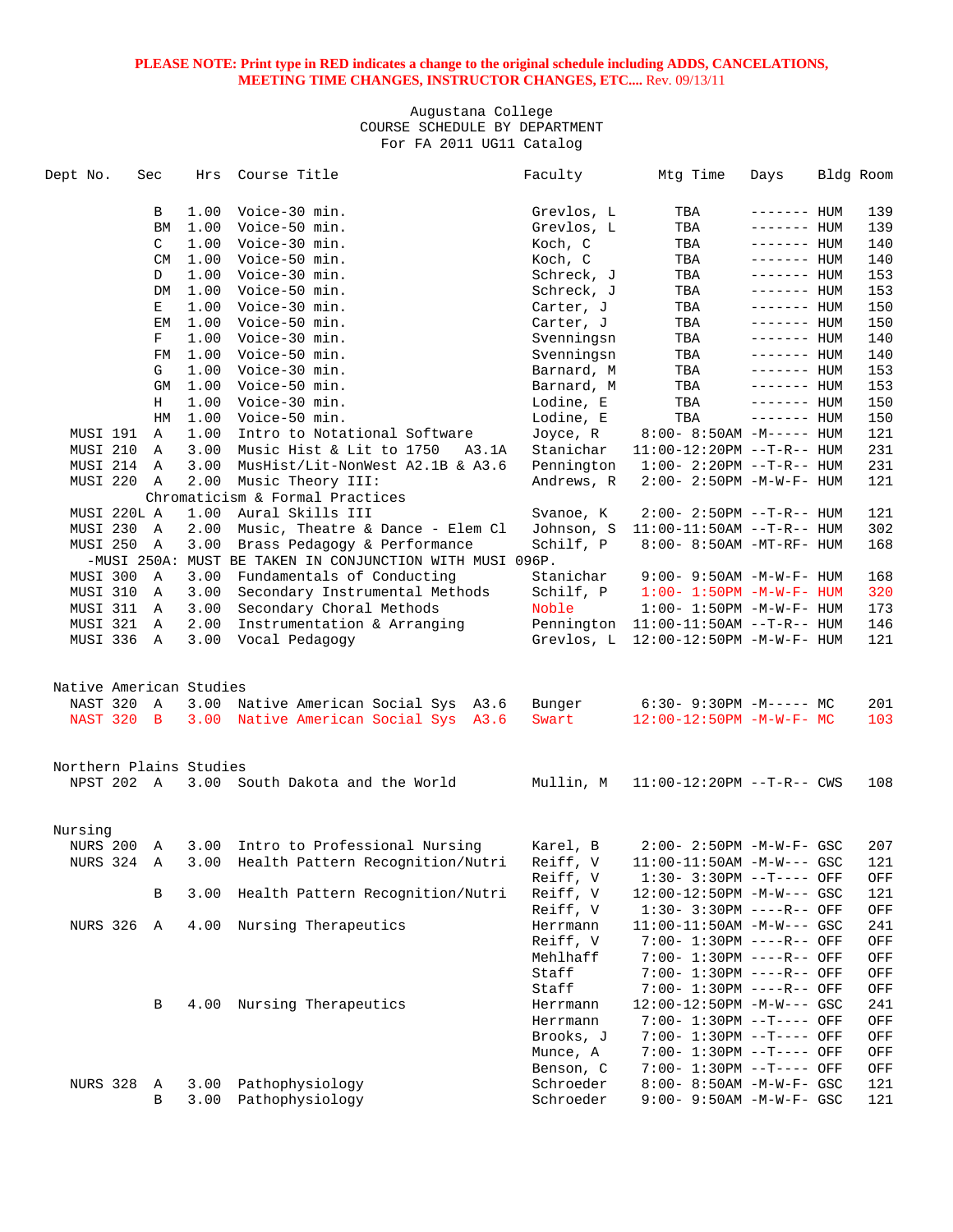| Dept No.           | Sec    | Hrs          | Course Title                                                                               |      | Faculty                   | Mtg Time                          | Days          | Bldg Room |     |
|--------------------|--------|--------------|--------------------------------------------------------------------------------------------|------|---------------------------|-----------------------------------|---------------|-----------|-----|
| <b>NURS 406 A</b>  |        | 2.00         | Nursing & Health Care in the US                                                            |      | Schroeder                 | TBA                               | ------- GSC   |           | 121 |
|                    |        |              | -NURS 406A: INTERNATIONAL STUDENTS ONLY.                                                   |      |                           |                                   |               |           |     |
| NURS 420           | A      | 3.00         | Behavioral Health Nursing                                                                  |      | Fritz, K                  | $3:00-4:20PM -M-W--- GSC$         |               |           | 121 |
| <b>NURS 425</b>    | A      | 2.00         | Behavioral Health Nursing Lab                                                              |      | Fritz, K                  | 7:00-11:50AM -M----- OFF          |               |           | OFF |
|                    | B      | 2.00         | Behavioral Health Nursing Lab                                                              |      | Fritz, K                  | 7:00-11:50AM --T---- OFF          |               |           | OFF |
|                    | C      | 2.00         | Behavioral Health Nursing Lab                                                              |      | Fritz, K                  | 7:00-11:50AM ---W--- OFF          |               |           | OFF |
|                    | D      | 2.00         | Behavioral Health Nursing Lab                                                              |      | Christenso                | 7:00-11:50AM ----R-- OFF          |               |           | OFF |
| NURS 430           | Α      | 3.00         | Community Health Nursing                                                                   |      | Waltman, P                | $3:00-4:20PM -M-W--- MC$          |               |           | 201 |
| NURS 435           | Α      | 2.00         | Community Health Nursing Lab                                                               |      | Abbott, K                 | 7:30-11:50AM -M----- OFF          |               |           | OFF |
|                    | B      | 2.00         | Community Health Nursing Lab                                                               |      | Waltman, P                | 7:30-11:50AM --T---- OFF          |               |           | OFF |
|                    | C      | 2.00         | Community Health Nursing Lab                                                               |      | Waltman, P                | 7:30-11:50AM ---W--- OFF          |               |           | OFF |
|                    | D      | 2.00         | Community Health Nursing Lab                                                               |      | Abbott, K                 | 7:30-11:50AM ----R-- OFF          |               |           | OFF |
| NURS 441           | A      | 4.00         | Adult Health Nursing II                                                                    |      | White, L                  | $1:00 - 1:50PM - M-W--- GSC$      |               |           | 100 |
|                    |        |              |                                                                                            |      | Nelson, Mry               | 7:00- 3:30PM --T---- OFF          |               |           | OFF |
|                    |        |              |                                                                                            |      | Staff                     | 7:00- 3:30PM --T---- OFF          |               |           | OFF |
|                    |        |              |                                                                                            |      | Karel, B                  | 7:00- 3:30PM --T---- OFF          |               |           | OFF |
|                    | В      |              | 4.00 Adult Health Nursing II                                                               |      | White, L                  | $2:00 - 2:50PM -M-W--- GSC$       |               |           | 100 |
|                    |        |              |                                                                                            |      | White, L                  | 7:00- 3:30PM ----R-- OFF          |               |           | OFF |
|                    |        |              |                                                                                            |      | Koole, S                  | 7:00- 3:30PM ----R-- OFF          |               |           | OFF |
|                    |        |              |                                                                                            |      | Fergen, G                 | 7:00- 3:30PM ----R-- OFF          |               |           | OFF |
|                    | C      | 4.00         | Adult Health Nursing II                                                                    |      | White, L                  | $1:00 - 1:50PM - M-W--- GSC$      |               |           | 100 |
|                    |        |              |                                                                                            |      | Nelson, Mry               | TBA                               | $---W--- GSC$ |           | 108 |
|                    |        |              | -NURS 441C: INTERNATIONAL STUDENTS ONLY.                                                   |      |                           |                                   |               |           |     |
| <b>NURS 450 A</b>  |        |              | 3.00 Perspectives Prof Nursing A2.1B                                                       |      | Isaacson, M<br>Abbott, K  | $1:00 - 1:50PM - M - W - F - GSC$ |               |           | 121 |
|                    | B      | 3.00         | Perspectives Prof Nursing A2.1B                                                            |      | Isaacson, M<br>Younger, K | 2:00- 2:50PM -M-W-F- GSC          |               |           | 121 |
|                    |        |              |                                                                                            |      |                           |                                   |               |           |     |
|                    |        |              |                                                                                            |      |                           |                                   |               |           |     |
| Physical Education |        |              |                                                                                            |      |                           |                                   |               |           |     |
| PE 095             | Α      | 1.00         | Intercollegiate Athletics                                                                  |      |                           |                                   |               |           |     |
|                    |        |              | Cross Country                                                                              |      | Hellman, T                | TBA                               | $------$ ELMN |           | 105 |
|                    | В<br>C | 1.00<br>1.00 | Football<br>Golf                                                                           |      | Aldrich, M<br>Klock       | TBA                               | $------$ ELMN |           | 105 |
|                    |        |              | -PE 095C: IF GOLF TAKEN FOR CREDIT IN FALL, IT CANNOT BE TAKEN FOR CREDIT IN SPRING.       |      |                           | TBA                               | $------ELMN$  |           | 105 |
|                    | D      | 1.00         | Soccer                                                                                     |      | Barkus, B                 | TBA                               | $------$ ELMN |           | 105 |
|                    | Е      | 1.00         | Volleyball                                                                                 |      | Buckley, A                | TBA                               | $------$ ELMN |           | 105 |
|                    | F      | 1.00         | Cheer Team                                                                                 |      | Menke, C                  | TBA                               | $------$ ELMN |           | 105 |
|                    |        |              | -PE 095F: IF CHEER TEAM TAKEN FOR CREDIT IN FALL, IT CANNOT BE TAKEN FOR CREDIT IN SPRING. |      |                           |                                   |               |           |     |
|                    | G      | 1.00         | Basketball (Men)                                                                           |      | Billeter                  | TBA                               | $------$ ELMN |           | 105 |
|                    |        |              | -PE 095G: IF BASKETBALL TAKEN FOR CREDIT IN FALL, IT CANNOT BE TAKEN FOR CREDIT IN SPRING. |      |                           |                                   |               |           |     |
|                    | Н      | 1.00         | Basketball (Women)                                                                         |      | Krauth, D                 | TBA                               | $------ELMN$  |           | 105 |
|                    |        |              | -PE 095H: IF BASKETBALL TAKEN FOR CREDIT IN FALL, IT CANNOT BE TAKEN FOR CREDIT IN SPRING. |      |                           |                                   |               |           |     |
|                    | I      |              | 1.00 Wrestling                                                                             |      | Reitmeier                 | TBA                               | $------$ ELMN |           | 105 |
|                    |        |              | -PE 095I: IF WRESTLING TAKEN FOR CREDIT IN FALL, IT CANNOT BE TAKEN FOR CREDIT IN SPRING.  |      |                           |                                   |               |           |     |
|                    | J      |              | 1.00 Tennis (Men)                                                                          |      | Holm, J                   | TBA                               | $------ELMN$  |           | 105 |
|                    |        |              | -PE 095J: IF TENNIS TAKEN FOR CREDIT IN FALL, IT CANNOT BE TAKEN FOR CREDIT IN SPRING.     |      |                           |                                   |               |           |     |
|                    | Κ      | 1.00         | Tennis (Women)                                                                             |      | Holm, J                   | TBA                               | $------$ ELMN |           | 105 |
|                    |        |              | -PE 095K: IF TENNIS TAKEN FOR CREDIT IN FALL, IT CANNOT BE TAKEN FOR CREDIT IN SPRING.     |      |                           |                                   |               |           |     |
| PE 102             | Α      |              | 1.00 Bicycling                                                                             | A1.3 | Weiler                    | $11:00-12:40PM$ --T-R-- ELMN      |               |           | 105 |
|                    |        |              | -PE 102A: MEETS 1ST HALF OF SEMESTER - SEPT 7 THRU OCT 21.                                 |      |                           |                                   |               |           |     |
| PE 103             |        | 1.00         | Boot Camp Fitness                                                                          | A1.3 | Stavenger                 | $9:00 - 9:50AM -M-W---$ ELMN      |               |           | 105 |
| PE 108             | Α      |              |                                                                                            |      |                           |                                   |               |           |     |
|                    | Α      | 1.00         | Golf/Recreational Sports                                                                   | A1.3 | Stavenger                 | $11:00-11:50AM -M-W---$ ELMN      |               |           | 105 |
|                    | B      | 1.00         | Golf/Recreational Sports                                                                   | A1.3 | Trumbauer                 | $11:00-11:50AM$ --T-R-- ELMN      |               |           | 105 |
| PE 109             | Α      | 1.00         | Group Aerobic Exercise                                                                     | A1.3 | Moravec, G                | 12:00-12:50PM --T-R-- ELMN        |               |           | 224 |
| PE 113             | Α      | 1.00         | Health Fitness                                                                             | A1.3 | Vahrenkamp                | $8:00 - 8:50AM -T-R--ELMN$        |               |           | 230 |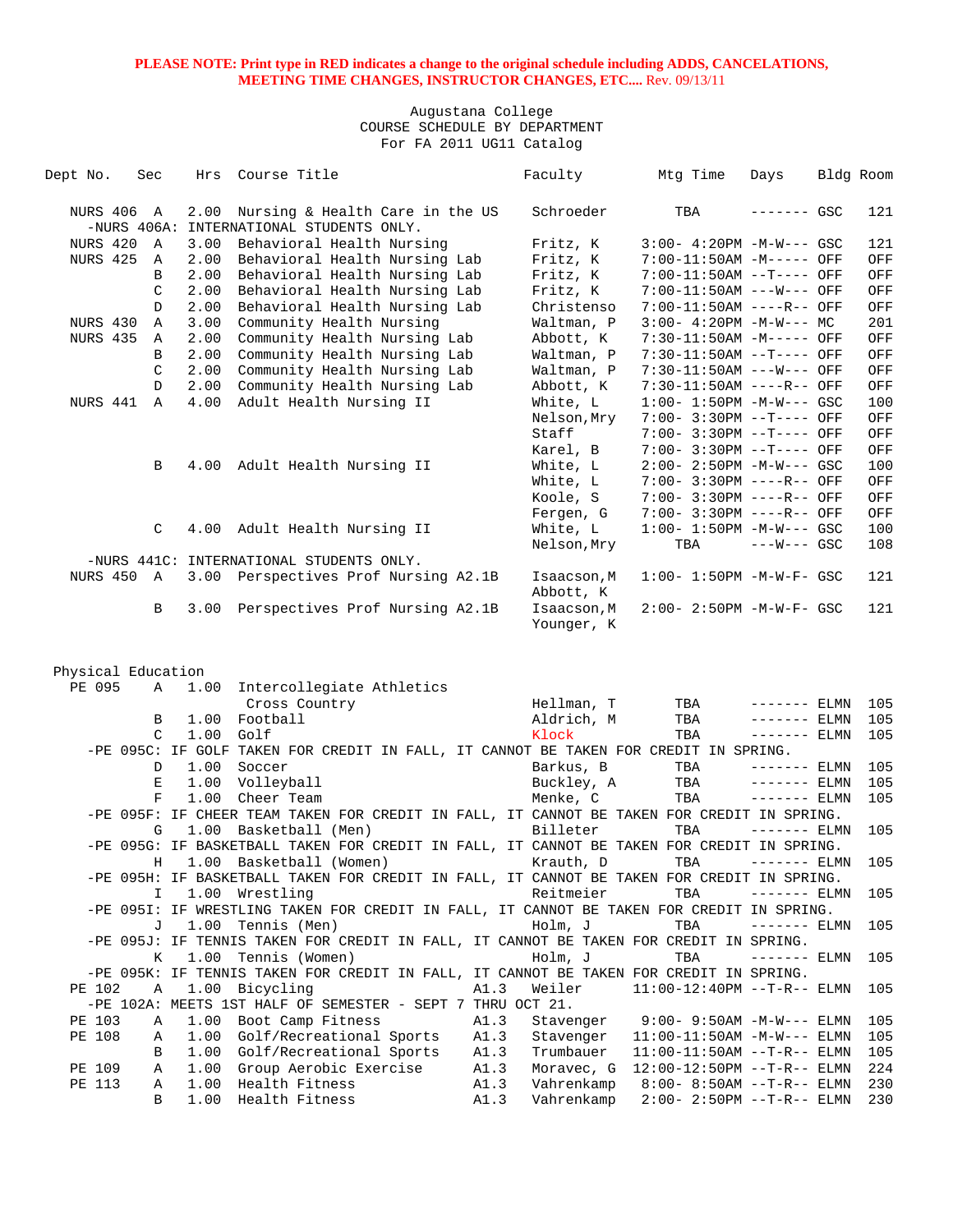| Dept No. |               | Sec          | Hrs  | Course Title                                                                                |       | Faculty     | Mtg Time                          | Days        | Bldg Room |
|----------|---------------|--------------|------|---------------------------------------------------------------------------------------------|-------|-------------|-----------------------------------|-------------|-----------|
|          | PE 114        | Α            | 1.00 | Karate                                                                                      | A1.3  | Azzara, C   | $9:00 - 9:50AM -T-R--ELMN$        |             | 224       |
|          | PE 115        | Α            | 1.00 | Physical Conditioning                                                                       | A1.3  | Loeslie, K  | $12:00-12:50PM -M-W---$ ELMN      |             | 105       |
|          |               | B            | 1.00 | Physical Conditioning                                                                       | A1.3  | Thompson, K | $12:00-12:50PM$ --T-R-- ELMN      |             | 105       |
|          |               | C            | 1.00 | Physical Conditioning                                                                       | A1.3  | Van Dam     | $1:00 - 1:50PM -T-R-- ELMN$       |             | 105       |
|          | PE 116        | Α            | 1.00 | Racquetball/Fitness                                                                         | A1.3  | Parno, C    | $9:00 - 9:50AM -M-W---$ ELMN      |             | 135       |
|          | PE 117        | Α            | 1.00 | Social Dance: Women only                                                                    | A1.3  | Lampe, W    | $11:00-11:50AM$ --T-R-- ELMN      |             | 224       |
|          |               | AA           | 1.00 | Social Dance: Men only                                                                      | A1.3  | Lampe, W    | $11:00-11:50AM$ --T-R-- ELMN      |             | 224       |
|          | PE 118        | Α            | 1.00 | Tennis, Net Sports, Archery A1.3                                                            |       | Barkus, B   | $2:00 - 2:50PM -T-R-- ELMN$       |             | 105       |
|          | PE 119        | Α            | 1.00 | Walking and Hiking                                                                          | A1.3  | Evenson, J  | $1:00 - 2:40PM -T-R-- ELMN$       |             | 105       |
|          |               |              |      | -PE 119A: MEETS 1ST HALF OF SEMESTER - SEPT 7 THRU OCT 21.                                  |       |             |                                   |             |           |
|          | PE 120        | Α            | 1.00 | Weight Training                                                                             | A1.3  |             |                                   |             |           |
|          |               |              |      | Women only                                                                                  |       | Loeslie, K  | 8:00- 8:50AM $-M-W---$ ELMN       |             | 233       |
|          |               | В            | 1.00 | Weight Training                                                                             | A1.3  | Evenson, J  | $9:00 - 9:50AM -T-R--ELMN$        |             | 233       |
|          |               | C            | 1.00 | Weight Training                                                                             | A1.3  | Van Dam     | $1:00 - 1:50PM -M-W---$ ELMN      |             | 233       |
|          | PE 121        | Α            | 1.00 | Outdoor Adventures                                                                          | A1.3  | Greeno, M   | $8:30 - 9:50AM -T---$ OFF         |             | OFF       |
|          | PE 210        | Α            | 3.00 | Introduction to Sport Management                                                            |       | VanLaecken  | $11:00-11:50AM - M-W-F- ELMN$     |             | 241       |
|          | PE 214        | Α            | 2.00 | Hist/Princ of PE/Fitness                                                                    | A2.1B | Gillham, A  | $1:00 - 1:50PM -T-R-- ELMN$       |             | 241       |
|          | <b>PE 230</b> | $\mathbf{A}$ | 1.00 | First Aid & CPR                                                                             |       | Kindt, S.   | $12:00-12:50PM -M-W-F- ELMN$      |             | 230       |
|          |               |              |      | -PE 230A: MEETS $1^{ST}$ HALF TERM - SEPT 7 THRU OCT 21.                                    |       |             |                                   |             |           |
|          | <b>PE 230</b> | $\mathbf{B}$ |      | 1.00 First Aid & CPR                                                                        |       | Kindt, S.   | 12:00-12:50PM -M-W-F- ELMN        |             | 230       |
|          |               |              |      | -PE 230A: MEETS $2^{ND}$ HALF TERM - OCT 26 THRU DEC 12.                                    |       |             |                                   |             |           |
|          | PE 232        | Α            | 2.00 | Theory of Coaching Basketball<br>-PE 232A: MEETS 2ND HALF OF SEMESTER - OCT 26 THRU DEC 12. |       | Trumbauer   | $1:00-1:50PM -MTWR--ELMN$         |             | 180       |
|          | PE 234        | Α            | 2.00 | Theory of Coaching Softball                                                                 |       | Melsted, G  | $9:00 - 9:50AM -T-R--ELMN$        |             | 232       |
|          | PE 237        | Α            | 2.00 | Theory of Coaching Football                                                                 |       | Olinger, S  | $1:00-1:50PM$ -MTWR-- ELMN        |             | 180       |
|          |               |              |      | -PE 237A: MEETS 1ST HALF OF SEMESTER - SEPT 7 THRU OCT 21.                                  |       |             |                                   |             |           |
|          | PE 265        | Α            | 2.00 | Health, PE & Movement in Elem Cl                                                            |       | Fiala, R    | $12:00-12:50PM$ --T-R-- ELMN      |             | 230       |
|          | PE 266        | Α            | 2.00 | PE in Elementary School                                                                     |       | Lampe, W    | $12:00-12:50PM$ --T-R-- ELMN      |             | 105       |
|          | PE 280        | Α            | 3.00 | Prevention & Care of Athl Injuri                                                            |       | Gerry, B    | $11:00-11:50AM - M-W-F- ELMN$     |             | 230       |
|          | PE 291        | Α            | 1.00 | Gymnastics                                                                                  |       | VanLaecken  | 7:00- 9:00PM ---W--- ELMN         |             | 224       |
|          | PE 345        | Α            | 3.00 | Applied Sport Psychology                                                                    |       | Gillham, A  | $2:00 - 2:50PM -M-W-F - HUM$      |             | 202       |
|          | PE 395        | Α            | 4.00 | Internship                                                                                  |       |             |                                   |             |           |
|          |               |              |      | Fitness                                                                                     |       | Barkley, S  | TBA                               | ------- OFF | OFF       |
|          |               |              |      | -PE 395A: MUST HAVE APPROVAL & SIGNATURE OF S. BARKLEY.                                     |       |             |                                   |             |           |
|          |               | C            |      | 4.00 Coaching                                                                               |       | Evenson, J  | TBA                               | ------- OFF | OFF       |
|          |               |              |      | -PE 395C: MUST HAVE APPROVAL & SIGNATURE OF J. EVENSON.                                     |       |             |                                   |             |           |
|          |               | D            |      | 4.00 Sport Management I                                                                     |       | Holm, J     | TBA                               | ------- OFF | OFF       |
|          |               |              |      | -PE 395D: MUST HAVE APPROVAL & SIGNATURE OF J. HOLM.                                        |       |             |                                   |             |           |
|          | PE 495        | Α            | 4.00 | Internship                                                                                  |       | Holm, J     | TBA                               | ------- OFF | OFF       |
|          |               |              |      | -PE 495A: MUST HAVE APPROVAL & SIGNATURE OF J. HOLM.                                        |       |             |                                   |             |           |
|          | Philosophy    |              |      |                                                                                             |       |             |                                   |             |           |
|          | PHIL 110      | Α            | 3.00 | Dimensions of the Self                                                                      | A1.2  | Minister    | $8:30 - 9:50AM -T-R-- HUM$        |             | 231       |
|          | PHIL 120      | Α            | 3.00 | Critical Thinking                                                                           | A2.2  | Pederson, L | $2:00 - 2:50PM -M-W-F - HUM$      |             | 201       |
|          | PHIL 200      | Α            | 3.00 | Reason, Faith, Srch Meaning                                                                 | A4.2  | O'Hara, D   | $9:00 - 9:50AM - M - W - F - HUM$ |             | 201       |
|          | PHIL 220      | A            | 3.00 | Our Phil Heritage I                                                                         | A3.1A | O'Hara, D   | $11:00-11:50AM$ -M-W-F- HUM       |             | 202       |
|          | PHIL 297 A    |              | 3.00 | TOPICS:                                                                                     |       |             |                                   |             |           |
|          |               |              |      | Freedm & Meaning: Existentialism                                                            |       | Minister    | $11:00-12:20PM$ --T-R-- HUM       |             | 320       |
|          | PHIL 300      | Α            | 3.00 | Contemporary Moral Issues A2.1B                                                             |       | O'Hara, D   | $1:00 - 1:50PM -M-W-F - HUM$      |             | 201       |
|          | PHIL 332 A    |              | 3.00 | Seminar                                                                                     |       |             |                                   |             |           |
|          |               |              |      | Contemporary Ethical Theory                                                                 |       | Minister    | $1:00 - 2:20PM -T-R--HUM$         |             | 218       |
|          |               |              |      |                                                                                             |       |             |                                   |             |           |
| Physics  | PHYS 110      | A            |      | 3.00 From Atoms To Stars                                                                    | A3.2  | Grau, N     | $8:30 - 9:50AM -T-R--$ GSC        |             | 201       |
|          |               |              |      |                                                                                             |       |             |                                   |             |           |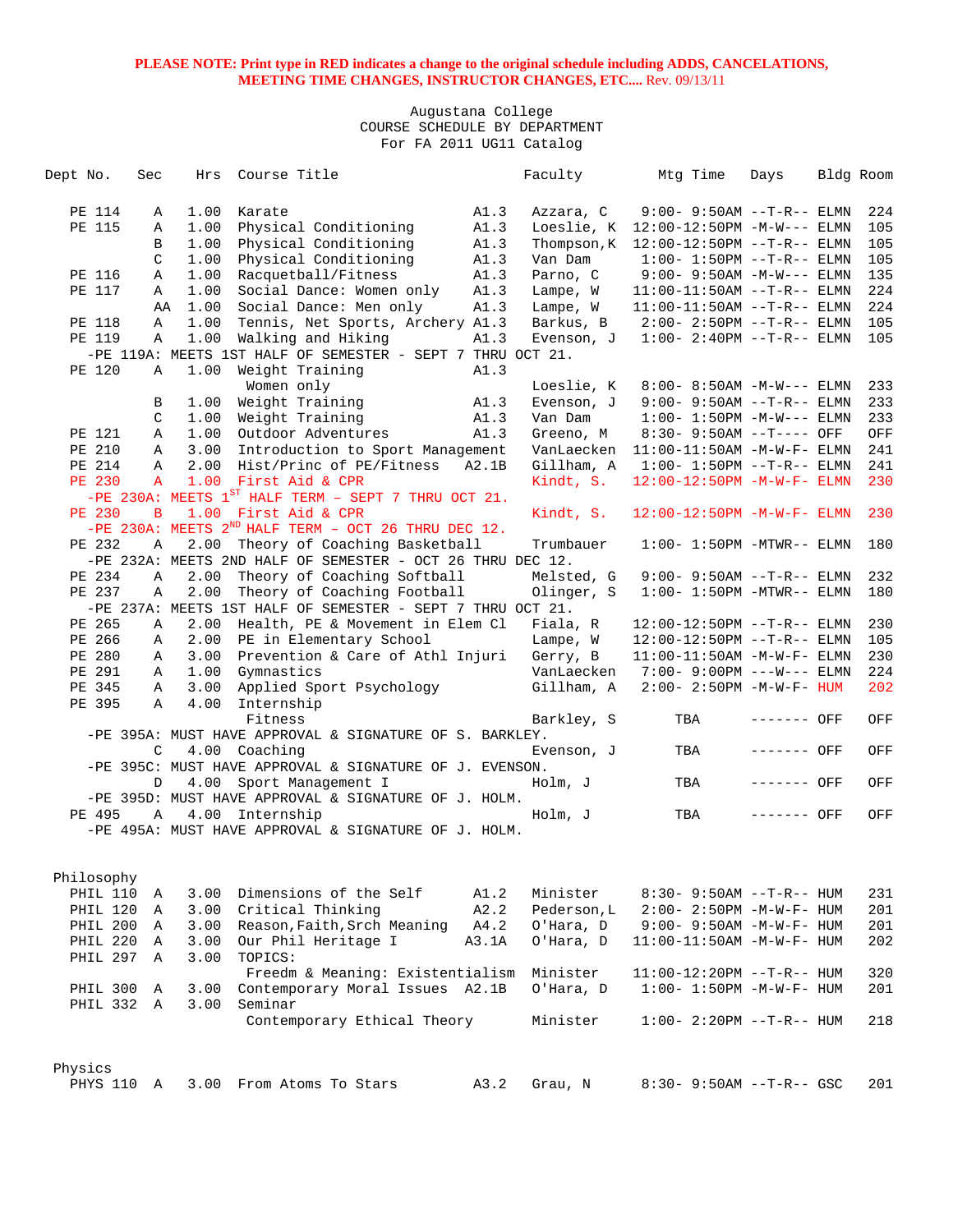| Dept No.        | Sec               | Hrs           | Course Title                                                                  |      | Faculty                  | Mtg Time                                                         | Days         | Bldg Room  |
|-----------------|-------------------|---------------|-------------------------------------------------------------------------------|------|--------------------------|------------------------------------------------------------------|--------------|------------|
|                 |                   |               |                                                                               |      |                          |                                                                  |              |            |
| PHYS 201 A      |                   | 4.00          | Physics for Life Science I A3.2                                               |      | Engebretsn               | $1:00 - 1:50PM -M-W-F - GSC$                                     |              | 201        |
|                 |                   |               |                                                                               |      | Engebretsn               | $9:00-10:50AM$ ----R-- GSC                                       |              | 211        |
|                 |                   | Lecture & Lab |                                                                               |      |                          |                                                                  |              |            |
|                 | B                 | 4.00          | Physics for Life Science I A3.2                                               |      | Engebretsn               | $1:00 - 1:50PM - M - W - F - GSC$<br>$11:00-12:50PM$ ----R-- GSC |              | 201        |
|                 | C                 | 4.00          | Physics for Life Science I A3.2                                               |      | Engebretsn<br>Engebretsn | $1:00 - 1:50PM - M - W - F - GSC$                                |              | 211<br>201 |
|                 |                   |               |                                                                               |      | Engebretsn               | $1:00-2:50PM$ ----R-- GSC                                        |              | 211        |
| PHYS 221 A      |                   | 4.00          | General Physics I                                                             | A3.2 | Wells, E                 | $1:00 - 1:50PM - M - W - F - GSC$                                |              | 207        |
|                 |                   |               |                                                                               |      | Wells, E                 | $9:00-10:50AM$ --T---- GSC                                       |              | 211        |
|                 |                   | Lecture & Lab |                                                                               |      |                          |                                                                  |              |            |
|                 | B                 | 4.00          | General Physics I                                                             | A3.2 | Wells, E                 | $1:00 - 1:50PM - M - W - F - GSC$                                |              | 207        |
|                 |                   |               |                                                                               |      | Wells, E                 | $11:00-12:50PM$ --T---- GSC                                      |              | 211        |
|                 | $\mathcal{C}$     | 4.00          | General Physics I                                                             | A3.2 | Wells, E                 | $1:00 - 1:50PM - M - W - F - GSC$                                |              | 207        |
|                 |                   |               |                                                                               |      | Wells, E                 | $1:00-2:50PM -T---$ GSC                                          |              | 211        |
| PHYS 235 A      |                   | 4.00          | Computer Organization                                                         |      | Swets, D                 | $8:30 - 9:50AM -T-R - GSC$                                       |              | 213        |
|                 |                   |               |                                                                               |      | Swets, D                 | TBA                                                              | $------$ GSC |            |
|                 |                   | Lecture & Lab |                                                                               |      |                          |                                                                  |              |            |
| PHYS 281 A      |                   | 2.00          | Intermediate Laboratory                                                       |      | Alton                    | $1:00-4:50PM -T--- GSC$                                          |              | 210        |
| PHYS 321        |                   | 4.00          | Computational Physics                                                         |      | Grau, N<br>Alton         |                                                                  |              | 207        |
| PHYS 373        | A<br>$\mathbb{A}$ | 3.00          | Quantum Mechanics                                                             |      | Wells, E                 | $11:00-11:50AM$ -M-W-F- GSC<br>11:00-11:50AM -M-W-F- GSC         |              | 210        |
| PHYS 391 A      |                   | 3.00          | Senior Thesis                                                                 |      | Wells, E                 | TBA                                                              | $------$ GSC |            |
|                 |                   |               |                                                                               |      |                          |                                                                  |              |            |
|                 |                   |               |                                                                               |      |                          |                                                                  |              |            |
| Psychology      |                   |               |                                                                               |      |                          |                                                                  |              |            |
| <b>PSYC 110</b> | A                 | 3.00          | Self & Others: Psych Persp                                                    | A3.3 | DeVita, C                | $11:00-11:50AM$ -M-W-F- MC                                       |              | 255        |
|                 | B                 | 3.00          | Self & Others: Psych Persp                                                    | A3.3 | DeVita, C                | 12:00-12:50PM -M-W-F- MC                                         |              | 255        |
| <b>PSYC 115</b> | Α                 | 3.00          | General Psychology                                                            | A3.3 | Trainor                  | $8:00 - 8:50AM - M - W - F - MC$                                 |              | 255        |
|                 | B                 | 3.00          | General Psychology                                                            | A3.3 | Trainor                  | $9:00 - 9:50AM - M - W - F - MC$                                 |              | 255        |
|                 | C                 | 3.00          | General Psychology                                                            | A3.3 | Zell, A                  | $1:00 - 1:50PM - M - W - F - MC$                                 |              | 255        |
|                 | $\mathbb{D}$      | 3.00          | General Psychology                                                            | A3.3 | Zell, A                  | $2:00 - 2:50PM -M-W-F - MC$                                      |              | 255        |
| <b>PSYC 125</b> | Α                 | 3.00          | Life-Span Human Development A1.2                                              |      | Babcock, E               | 8:00- 8:50AM -M-W-F- MC                                          |              | 201        |
|                 | B                 | 3.00          | Life-Span Human Development A1.2                                              |      | Babcock, E               | 9:00- 9:50AM -M-W-F- MC                                          |              | 201        |
|                 | $\mathsf{C}$      | 3.00          | Life-Span Human Development A1.2                                              |      | Lima                     | $1:00 - 1:50PM - M - W - F - MC$                                 |              | 264        |
|                 | D                 | 3.00          | Life-Span Human Development A1.2                                              |      | Lima                     | $2:00 - 2:50PM -M-W-F-MC$                                        |              | 264        |
| <b>PSYC 270</b> | Α                 | 4.00          | Statistics                                                                    |      | Sougstad                 | $9:00 - 9:50AM - M - W - F - MC$                                 |              | 253        |
|                 | B                 | 4.00          | Statistics                                                                    |      | Sorenson, D              | $1:00 - 1:50PM - M - W - F - MC$                                 |              | 153        |
|                 | C                 | 4.00          | Statistics                                                                    |      | Sorenson, D              | $2:00 - 2:50PM - M - W - F - MC$                                 |              | 153        |
|                 | D                 | 4.00          | Statistics                                                                    |      | Sougstad                 | $2:00 - 2:50PM -M-W-F-MC$                                        |              | 201        |
|                 |                   |               | -PSYC 270A, B, C & D: MUST ALSO REGISTER FOR PSYC 270L LAB SECTION.           |      |                          |                                                                  |              |            |
| PSYC 270L A     |                   | 0.00          | PSYC 270: Lab<br>0.00 PSYC 270: Lab                                           |      | Staff                    | $7:00 - 7:50PM$ ---W--- MC                                       |              | 001        |
|                 | $\mathbf{B}$      |               | PSYC 270: Lab                                                                 |      | Staff                    | $11:00-11:50AM$ ----R-- MC                                       |              | 001        |
|                 | C<br>D            | 0.00<br>0.00  | PSYC 270: Lab                                                                 |      | Staff<br>Staff           | $1:00-1:50PM$ ----R-- MC<br>$2:00-2:50PM$ ----R-- MC             |              | 001<br>001 |
| <b>PSYC 305</b> | Α                 | 3.00          | Psychology & Christianity                                                     |      | Zell, A                  | $11:00-11:50AM$ -M-W-F- MC                                       |              | 257        |
| <b>PSYC 311</b> | Α                 | 4.00          | Abnormal Psychology                                                           |      | Trainor                  | $8:00 - 9:50AM -T-R-- MC$                                        |              | 257        |
| <b>PSYC 321</b> | A                 | 4.00          | Counseling & Psychotherapy                                                    |      | DeVita, C                | $1:00-2:50PM -T-R--MC$                                           |              | 257        |
| PSYC 330        | Α                 | 3.00          | Cognitive Psychology                                                          |      | Babcock, E               | $11:00-12:20PM$ --T-R-- MC                                       |              | 257        |
| PSYC 350        | Α                 | 4.00          | Soc Science Research Meth A2.1B                                               |      | Schrader, S              | $8:00 - 9:50AM -T-R-- MC$                                        |              | 103        |
| <b>PSYC 361</b> | A                 | 3.00          | Directed Research                                                             |      | Babcock, E               | TBA                                                              | ------- MC   |            |
|                 | В                 | 3.00          | Directed Research                                                             |      | Lima, O                  | TBA                                                              | ------- MC   |            |
|                 | C                 | 3.00          | Directed Research                                                             |      | Zell, A                  | TBA                                                              | ------- MC   |            |
|                 |                   |               | -PSYC 361A, B & C: INSTRUCTOR SIGNATURE REQUIRED. VARIABLE CREDIT 1-3 CR HRS. |      |                          |                                                                  |              |            |
| PSYC 391 A      |                   | 4.00          | Practicum                                                                     |      | DeVita, C                | TBA                                                              | ------- OFF  | OFF        |
|                 |                   |               | -PSYC 391A: INSTRUCTOR SIGNATURE REQUIRED. VARIABLE CREDIT 2-4 CR HRS.        |      |                          |                                                                  |              |            |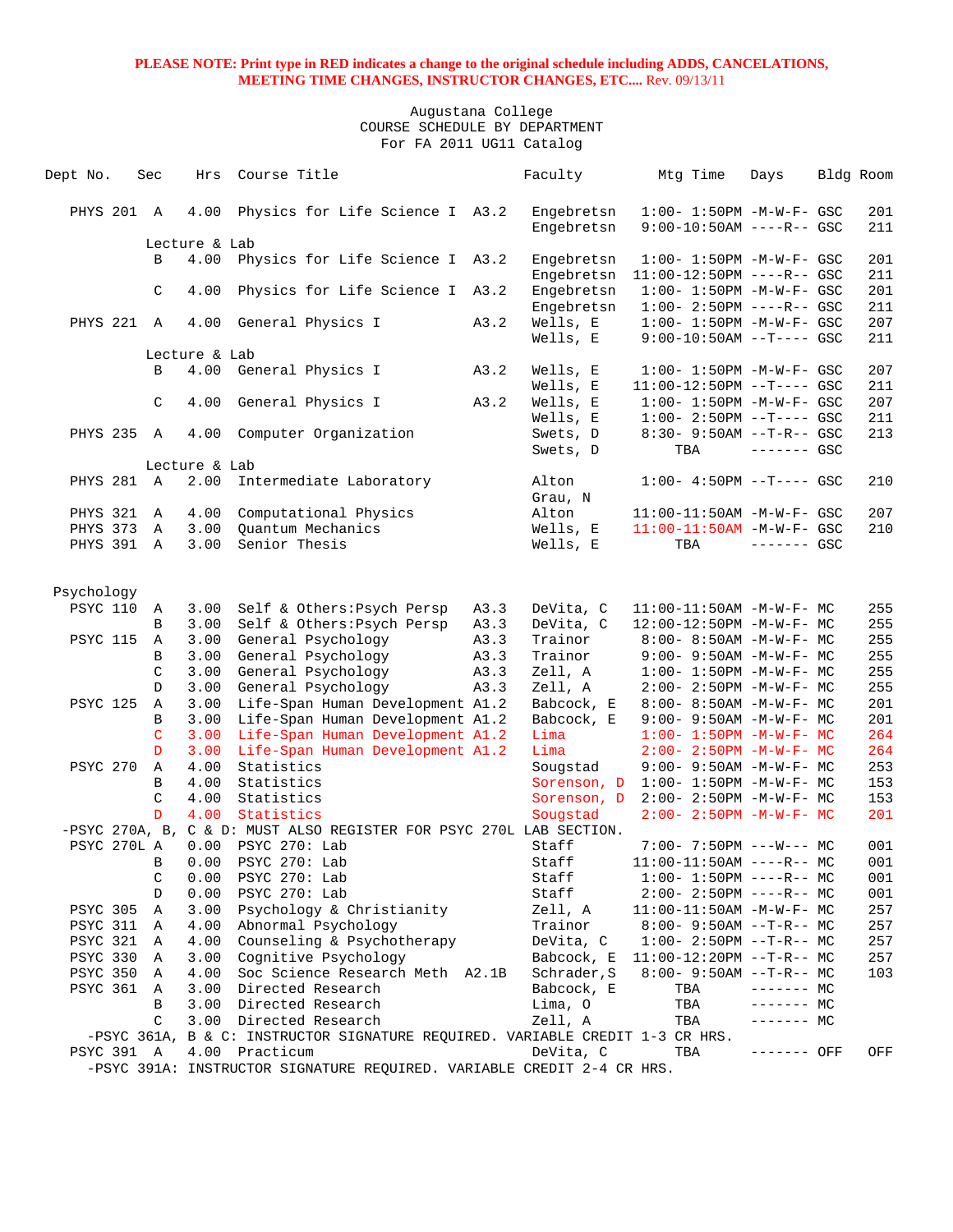| Dept No.                  | Sec          | Hrs           | Course Title                                                       | Faculty              | Mtg Time                                            | Days        | Bldg Room |            |
|---------------------------|--------------|---------------|--------------------------------------------------------------------|----------------------|-----------------------------------------------------|-------------|-----------|------------|
| <b>PSYC 397</b>           | $\mathbf{A}$ | 3.00          | <b>CANCELLED</b>                                                   |                      |                                                     |             |           |            |
|                           |              |               | TOPICS:                                                            |                      |                                                     |             |           |            |
|                           | B            | 3.00          | Applied Sport Psychology                                           | Gillham, A           | $2:00 - 2:50PM - M - W - F - HUM$                   |             |           | 202        |
| Religion                  |              |               |                                                                    |                      |                                                     |             |           |            |
| RELI 101                  | Α            | 3.00          | Intro to Biblical Hebrew I                                         | Storm, J             | $8:30 - 9:50AM -T-R-- HUM$                          |             |           | 227        |
| RELI 110                  | Α            | 3.00          | Exploring Christian Faith<br>A4.1                                  | Anderson, J          | $8:30 - 9:50AM -T-R-- HUM$                          |             |           | 202        |
|                           | B            | 3.00          | Exploring Christian Faith<br>A4.1                                  | Storm, J             | $11:00-12:20PM -T-R--HUM$                           |             |           | 201        |
|                           | C            | 3.00          | Exploring Christian Faith<br>A4.1                                  | Anderson, J          | $1:00 - 2:20PM -T-R--HUM$                           |             |           | 201        |
|                           | D            | 3.00          | Exploring Christian Faith<br>A4.1                                  | Bowman, R            | $1:00 - 2:20PM -T-R--HUM$                           |             |           | 226        |
|                           | Ε            | 3.00          | Exploring Christian Faith<br>A4.1                                  | Bowman, R            | $3:00-4:20PM -T-R--HUM$                             |             |           | 226        |
|                           | $\mathbf F$  | 3.00          | Exploring Christian Faith<br>A4.1                                  | Jungling             | 12:00-12:50PM -M-W-F- HUM                           |             |           | 226        |
|                           | G            | 3.00          | A4.1<br>Exploring Christian Faith                                  | Jungling             | $1:00 - 1:50PM - M - W - F - HUM$                   |             |           | 226        |
|                           | н            | 3.00          | Exploring Christian Faith<br>A4.1                                  | Croghan              | $9:00 - 9:50AM - M - W - F - HUM$                   |             |           | 231        |
| RELI 197                  | T.<br>Α      | 3.00<br>1.00  | Exploring Christian Faith<br>A4.1<br>TOPICS:                       | Dybsetter            | $6:30 - 8:00PM -T-R-- HUM$                          |             |           | 103        |
|                           |              |               | Hebrew Readings                                                    | Storm, J             | $12:00-12:50PM -M---$ HUM                           |             |           | 218        |
| RELI 200                  | Α            | 3.00          | Reason, Faith, Srch Meaning<br>A4.2                                | O'Hara, D            | $9:00 - 9:50AM - M - W - F - HUM$                   |             |           | 201        |
| RELI 213                  | Α            | 3.00          | Power, Politics, BiblProphets A4.2                                 | Bowman, R            | 11:00-12:20PM --T-R-- HUM                           |             |           | 226        |
| RELI 224                  | A            | 3.00          | The Lutheran Reformation<br>A4.2                                   | Croghan              | $1:00 - 1:50PM - M - W - F - SFS$                   |             |           | 204B       |
| RELI 232                  | A            | 3.00          | Christian Ethics<br>A4.2                                           | Jungling             | $1:00 - 2:20PM -T-R--HUM$                           |             |           | 102        |
| RELI 245                  | A            | 3.00          | After Auschwitz:<br>A4.2<br>The Holocaust & Christian Faith        | Anderson, J          | $11:00-12:20PM$ --T-R-- HUM                         |             |           | 202        |
| RELI 253                  | $\mathbf{A}$ | 3.00          | <b>CANCELLED</b>                                                   |                      |                                                     |             |           |            |
| RELI 300                  | Α            | 3.00          | Sem in Theo & Hermeneutical Meth                                   | Swanson, R           | $9:00 - 9:50AM - M - W - F - HUM$                   |             |           | 227        |
| RELI 332                  | Α            | 3.00          | Seminar in Contemporary Theology                                   | Pederson, A          | $1:00 - 1:50PM - M - W - F - HUM$                   |             |           | 227        |
| RELI 397                  | $\mathbf{A}$ | 3.00          | <b>CANCELLED</b>                                                   |                      |                                                     |             |           |            |
| Sociology                 |              |               |                                                                    |                      |                                                     |             |           |            |
| SOCI 110                  | A            | 3.00          | Contemporary Society<br>A3.3                                       | Bunger               | $11:00-12:20PM$ --T-R-- MC                          |             |           | 103        |
|                           | B            | 3.00          | Contemporary Society<br>A3.3                                       | Sehested             | $1:00 - 1:50PM - M - W - F - MC$                    |             |           | 257        |
|                           | $\mathsf C$  | 3.00          | A3.3<br>Contemporary Society                                       | Sehested             | 2:00- 2:50PM -M-W-F- MC                             |             |           | 257        |
|                           | D            | 3.00          | Contemporary Society<br>A3.3                                       | Sehested             | $11:00-11:50AM$ -M-W-F- MC                          |             |           | 153        |
| SOCI 210                  | Α            | 3.00          | Sociology of Families                                              | Schrader, S          | $11:00-11:50AM$ -M-W-F- MC                          |             |           | 102        |
| SOCI 240                  | Α            | 3.00          | Deviance and Social Control                                        | Swart, W             | $9:00 - 9:50AM - M - W - F - CWS$                   |             |           | 108        |
| SOCI 320                  | A            | 3.00          | Native American Social Sys A3.6                                    | Bunger               | $6:30 - 9:30PM -M--- MC$                            |             |           | 201        |
| SOCI 320<br>SOCI 350      | B<br>Α       | 3.00<br>4.00  | Native American Social Sys A3.6                                    | Swart<br>Schrader, S | $12:00-12:50PM -M-W-F-MC$                           |             |           | 103<br>103 |
| SOCI 360                  | Α            | 4.00          | Soc Science Research Meth A2.1B<br>Sociological Theory             | Swart, W             | $8:00 - 9:50AM -T-R-- MC$<br>$1:00-2:50PM -T-R--MC$ |             |           | 120        |
| SOCI 397                  | $\mathbf{A}$ | 3.00          | CANCELLED                                                          |                      |                                                     |             |           |            |
| SPANISH COURSES: SEE MDFL |              |               |                                                                    |                      |                                                     |             |           |            |
| Special Education         |              |               |                                                                    |                      |                                                     |             |           |            |
| SPED 120 A                |              | 3.00          | Introduction to Special Educ                                       | Johnson, M           | $1:00-2:20PM --T-R--MC$                             |             |           | 102        |
| SPED 230 A                |              | 3.00          | Intr to Dev & Cognitive Impairmt                                   | Skinner, M           | $6:00 - 9:00PM -M--- - M$                           |             |           | 257        |
| SPED 240 A                |              | 3.00          | Teaching in Inclusive Schools                                      | Johnson, M           | $11:00-11:50AM$ -M-W-F- MC                          |             |           | 253        |
| SPED 250 A                |              | 3.00          | Intro to Troubled Children & Yth                                   | Steele, K            | $6:00 - 9:00 \text{PM}$ ---W--- MC                  |             |           | 253        |
| SPED 260 A                |              | 3.00          | Intro to Learn & Lang Disabiliti                                   | Hallenbeck           | 8:00- 8:50AM -M-W-F- MC                             |             |           | 253        |
| SPED 306 A                |              | 2.00          | Secondary Programs in Spec Educ                                    | Johnson, M           | $9:00 - 9:50AM -T-R-- MC$                           |             |           | 220        |
| SPED 310 A                |              | 3.00          | Assmt of Chld & Yth w/ Disabilit                                   | <b>Bacon</b>         | $6:00-9:00PM$ --T---- MC                            |             |           | 161        |
| SPED 330                  | A            | 3.00          | Educ Chl & Yth w/ Cognitive Impa                                   | Dobson, K            | $6:00 - 9:00PM$ ----R-- MC                          |             |           | 253        |
| SPED 360                  | Α            | 3.00<br>12.00 | Educ Chl & Yth w/ Learn & Lang D<br>Student Teach: Emot/Behav Prob | Hallenbeck           | $2:00 - 2:50PM -M-W-F - MC$                         | ------- OFF |           | 253        |
| SPED 480                  | A            |               |                                                                    | Fiala, R             | TBA                                                 |             |           | OFF        |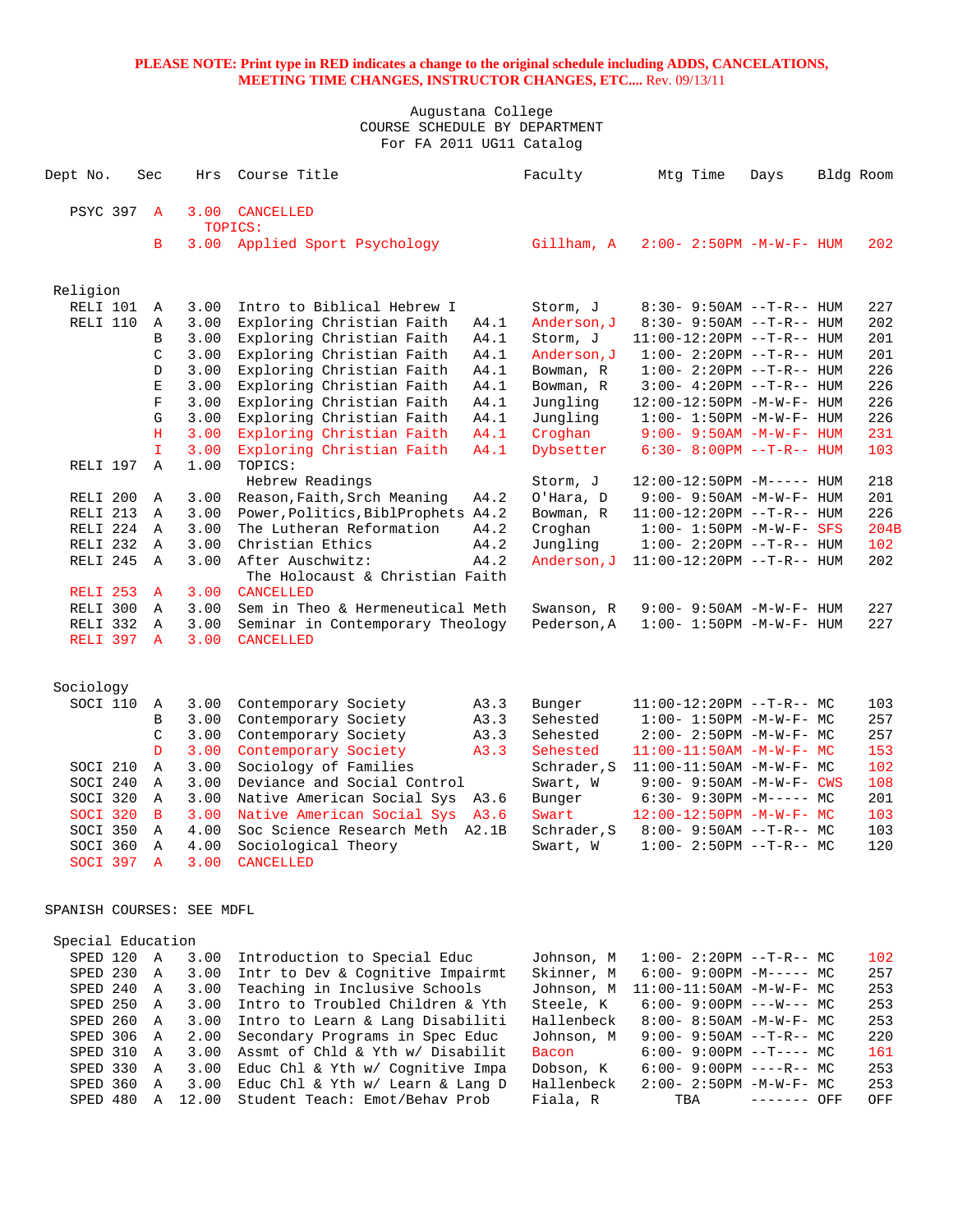Augustana College COURSE SCHEDULE BY DEPARTMENT For FA 2011 UG11 Catalog

| Dept No.   | Sec | Hrs              | Course Title                                                                    |       | Faculty    | Mtg Time                            | Days         | Bldg Room |
|------------|-----|------------------|---------------------------------------------------------------------------------|-------|------------|-------------------------------------|--------------|-----------|
|            |     |                  |                                                                                 |       |            |                                     |              |           |
|            |     | SPED 481 A 12.00 | Student Teach: Cognitive Impair.                                                |       | Fiala, R   | TBA                                 | ------- OFF  | OFF       |
| SPED 484 A |     | 12.00            | Student Teach: Physical Disabilit                                               |       | Fiala, R   | TBA                                 | $------$ OFF | OFF       |
| SPED 486 A |     | 12.00            | Student Teach: Learning Disabilit                                               |       | Fiala, R   | TBA                                 | ------- OFF  | OFF       |
|            |     |                  | -SPED 480, 481, 484 & 486A: SIGNATURE OF FIELD EXPERIENCE COORDINATOR REOUIRED. |       |            |                                     |              |           |
| Theatre    |     |                  |                                                                                 |       |            |                                     |              |           |
| THEA 095 A |     | 1.00             | Theatre Backstage Practicum                                                     |       | Ftzsmmn,RJ | $7:00 - 9:30PM ---W---EMC$          |              | 207       |
| THEA 096   | A   | 1.00             | Theatre Performance Practicum                                                   |       | Workman, D | TBA                                 | $------$ EMC | 207       |
| THEA 115   | A   | 3.00             | The Theatre Experience                                                          | A3.5B | Workman, D | 7:00-10:00PM ----R-- HUM            |              | 123       |
| THEA 121 A |     | 3.00             | Acting I                                                                        |       | Ftzsmmn, J | $10:40-11:50AM$ -M-W-F- EMC         |              | 203       |
| THEA 136   | A   | 3.00             | Stagecraft                                                                      |       | Ftzsmmn,RJ | 12:00-12:50PM -M-W-F- EMC           |              | 200       |
| THEA 225   | A   | 3.00             | Directing I                                                                     | A2.1B | Workman, D | $10:40-11:50AM$ -M-W-F- EMC         |              | 207       |
| THEA 320 A |     | 3.00             | Acting III                                                                      |       |            | Ftzsmmn, J $12:40-2:20PM -T-R--EMC$ |              | 200       |
| THEA 350 A |     | 1.00             | Senior Seminar                                                                  |       | Ftzsmmn,RJ | $3:00-3:50PM -M--- EMC$             |              | 200       |
|            |     |                  |                                                                                 |       |            |                                     |              |           |
|            |     |                  |                                                                                 |       |            |                                     |              |           |
|            |     |                  |                                                                                 |       |            |                                     |              |           |
|            |     |                  | <b>GRADUATE COURSES</b>                                                         |       |            |                                     |              |           |
|            |     |                  |                                                                                 |       |            |                                     |              |           |

| Business Administration |  |      |                                           |            |                                   |  |  |  |  |  |  |  |
|-------------------------|--|------|-------------------------------------------|------------|-----------------------------------|--|--|--|--|--|--|--|
|                         |  |      | BSAD 640 A 3.00 Advanced Sport Management | Gardner, S | 6:00- 9:00PM ---W--- MC<br>103    |  |  |  |  |  |  |  |
|                         |  |      | BSAD 680 A 3.00 Sport Law                 | Harris. J  | 6:00- 9:00PM -M----- MC<br>102    |  |  |  |  |  |  |  |
| Education<br>EDUC 597 A |  | 3.00 | TOPICS:<br>Foundations of ENL             | Gaudet, M  | $6:00 - 9:00PM$ ----R-- MC<br>164 |  |  |  |  |  |  |  |
| Physical Education      |  |      |                                           |            |                                   |  |  |  |  |  |  |  |

|  | PE 610 A 3.00 Seminar:                      |  |  |  |                      |  |
|--|---------------------------------------------|--|--|--|----------------------|--|
|  | Motivatn, Ethics & Gender Equity Jerstad, S |  |  |  | TBA ------- ELMN 230 |  |

### **CAPSTONE COURSES**

|  | GENL 492 A 3.00 Senior Capstone:         | A4.3   |            |                                        |     |
|--|------------------------------------------|--------|------------|----------------------------------------|-----|
|  | Rag Edge of Life: Reli/Med Meet          |        |            | $Pederson.A$ $6:00-9:00PM$ $-M---$ HUM | 123 |
|  |                                          |        | Harris, MH |                                        |     |
|  |                                          |        | Schellingr |                                        |     |
|  | B 3.00 Collision Crs: Right to Hlth/Resp | Bunger |            | $6:00 - 9:00PM$ ----R-- MC             | 202 |
|  |                                          |        | Abbott, K  |                                        |     |

### **INTERIM 2012**

**FALL 2011** 

| GENL 492 C |   | 3.00 Senior Capstone:<br>A4.3           |                                     |  |                             |
|------------|---|-----------------------------------------|-------------------------------------|--|-----------------------------|
|            |   | HarryPotter: ContempMoralityPlay        | Jungling                            |  | 12:30- 3:45PM -MTWRF- HUM   |
|            |   |                                         | Mays, J                             |  |                             |
|            | D | 3.00 Life's Cycle:Birth, Death, HistMed | Arens Gubb $12:30-3:45PM -MTWRF-MC$ |  |                             |
|            |   |                                         | Preston, M                          |  |                             |
|            | E | 3.00 On the Road                        | Bowman, R                           |  | $12:30-3:45PM -MTWRF - HUM$ |
|            |   |                                         | Miller, J                           |  |                             |
|            | F | 3.00 Understanding Good and Evil        | Zell, A                             |  | 12:30- 3:45PM -MTWRF- MC    |
|            |   |                                         | Minister                            |  |                             |